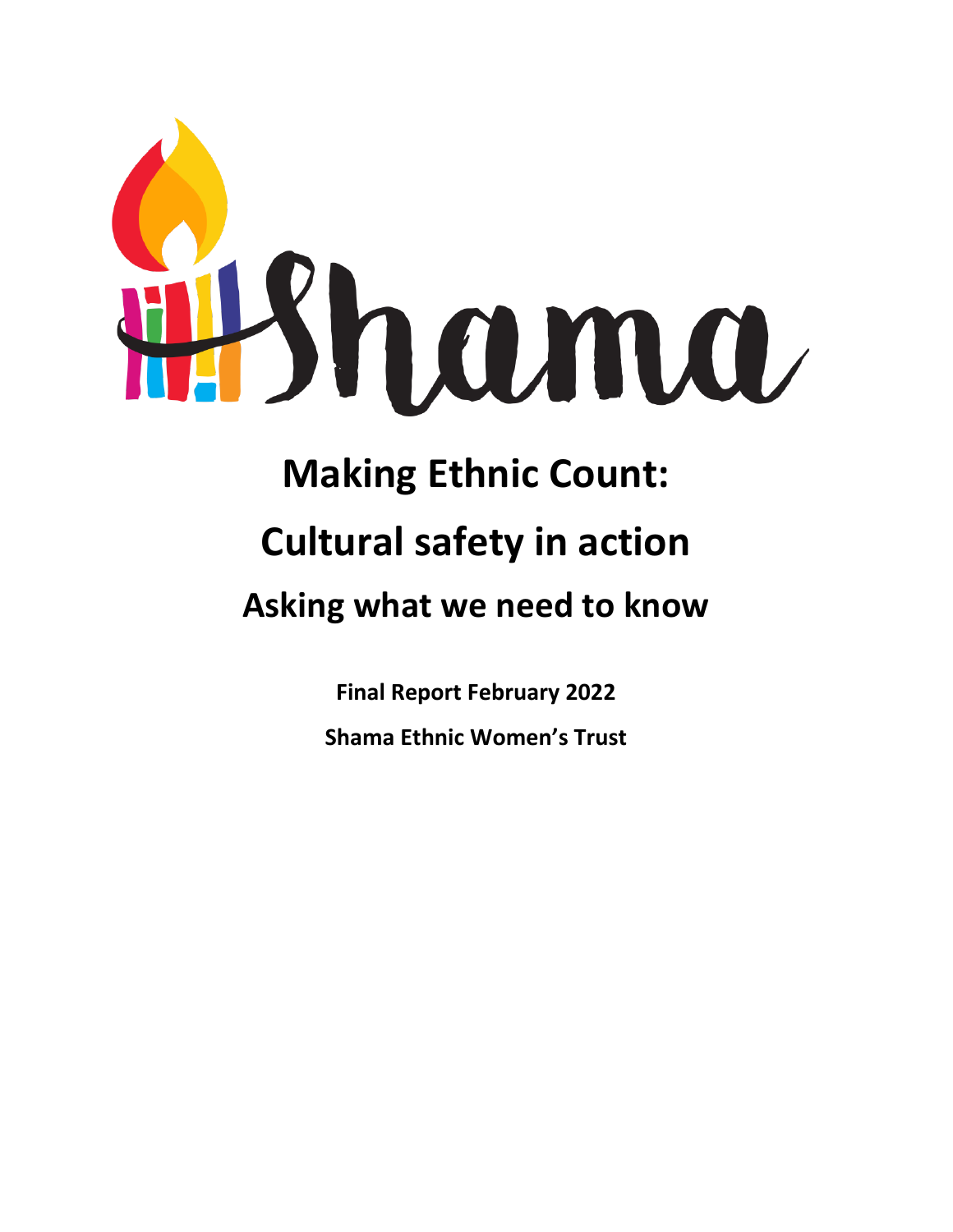This is the final report on the **Making Ethnic Count** pilot project run by Shama Ethnic Women's Trust, (commonly known as Shama). Shama is a charitable trust formed in 2002 after the identification of a gap in available services for ethnic women and children that are run by ethnic women. The founding members of Shama recognized the challenges faced by ethnic women are complex and unique, and their needs often sit outside what is catered for by mainstream social services and support programmes.

This final report covers the early engagement, setting up and training of the four organisations involved in the **Making Ethnic Count** pilot, and service user data from pilot organisations in monthly reports for the period of the pilot. This report is supported with a video component featuring pilot organisation staff members describing their participation in **Making Ethnic Count**.

We are grateful to MSD, for their support in funding and helping develop this project.

This report defines "ethnic" in line with the Aotearoa New Zealand policy context as anyone in New Zealand who identifies their ethnicity as Middle Eastern, Latin American, African, Asian, and Continental European.<sup>1</sup>

To reference this report, please use Shama, (2022), Making Ethnic Count: Cultural safety in action, Asking what we need to know, Final Report February 2022.

The **Making Ethnic Count** project team is Juanita Rojas, Jeanie Tseng and Sandra Dickson with support from the wider Shama team.

<sup>1</sup> <https://www.ethniccommunities.govt.nz/about-us/>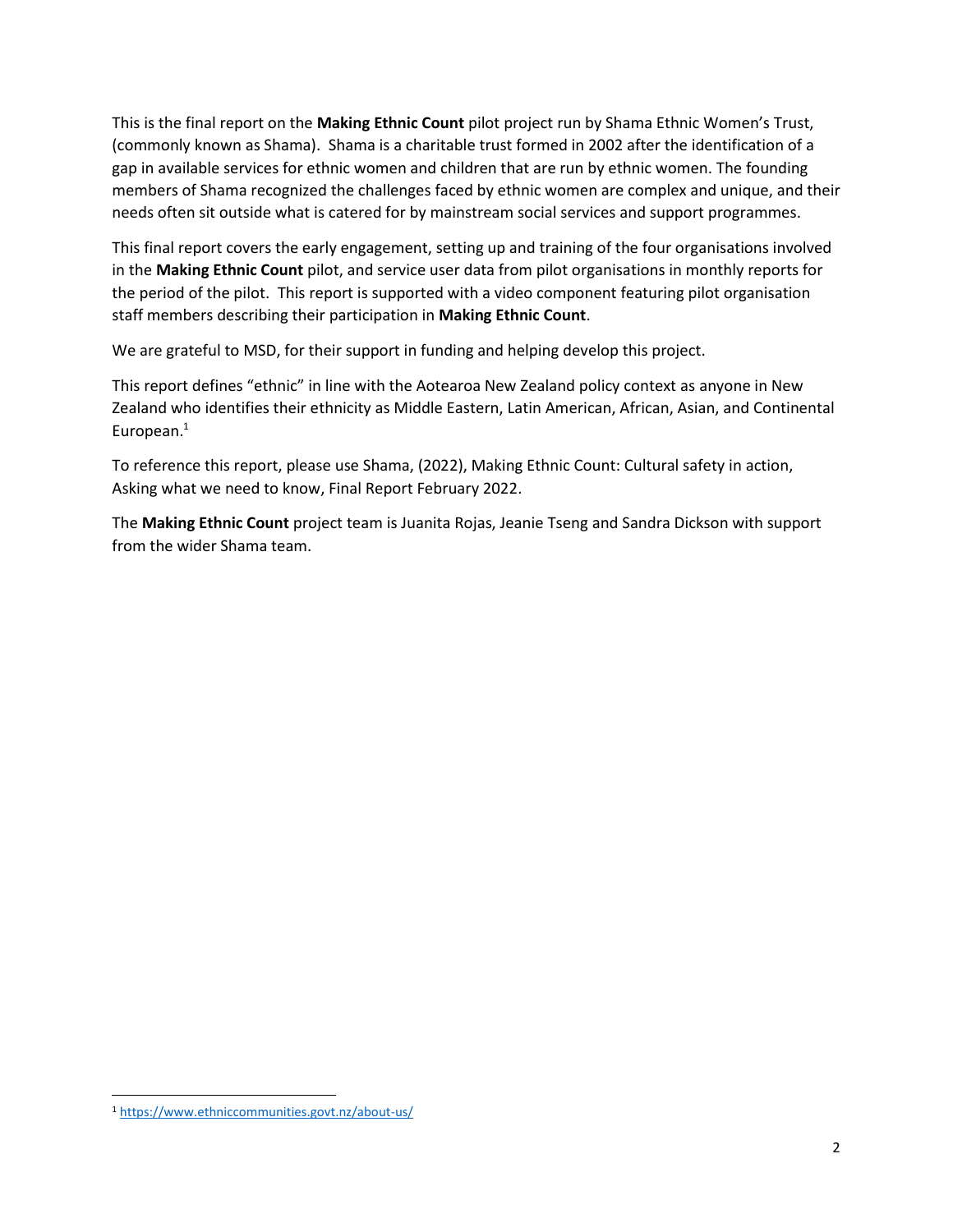### **Contents**

| <b>Recommendations</b>                                      | 4  |
|-------------------------------------------------------------|----|
| <b>Introduction</b>                                         | 6  |
| <b>Cultural safety training</b>                             | 7  |
| Early engagement with the specialist sexual violence sector | 9  |
| The pilot project: Making Ethnic Count                      | 11 |
| <b>Pilot outcomes: Training evaluation</b>                  | 15 |
| Pilot outcomes: Data collection context and analysis        | 17 |
| <b>Pilot outcomes: Organisation perspective videos</b>      | 25 |
| <b>Discussion</b>                                           | 26 |
| <b>Appendix 1: Terms of Reference Making Ethnic Count</b>   | 34 |
| <b>Appendix 2: Pilot organisations</b>                      | 36 |
| Appendix 3: Making Ethnic Count - Collecting Data Together  | 37 |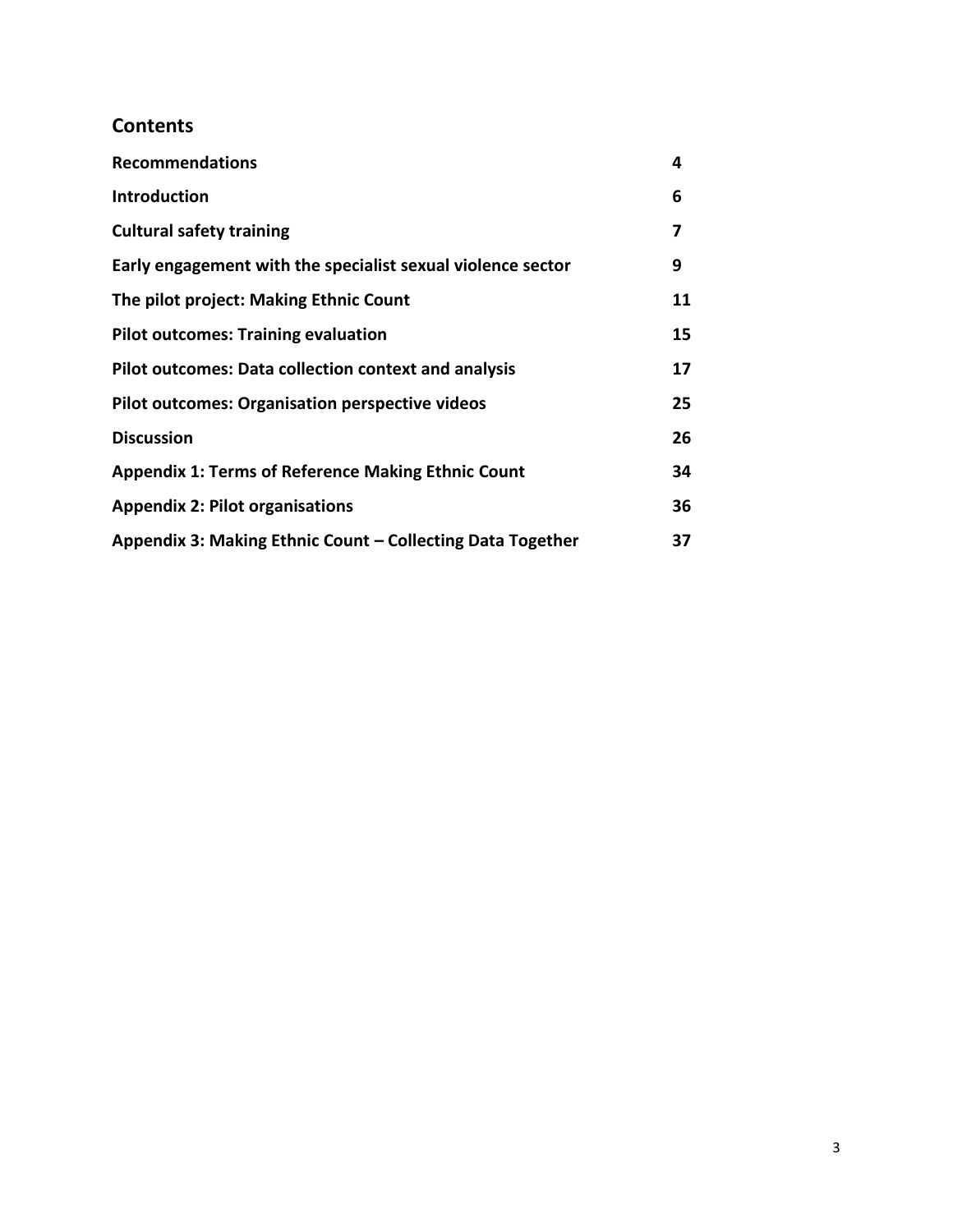#### **Recommendations**

We believe significant change in mainstream sexual violence sector practice is required for effective data collection about country of origin, language, ethnicity, visa status and faith/religion. This shift towards cultural safety requires changes in core sector beliefs about what questions are important to ask of clients, development in the practice of asking these questions and changes to organization databases to standardize information gathering.

The **Making Ethnic Count** pilot has provided clarity on what is needed to shift practice to help agencies understand the needs of ethnic clients. It is our recommendation that changes in practice will happen most efficiently following these steps:

- 1) Change in government funding contracts requiring ethnicity data to be collected as per the recommendations of this pilot
- 2) Refinement of the pilot training package
- 3) Support for changing databases and data collection processes
- 4) Nationwide delivery of training in alignment with workforce development measures
- 5) Nationwide monitoring and analysis of ethnicity data collection
- 6) Ongoing evaluation of training
- 7) Learning shared across marginalized groups to inform workforce development measures

Shama suggests these steps are put in place to enable change for the 2022/23 contractual year, with an initial three-year monitoring period.

**Step 1:** This pilot project has explored the willingness of the sector to engage in collecting data relevant to cultural safety for ethnic survivors, based on agency desire for good practice. That motivation, within the pressures the sexual violence sector work under, has not been enough to engage more than a handful of mainstream sexual violence agencies. Our pilot organisations have shown what is possible and will be leaders in championing these changes. It is therefore our recommendation that government require changes through agency contracts. Agencies collect what they are funded to collect, because they are too busy to prioritise data collection when they are addressing the needs of clients and whānau. Embedding changes in funding contracts will encourage organisations to use feedback loops with staff teams regularly, so individual staff members can identify how well they are recording demographic data compared to their peers and compared to staff members in other agencies. Any changes in funding contracts should be implemented in ways which are realistic for community agencies and allow community agencies to identify resource needs to work with specific groups. Our analysis is that a six-month lead for database changes is necessary.

**Step 2:** The post-training survey results demonstrate positive shifts in intended behaviour in intake practice. The shifts in practice were most significant when the Cultural Safety and **Making Ethnic Count**  training packages were both delivered to all staff members. Improvements for the training package relate to using trained facilitators, and more support to improve data collection of religion and visa/immigration status. Although these data sets improved for two agencies, the starting rates were very low for every agency. The value of these questions is less well-recognised, and more concerns were expressed over asking these questions than ethnicity and country of origin. In addition, creating a video resource for the role play activity in the training will add value. This role play resource would include several intake scenarios modeling good practice in asking questions and addressing common fears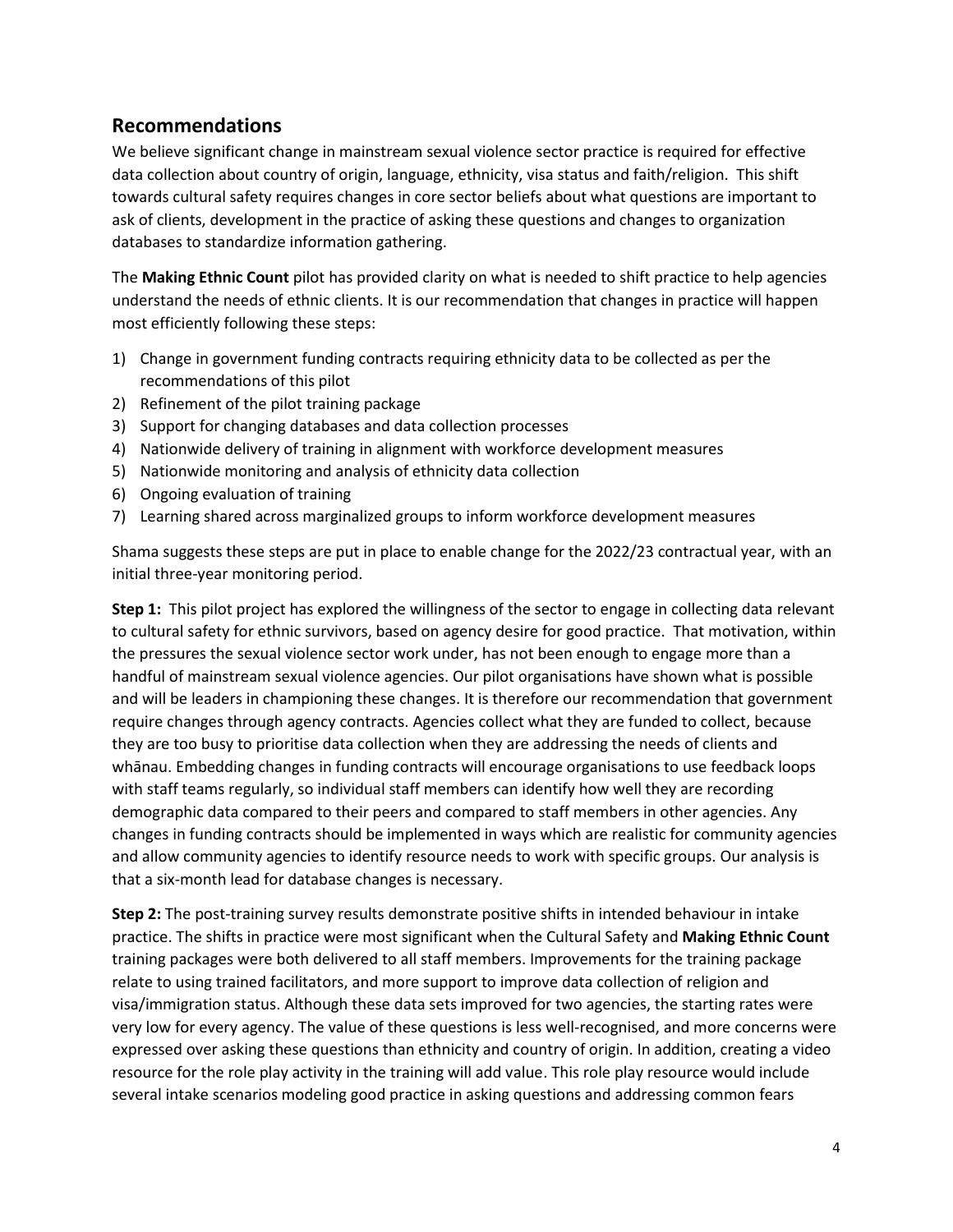around asking, including around religion and visa/immigration status. After training, the role play resource would be available online for agencies to refresh these skills and be supplemented by improved training workbook materials.

**Step 3:** Financial support should be available to help mainstream sexual violence agencies make changes to databases as needed. Given our early engagement discussions, we expect that up to about half of these agencies will need financial support to make these changes. This financial support is likely to be less than \$2K per agency as the changes can wholly be provided to database experts to input. It is our recommendation that this financial support be available only to agencies engaged in the Shama Cultural Safety and **Making Ethnic Count** training. This will provide impetus for agencies to participate in training and address some of the core beliefs that underpin poor practice for ethnic clients. This step could be put in place prior to the 2022/23 contract year, as the pilot has shown that agencies need approximately six months to plan and implement changes to their databases. Costing for this step could be most effectively ascertained by contacting agencies contracted to MSD and finding out whether they pay for database changes or whether they manage these in-house.

**Step 4**: The training packages for Cultural Safety and **Making Ethnic Count** have been developed and should form part of workforce development measures. Without specific ethnic expertise, we believe the needs of ethnic clients will not be met. It is our recommendation these training packages be made widely available to all agencies contracted to MSD to provide responses to sexual and family violence, including both online and in-person options. To meet delivery, Shama would need to employ 2 FTE trainers and would need additional administration capacity. 2FTE trainers would allow for the delivery of up to 80 instances of each course annually, allowing for full engagement across the sector. We recommend this project is scaled up and is evaluated over three years.

**Step 5:** It is important that ethnicity and other data from the sector is closely monitored during these three years to ensure that gaps are noticed, and training can be refined as needed. We recommend establishing a 'dashboard' that MSD collates regularly and reports back to the sector to show the change in how effectively ethnicity and other relevant data is being collected. This dashboard will provide the sector the chance to see the change it is achieving, demonstrate any differences in agency competencies and provide invaluable support to national efforts to end sexual violence. Importantly, ethnic communities should provide insight into how this data is understood inside community contexts.

**Step 6:** Ongoing evaluation of the training is necessary. We suggest a 0.5 FTE resource is put in place alongside the 2 FTE training team. This role will be responsible for managing pre-training and post training measurements, and engaging with ethnic service users to discover whether and how the services are improving their experiences.

**Step 7:** We are aware that ethnicity is not the only place in which data collection could be improved inside the sexual violence sector. We recognize disability and Rainbow community data are almost entirely absent from agency records, leaving many of the same gaps for these marginalized communities. We would like to see this project shared – the Shama training uses aspects of material developed for Rainbow Safe, a related organisation training package of Hohou te Rongo Kahukura. Sharing learnings across disability, ethnic and Rainbow organisations and with MSD would be a useful first step to developing more truly intersectional practice for communities currently likely to be underserved by mainstream sexual violence agencies. It is also imperative that the specific needs of more marginalized populations are not left out of workforce development measures.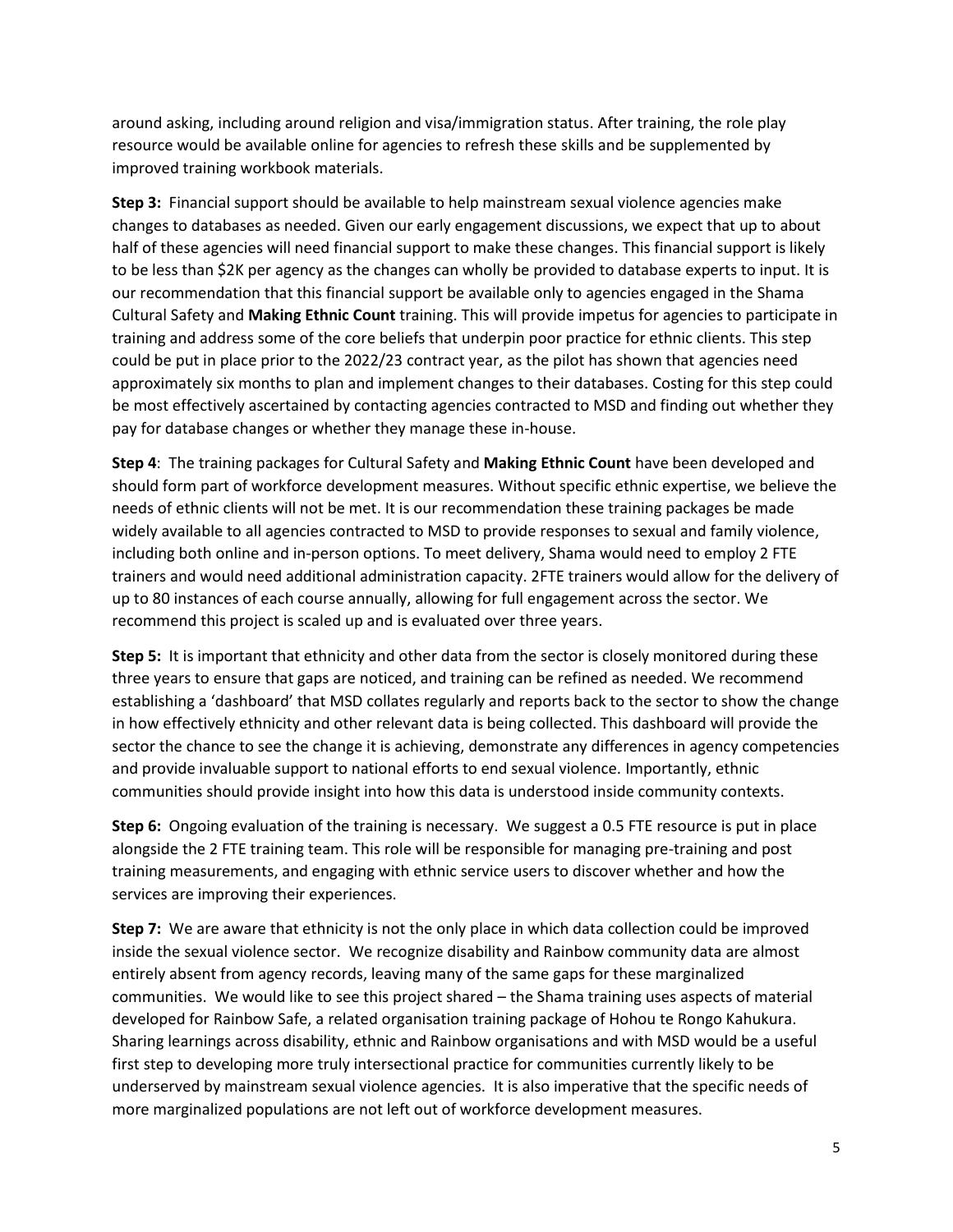#### **Introduction**

In Aotearoa New Zealand there are significant research gaps in understanding the context, dynamics, and prevalence of sexual violence within ethnic communities. Population level data for ethnic communities is absent, and administrative data from organisations such as New Zealand Police do not include systematic sexual violence data disaggregated by all ethnic backgrounds. Existing evidence of sexual violence in ethnic communities, in the context of recognized underreporting, is therefore based on small-scale samples and/or community engagement. Calls for more robust data to drive appropriate strategic, policy and services responses highlight the damaging effects of being left out: sexual violence in ethnic communities is not seen as a problem, so culturally safe services are lacking and ethnic people are invisible in sexual violence national policy making.<sup>2</sup>

The lack of comprehensive data is particularly puzzling given growing ethnic diversity in Aotearoa New Zealand. In the 2018 Census, 27% of the population were born overseas. Ethnic peoples, the majority from Asia (specifically India and China) totaled 17%, or just under one in five of those living here.<sup>3</sup> Data collection of ethnicity and religion more broadly has been identified as important for social cohesion in the context of this growing diversity.<sup>4</sup>

#### *"Recommendation 32: We recommend that the Government:*

*Require Public sector agencies to prioritise the collection of data on ethnic and religious demographics to support analysis and advice on the implications of New Zealand's rapidly changing society, inform better policy making and enhance policy evaluation." Royal Commission of Inquiry, (2020)*

The need for specialist ethnic response services to sexual violence has been identified for at least twenty years.<sup>5</sup> Sexual violence in ethnic communities may take particular cultural forms, and occur in clusters of specific risk factors such as gender inequality, migration processes, language barriers, knowledge and access to legal rights, racism, coming from contexts in which violence has been normalized (eg conflict zones), and poverty.<sup>6</sup>

In 2009, mainstream sexual violence agencies acknowledged that ethnic, migrant and refugee survivors were among groups unlikely to be able to access appropriate support after sexual violence, and gaps in violence prevention activities involving ethnic communities were also reported violence sector in 2013.<sup>7</sup>

<sup>&</sup>lt;sup>2</sup> Rahmanipour, S., Kumar, S. and Simon-Kumar, R., (2018), Underreporting sexual violence among 'ethnic' migrant women: perspectives from Aotearoa/New Zealand, Culture, Health & Sexuality, and Simon-Kumar, R., (2019), Ethnic perspectives on family violence in Aotearoa New Zealand. New Zealand Family Violence Clearinghouse, University of Auckland.

<sup>&</sup>lt;sup>3</sup> This figure is made up of 15.1% Asian and 1.5% MELAA (Middle Eastern, Latin American and African). The MELAA group alone includes 39 ethnic sub-groups. [https://www.stats.govt.nz/news/ethnic-group-summaries-reveal-new-zealands-multicultural](https://www.stats.govt.nz/news/ethnic-group-summaries-reveal-new-zealands-multicultural-make-up#Statistics%20New%20Zealand%20-news%20article)[make-up#Statistics%20New%20Zealand%20-news%20article](https://www.stats.govt.nz/news/ethnic-group-summaries-reveal-new-zealands-multicultural-make-up#Statistics%20New%20Zealand%20-news%20article)

<sup>4</sup> Royal Commission of Inquiry Report into the terrorist attack on Christchurch masjidain on 15 March 2019, (2020).

<sup>5</sup> McPhillips, K., Berman, S., Olo-Whaanga, E. and McCully, K., (2002), Preventing Sexual Violence: A Vision for Auckland/Tamaki Makaurau, Report presented to ACC by Auckland HELP.

<sup>6</sup> Begum, F. and Rahman, A., (2016), Crisis intervention for Muslim women experiencing sexual violence or assault and Hauraki, J. and Feng, V., (2016), Working with Asian survivors of sexual violence, both in Good Practice Responding to Sexual Violence – Guidelines for mainstream crisis support services for survivors, TOAH-NNEST; and Simon-Kumar, R., (2019).

<sup>7</sup> Ministry of Justice, (2009), Te Toiora Mata Tauherenga: Report of the Taskforce for Action on Sexual Violence, Aotearoa New Zealand and Dickson, S., (2013), Preventing Sexual Violence: A Stocktake of Tauiwi & Bicultural Primary Prevention Activities 2013, Tauiwi Prevention Project, Tauiwi Caucus of TOAH-NNEST.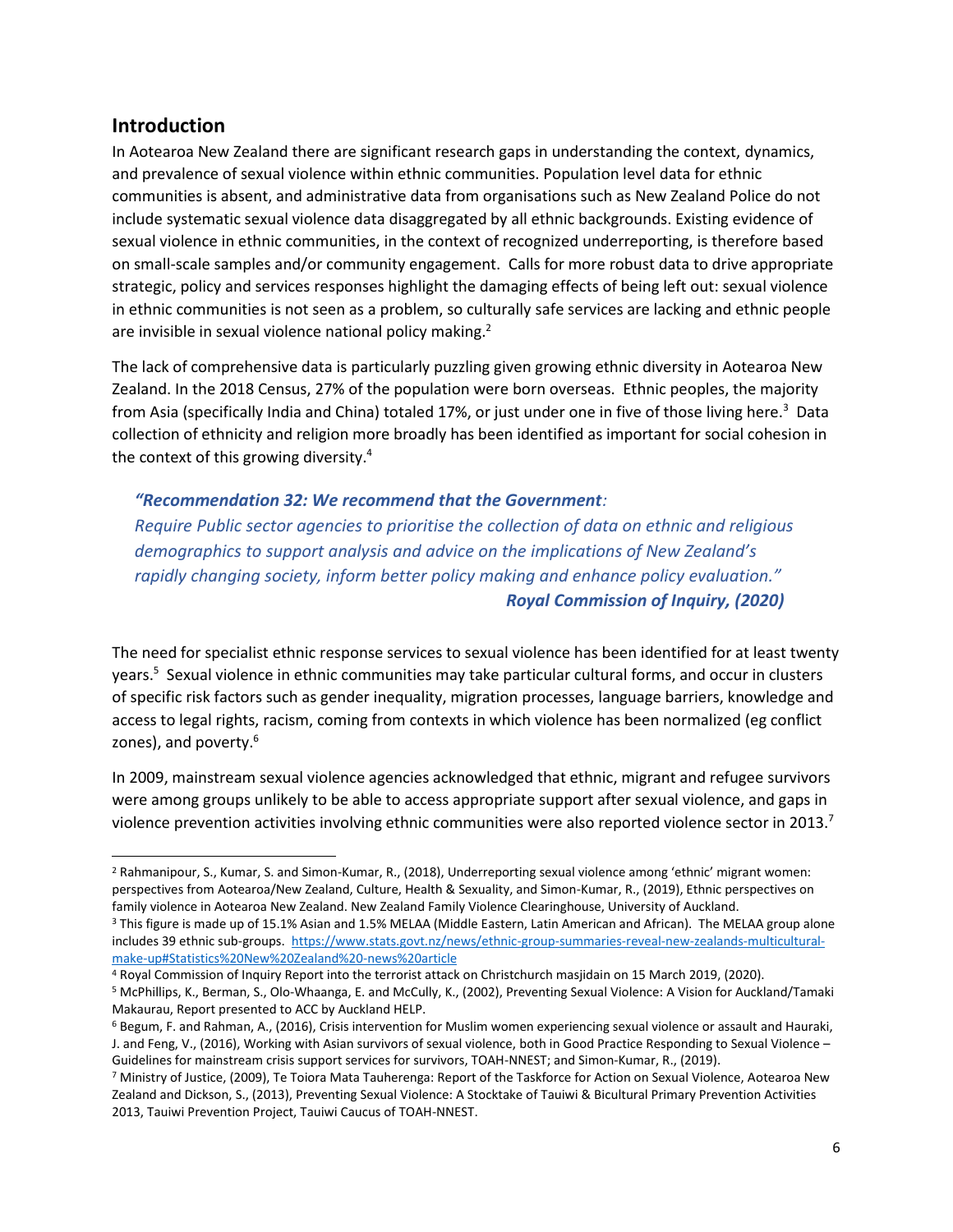There is a growing consensus – including in the recently released Te Aorerekura: National Strategy to Eliminate Family Violence and Sexual Violence<sup>8</sup> - that 'one size fits all' approaches are inappropriate for ethnic communities.

It was in this context that Shama Ethnic Women's Trust hosted the Connections! Hui in August 2019 with then Minister for Ethnic Communities, the Hon. Jenny Salesa. Just over 100 ethnic community organisers and therapists attended to guide Shama in developing a national sexual violence response for ethnic communities. Attendees represented thirty-one different ethnicities, seven religious backgrounds, four genders and were from thirteen regional locations in Aotearoa New Zealand. A lack of knowledge of existing sexual violence response services, including specific information about different kinds of support, was acknowledged as a serious gap by those who attended.

Connections! Hui identified specific actions for the developing Shama Sexual Violence Response Team to improve existing responses to ethnic people seeking help after sexual violence. Attendees, including those within mainstream sexual violence agencies, reported a lack of culturally safe, aware and competent services, and asked Shama to develop specific cultural safety training. Participants called for culturally safe, aware and competent mainstream services which required practitioners to:<sup>9</sup>

- Show a non-judgmental approach
- Be aware of their own culture and use an approach of cultural humility, to acknowledge the complexity and diversity of ethnic communities in Aotearoa New Zealand
- Act and behave in a way that ensures the victim/survivor feels safe
- Ask the right questions country of origin, language, ethnicity, visa status and faith/religion
- Recognise the importance of confidentiality and sensitivity eg. with interpreters, or for minorities within ethnic minority eg Indian Hindu survivor, Nigerian Rainbow survivor

In line with these recommendations, the Shama Sexual Violence Response Team developed a Cultural Safety Training package. After seven workshops in four different regions which trained 130 people from mainstream services, the Shama team analysed results from pre- and post-training survey results to understand the effectiveness of the training and identify gaps. This analysis, summarized in the next section, led to the development of **Making Ethnic Count**.

#### **Cultural safety training**

In pre-training surveys, participants in the Shama Cultural Training package expressed high levels of desire to work safely and well with ethnic clients after sexual violence. Such intent is extremely positive, and provides a sound, client-centred base to develop culturally sensitive responses.

Participants also reported they were already working with ethnic clients after sexual violence. More than 99% of participants reported at least 1-5 experiences with clients from different ethnic backgrounds/different faiths in the last two years. In addition, almost 70% had worked with more than five people of different ethnicities and 56% more than five cases of people from different faiths.

<sup>8</sup> <https://violencefree.govt.nz/national-strategy/>

<sup>9</sup> The four papers from the Connections! Hui 2019, featuring these recommendations, can be found here <https://shama.org.nz/how-we-help/research/>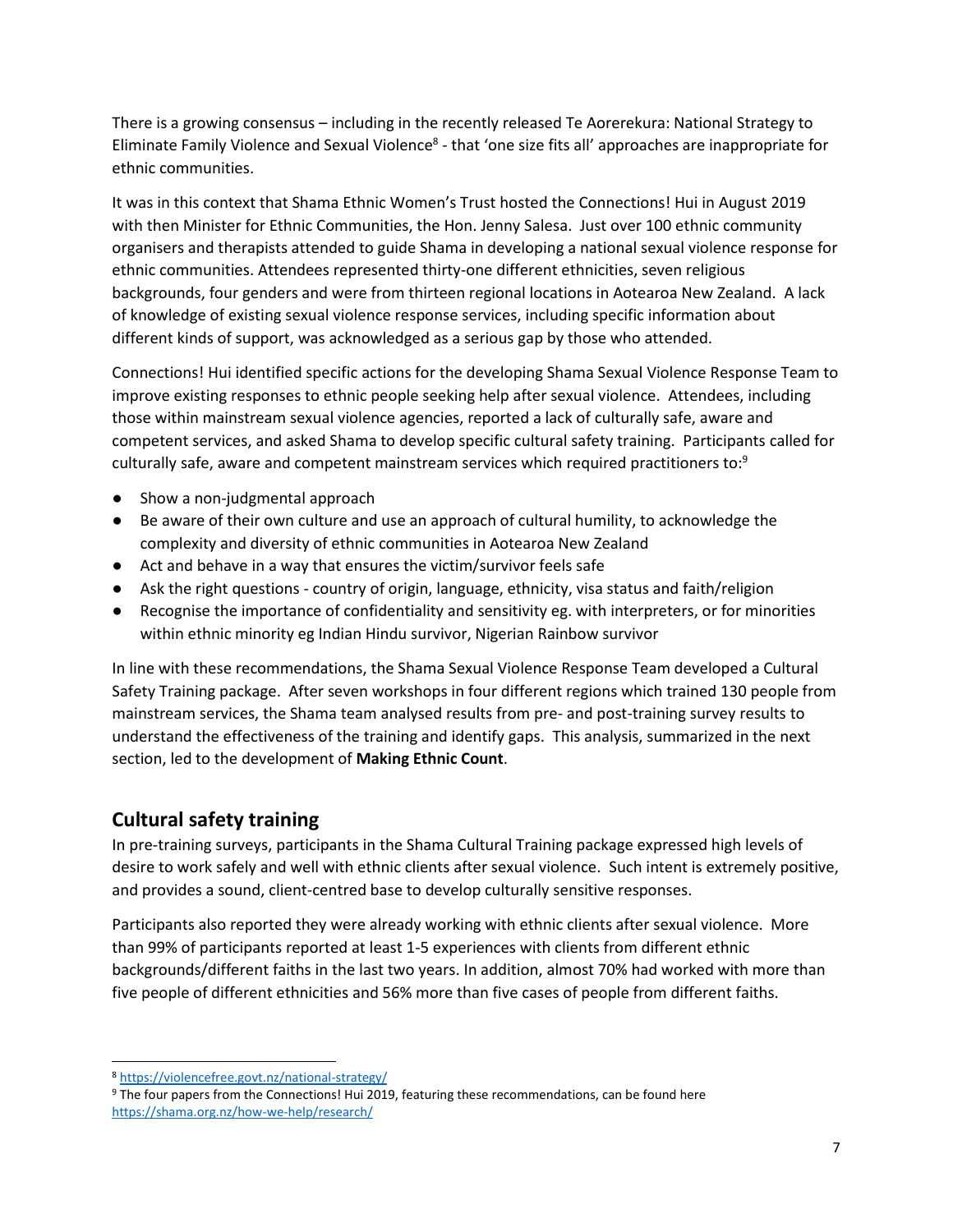However, according to survey results, this positive intent and existing work with ethnic clients is not well supported by policy and practice in mainstream sexual violence agencies. Participants were asked to list policies or practices that their workplace has specifically designed to work with ethnic survivors.

- 43% were unaware or had no specific policy to guide the work with ethnic survivors
- 26% referred to Te Tiriti models, policies and practices
- 11% referred to an interpreter policy
- 11% referred to professional bodies and codes of ethics

Participants were asked to describe what ethnic groups their organization usually worked with, and to provide statistics if possible.

- 11% were able to provide ethnicity statistics. More than half of these participants provided statistics with significant numbers of clients in an "Other" or "Not Recorded" category<sup>10</sup>
- 55% named some ethnic groups with whom they worked without providing any statistical information, including 'Somali', 'Syrian', 'Yemeni', 'Sri Lankan', 'Indian', 'Iraqi', 'Chinese', 'Asian', 'African', 'Cook Island', 'Brazilian', 'Arab', 'Middle eastern', 'Pasifika' and 'South-eastern Asian'
- 10% reported working with all or a wide range of ethnicities without any details
- 15% were unsure of the ethnicities of their clients, had no record of the information or were unable to access records of the information.

Finally, participants were asked about their levels of comfort having conversations with ethnic people accessing their service about faith, culture, racism and visas, shown as percentages in Figure 1.





<sup>&</sup>lt;sup>10</sup> This figure was 32% for one organization.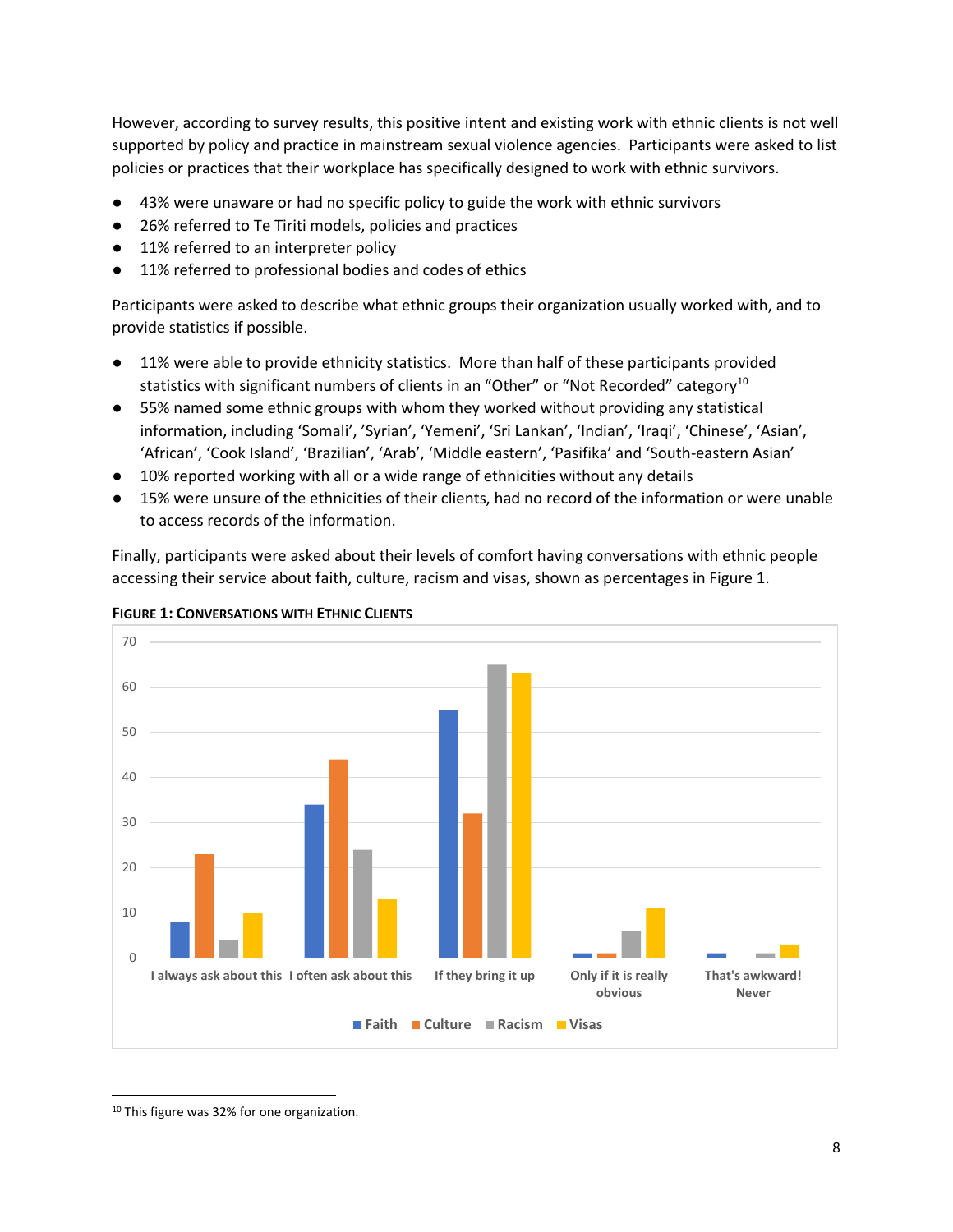These areas were identified in the Connections! Hui as relevant to wellbeing and support, risk assessment and understanding the context in which sexual violence occurs in ethnic communities. The responses demonstrate a high level of willingness to talk about ethnicity, migration and belonging. However, the most common response for every topic but culture is to talk about it only if the client brings the topic up, leaving the responsibility for raising issues important to ethnic people up to clients, rather than prompted by practitioners during intake processes.

These results raised several questions related to data collection, policy supports for working with ethnic clients and correspondingly, cultural safety in mainstream sexual violence agencies. It is clear agencies are not routinely asking questions and recording answers about ethnicity, faith or visa status. Gaps in data at this point of contact mean that there is no consistency in national data collection, no accurate record of who is entering and exiting sexual violence agencies and therefore little accurate analysis can be made of how well these agencies are meeting the needs of ethnic clients.

In addition, even if we know there is a problem with sexual harm occurring in a specific ethnic population, we have no way of knowing if people from that population group are seeking support from a sexual violence agency, so there is no way to measure the reach or effectiveness of mainstream sexual violence agencies in working with specific ethnic communities. We also cannot expect sufficient resources to be allocated to working with ethnic clients after sexual harm (for example, for interpreting services), if there is no routine collection of demographic data, which undermines the development of responsive local and community-based interventions for sexual violence in ethnic communities.

Providing a culturally safe service for ethnic people means recognizing and validating who they are. It is not possible to undertake an effective risk assessment or understand and enhance existing support networks for an ethnic client without asking questions about country of origin, language, ethnicity, visa status and faith/religion.

Cultural safety therefore requires mainstream services to recognize they will not know everything about the culture of every person who seeks help from them, and to be prepared to ask questions to offer a culturally responsive service.<sup>11</sup>

*"One of the reasons there has been so much fear and opposition to the whole concept of Cultural Safety is because it requires consideration of issues of power."*

#### *Moana Jackson, 2002*

#### **Early engagement with the specialist sexual violence sector**

The analysis of survey results discussed above were presented by Shama in open zoom hui in late 2020, advertised via Te Ohaakii a Hine – National Network of Ending Sexual Violence Together (TOAH-NNEST). Attendees across several zoom hui included specialist sexual violence agencies and policy analysts across several government departments.

<sup>&</sup>lt;sup>11</sup> Quote from Ramsden, I., (2002), Cultural Safety and Nursing Education in Aotearoa and Te Waipounamu, PhD Thesis, Victoria University of Wellington.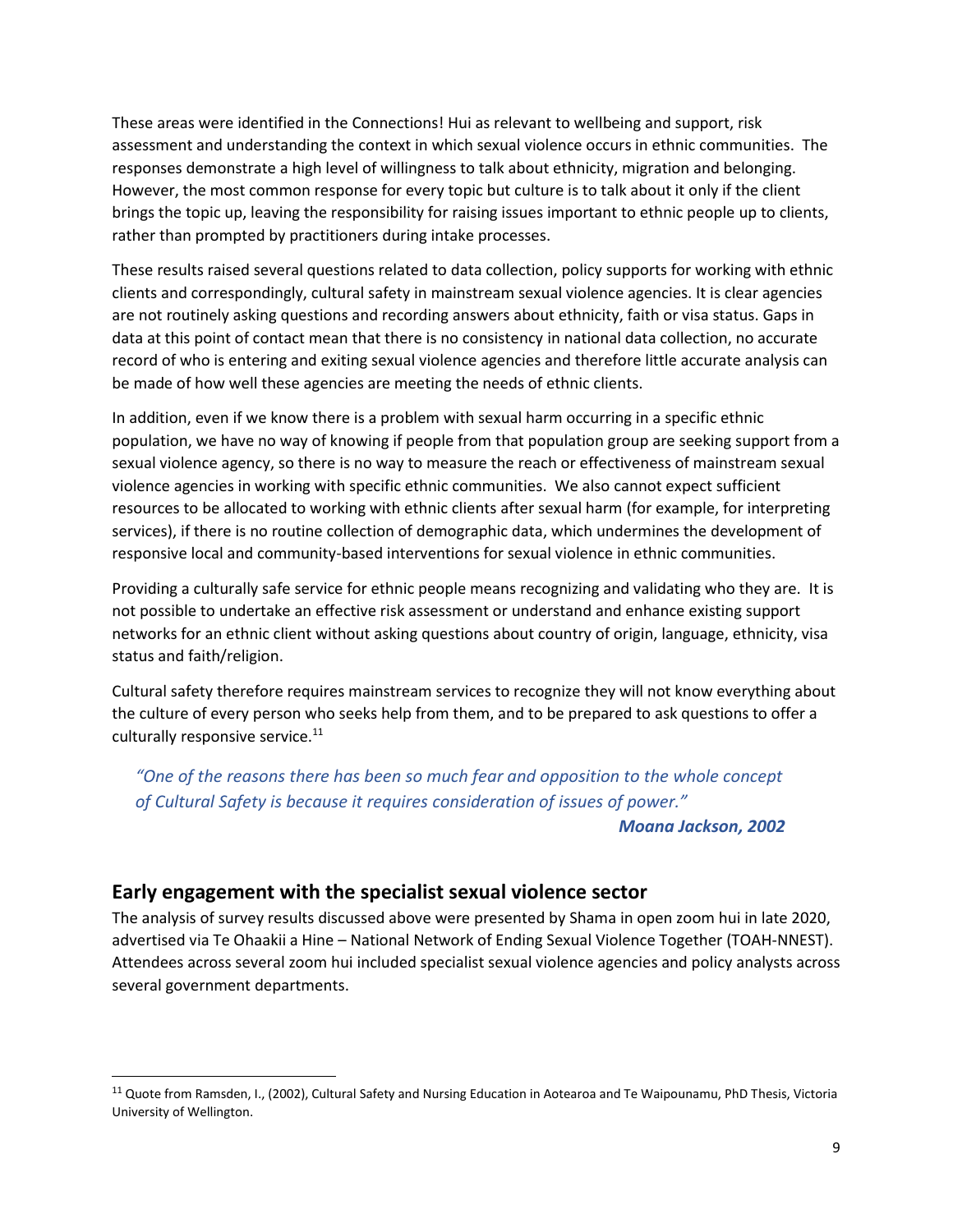Shama's findings were augmented by initiatives in Australia and other parts of the world to improve data collection to better inform sexual violence support practices for ethnic communities.<sup>12</sup> To address data gaps in sexual violence in ethnic communities, Shama presented these recommendations:

- **Short term -** Synchronise intake forms and data collection of ethnic people seeking help from mainstream sexual violence agencies
- **Medium term -** Improve "official" statistics on sexual violence by ethnicity, in particular:
	- o Administrative data from New Zealand Police and other state agencies
	- $\circ$  Population level surveys, for example, the New Zealand Crime and Victimisation Survey
	- o Other large scale research projects
- **Long term**  sexual violence data for ethnic communities on prevalence and help-seeking guides practice and is monitored over time to ensure effective national and local strategic and practice level responses

The changes Shama recommended in intake forms and practices to improve culturally safe practice in mainstream sexual violence agencies included collecting systematic information about:

- Country of origin this allows distinction between for example Chinese New Zealanders, born in New Zealand and those born in China who have migrated to New Zealand
- Language to identify interpreting needs and improve communication and understanding with ethnic clients if there are language barriers
- Ethnicity determined, in line with best practice, by the client themselves, which allows people to identify themselves with as many ethnicities as they wish, for example Malaysian and Filipina, New Zealand Indian $13$
- Visa/Immigration status to assess risk and support needs, for example if sexual violence has been perpetrated by an employer of an ethnic client when they are in New Zealand on a Work Visa sponsored by that employer.
- Faith/Religion important for many ethnic people in terms of potential support networks and risk assessments, and may determine help-seeking approaches in many ways, for example Muslim women wanting to be supported by female doctors, police officers etc

These engagement opportunities with the specialist sexual violence sector allowed concerns and context to be explored. For some agencies, collecting data about ethnicity and other demographic information such as sexuality was recognised as important in terms of service provision, but not always possible in crisis situations. An early response from one agency suggested Shama work with New Zealand Police to collect data rather than the specialist sector, for this reason.<sup>14</sup>

Another response described such data collection as a "hassle" and told a story about discovering a longterm client's Māori whakapapa by accident, after the client had been accessing their service for quite some time. This response did not seem to recognize ethnicity as important to potential clients at all.

<sup>12</sup> Mitra-Kahn, T., Newbigin, C., & Hardefeldt, S. (2016). Invisible women, invisible violence: Understanding and improving data on the experiences of domestic and family violence and sexual assault for diverse groups of women: State of knowledge paper, Sydney: ANROWS an[d https://www.gbvims.com/gbvims-tools/intake-form/](https://www.gbvims.com/gbvims-tools/intake-form/)

<sup>&</sup>lt;sup>13</sup> Stats NZ, (2005), Ethnicity New Zealand Standard Classification 2005 V2.0 and Stats NZ, (2020), Ethnicity standard classification: Findings from public consultation November 2019.

<sup>14</sup> Shama responded to this suggestion by pointing out that specialist sexual violence agencies see many survivors that never report to New Zealand Police.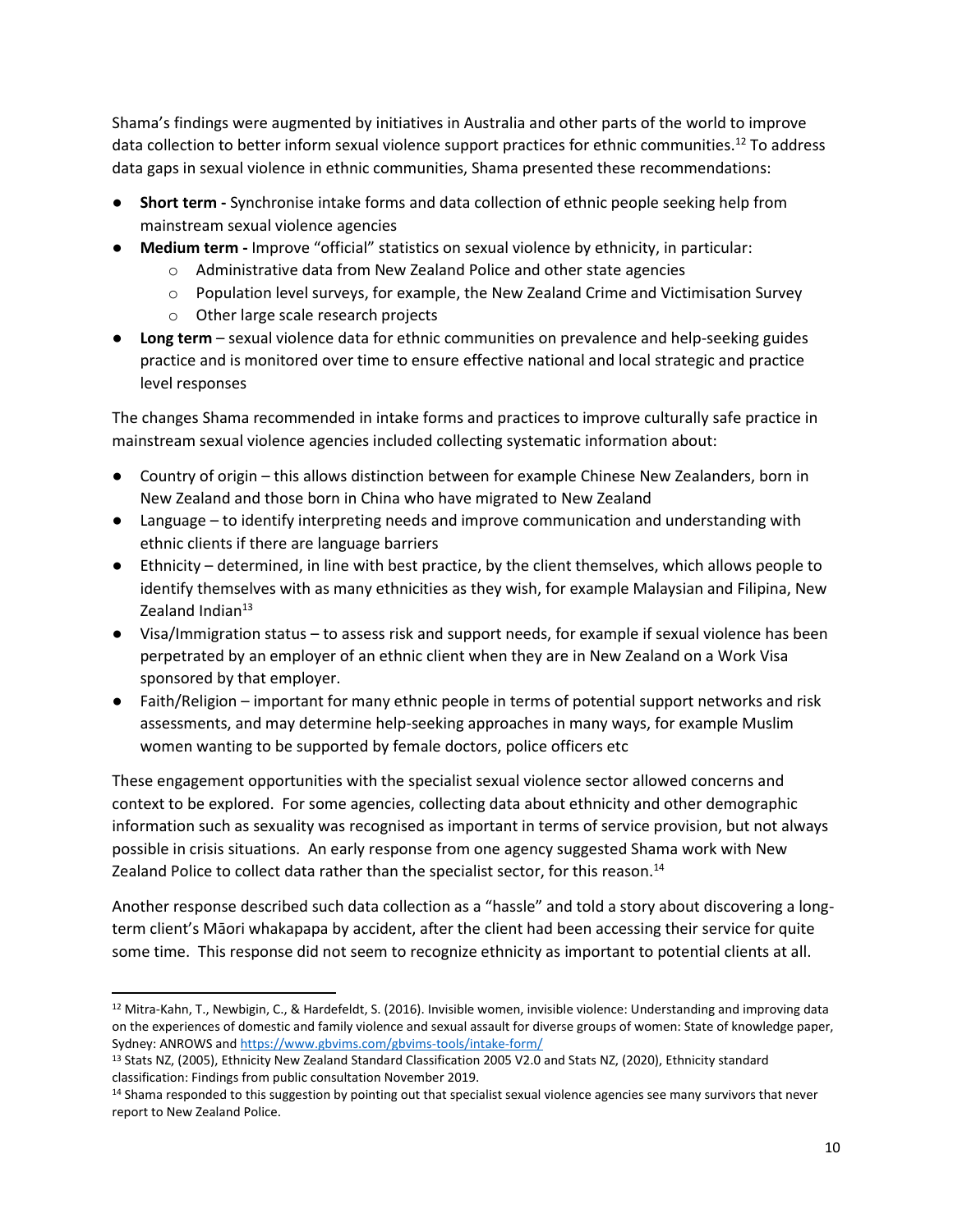In addition to these online group discussions, Shama met with mainstream sexual violence agencies around the country to discuss rolling out the project based on the supports and training needs suggested by mainstream sexual violence agencies. Ultimately, early engagement led to several agencies expressing interest in piloting these changes. The key issues for mainstream agencies interested in improving cultural safety for ethnic clients included:

- Clear guidance around data collection categories
- Using a trauma-informed approach to make any changes in intake forms and processes
- Identifying practical skills around asking recommended questions
- Recognising intake processes need to be fluid to respond to specific survivors

#### **The pilot project: Making Ethnic Count**

**Making Ethnic Count** is the co-design and trial of effective ethnicity data collection with four pilot organisations, including Shama Ethnic Women's Trust.

#### **Pilot organizations**

**Making Ethnic Count** was established with Terms of Reference between Shama Ethnic Women's Trust and pilot organisations, outlining roles and responsibilities for the project.<sup>15</sup> Original pilot organizations (in order of signing) were [Auckland HELP,](https://www.helpauckland.org.nz/) [Tautoko Mai,](https://tautokomai.co.nz/) [Counselling Services Centre](http://cscnz.org.nz/) (CSC), and [Shama](https://shama.org.nz/)  [Ethnic Women's Trust](https://shama.org.nz/) (Shama). Tautoko Mai reluctantly pulled out of the pilot in April 2021, unable to schedule the training required across their multiple sites. [Single Parent Services Waikato](http://spsw.org.nz/) (SPSW) joined the pilot at this point. All four final pilot organisations offer access to specialist support for people after experiencing sexual harm, including ACC sensitive claims social work and counselling support. HELP focuses solely on sexual harm. CSC offers support after both family and sexual violence. Shama and SPSW both offer group work, community activities and services for a wider client base (ethnic communities and single parent families) as well as specialist support after sexual harm.<sup>16</sup>

#### **Data collection recommendations**

Shama developed a tool to support pilot organisations in best practices for data collection for ethnic communities by reviewing international literature and Stats NZ standards. This tool was then tested in a co-design process with participating pilot organisations, and small adjustments made to better reflect their experiences.<sup>17</sup> Adjustments were largely focused on ethnicity categories as follows: Fijian Indian moved to Pacific (after Fijian); South African, Africans and Zimbabwean moved to African; New Caledonian moved to Pacific; Cook Island was added to Pacific; Ni Vanuatu was changed to Vanuatu; a new category of North America was added to include Canadian, American, Hawaiian and Caribbean (all previously under European). Rationale for each question was included to assist intake workers with context, and allowing pilot organisations to capture whether a client was active/non-active in terms of religion was also added. Pilot organisations were asked to introduce these changes to both their intake forms and their databases, as a prompt for intake workers to remember to ask questions about country of origin, language, ethnicity, visa status and faith/religion.

<sup>15</sup> Terms of Reference document is Appendix 1.

<sup>16</sup> More details about every pilot organization are included in Appendix 2.

<sup>&</sup>lt;sup>17</sup> The final tool, Collecting Data Together, is included in Appendix 3.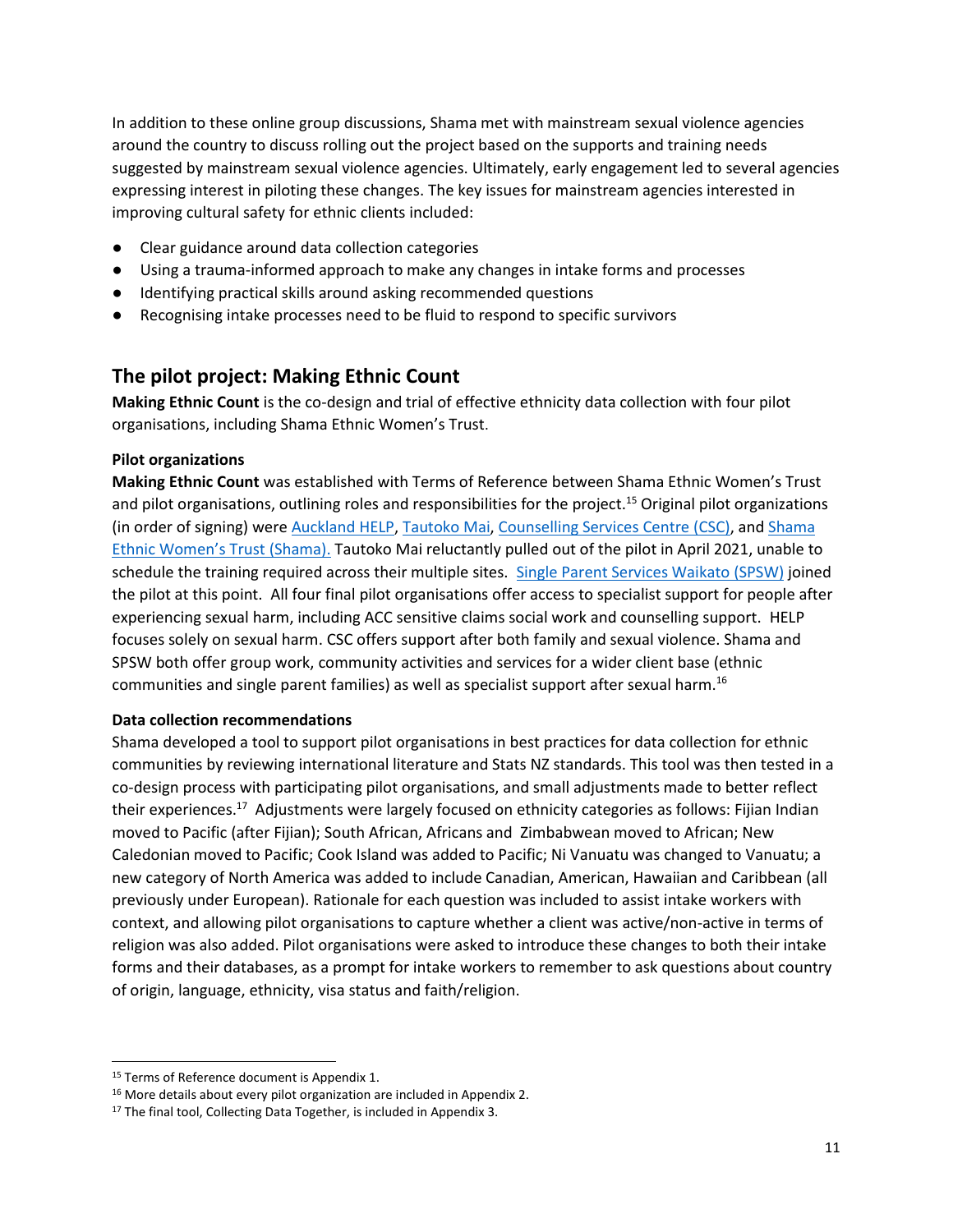#### **Engagement with pilot organisations**

During early stages of engagement, pilot organisations regularly met with the project lead to discuss their databases and intake forms. Bi-monthly meetings operated by zoom with all pilot organisations who could send as many staff as they wished. Training was arranged at dates and locations to best suit pilot organisations, though training was delayed at CSC due to staff changes. For best results, Shama offered two training workshops for this pilot: Cultural Safety and **Making Ethnic Count**. Making Ethnic Count enhances the Shama Cultural Safety training and offers the chance to dig deeper into practice.

#### **Training development**

The training package to support **Making Ethnic Count** was developed by the Shama Sexual Violence Response Team. Building on the Shama Cultural Safety training package, the **Making Ethnic Count** training extends cultural safety in these ways:

- Acknowledging cultural blindness, or the idea that treating everyone the same will be ok. This value base directly underpins questions about country of origin, language, ethnicity, visa status and faith/religion being resisted or seen as a "hassle" rather than as necessary for cultural safety
- Using adult education, community education, social work and trauma-informed care principles to build on existing skills and concepts through interactive exercises that people working in mainstream sexual violence agencies already have in working with ethnic clients<sup>18</sup>
- Exploring the concept of cultural humility. Shama approaches working with ethnically diverse communities by being aware that we do not "know" about people who are different from us. We need to ask questions and keep learning, particularly in the growing ethnic diversity of Aotearoa New Zealand. The approach asks mainstream sexual violence agencies to ask ethnic clients intake questions to better inform risk and support assessments
- Offering good practice role plays of intake situations where ethnic clients are asked, and respond to, questions about country of origin, language, ethnicity, visa status and faith/religion. Participants then practice some of these techniques and approaches themselves<sup>19</sup>
- Providing a workbook for training participants to encourage further engagement with the Shama Crisis Response team and other resources to best support ethnic clients, including highlighting ethnicity, language, faith and country of origin diversity in their region, based on Stats NZ census data

#### **Training delivery**

As noted above, Shama offered two training workshops for this pilot: Cultural Safety and **Making Ethnic Count**. HELP was one of the first organisations to book Cultural Safety training so did not require an additional session for the pilot; however the actual crisis team participants who attended the **Making Ethnic Count** training included many newer members of staff who had missed the previous session.

<sup>&</sup>lt;sup>18</sup> For example, the Aotearoa New Zealand Code of Ethics for Social Workers includes the value of Rangatiratanga, or social workers valuing diversity and cultural identity. Te Pou o te Whakaaro Nui, (2018), Trauma-Informed Care: Literature Scan, Auckland highlights the importance of cultural, historical and gender issues in a specific principle asking therapists to move past cultural stereotypes and biases, offer gender responsive services, leverage the healing value of traditional cultural connections, and recognise and address historical trauma.

<sup>&</sup>lt;sup>19</sup> In one pilot training, participants did not get the chance to practice asking questions themselves after spending more time in an earlier exercise.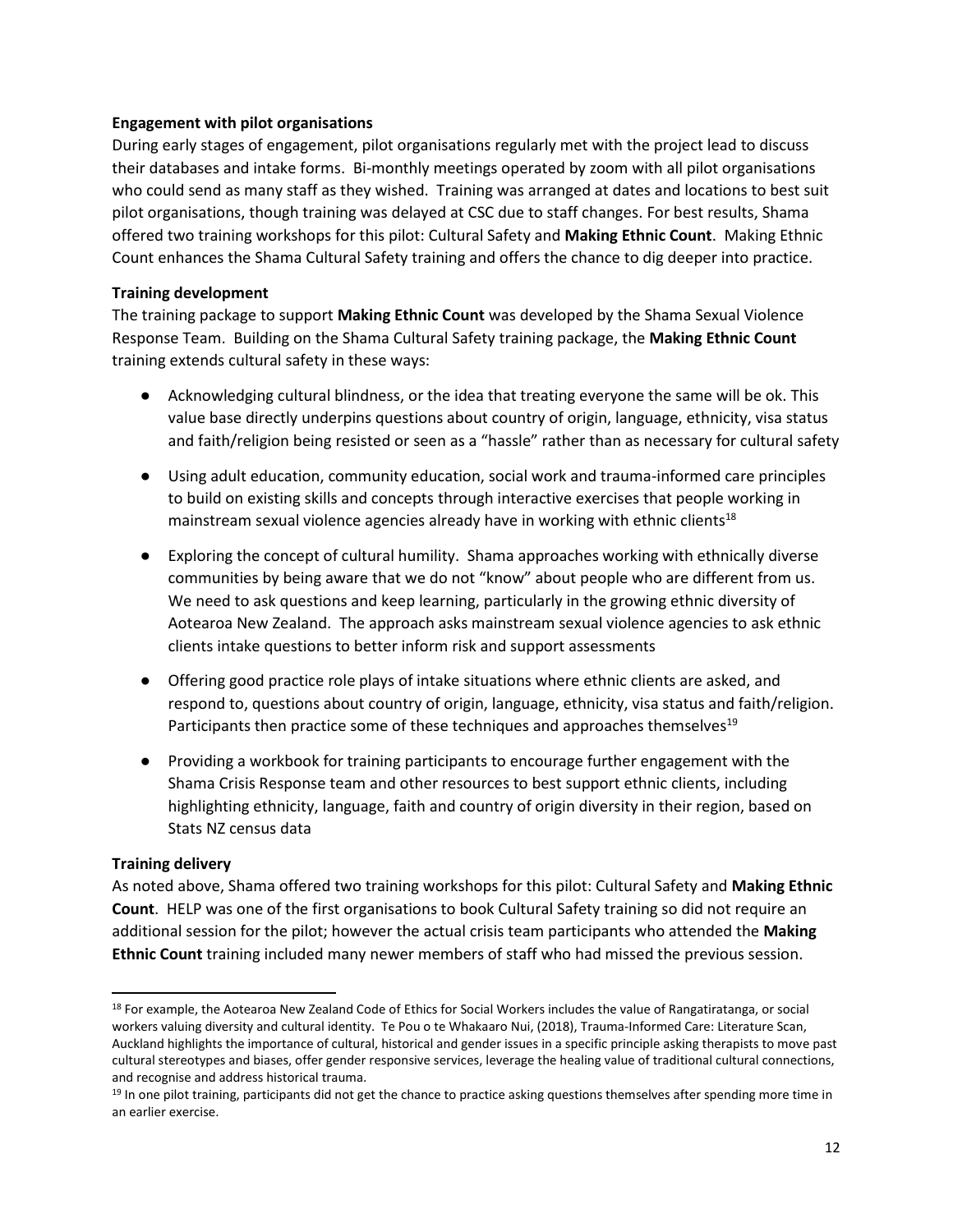Both Shama and SPSW completed a full day training, with Cultural Safety training in the morning and **Making Ethnic Count** training in the afternoon. For Shama, this was because the social work and counselling team were all newer staff members who had not attended the first Cultural Safety training session at Shama. CSC were the last organization to receive Cultural Safety training, and we were unable to deliver **Making Ethnic Count** training due to lockdown measures in Auckland. This means CSC have not yet begun collecting recommended data other than ethnicity. Our experiences in the pilot confirmed the need to do Cultural Safety training first.

The **Making Ethnic Count** training was delivered with the same lead facilitator with different cofacilitators at each of the three trainings. This means four Shama staff members have experience in delivery, and each delivery included at least one registered social worker and/or ACC registered therapist. All trainings were also supported by the project manager.

#### **Training preparation**

To focus training activities, Shama sent a pre-training survey out to each pilot organization before the training. We received responses from 23 sexual violence agency staff members, or about two thirds of the people who eventually completed the training.<sup>20</sup> Pre-training responses helped us understand intake contexts and practices, and comfort levels in asking questions about country of origin, language, ethnicity, visa status and faith/religion. All participants were women, from 12 self-identified ethnic groups.<sup>21</sup>

Staff members who answered the pre-training survey were most likely to undertake intake/initial assessments for new people coming to their service for help over the phone, either in response to someone calling the service (57%) or by calling someone after a referral had been made (57%). Intake assessments were also carried out in person at the agency (39%), or at another venue such as a police station, doctor's office, hospital or other community space (39%). Less common were intake assessments in a potential client's own home (13%). An additional comment was made that post Covid-19, shifting from face-to-face to online and phone intakes had become ordinary practice.

Current intake practice, based on the pre-training survey responses, showed practitioners in mainstream sexual violence agencies describing being more comfortable asking questions about ethnicity than anything else. More than three quarters of staff members indicated asking about language and interpreting needs and country of origin. Staff members were most unlikely to be asking about religion, and about half were asking about immigration status.

|           | Country of<br>Origin | Language /<br>Interpreting | Ethnicity | Immigration<br><b>Status</b> | Religion |
|-----------|----------------------|----------------------------|-----------|------------------------------|----------|
| Yes       | 18                   | 18                         | 23        | 12                           | 8        |
| <b>No</b> | 5                    | 5                          | 0         | 11                           | 15       |
| % Yes     | 78%                  | 78%                        | 100%      | 52%                          | 35%      |

#### **TABLE 1: INTAKE/INITIAL ASSESSMENT QUESTIONS – PRE-TRAINING**

<sup>20</sup> SPSW sent 10 staff members to training; Shama sent 9 staff members; and HELP sent 16 staff members.

<sup>21</sup> NZ European/Pākehā, Latinoamerican, Chinese-Taiwanese, Korean, South African, Kiwi Indian, Māori/NZ European/Pākehā, Māori, American, and Middle Eastern. NZ European/Pākehā was the most common ethnicity.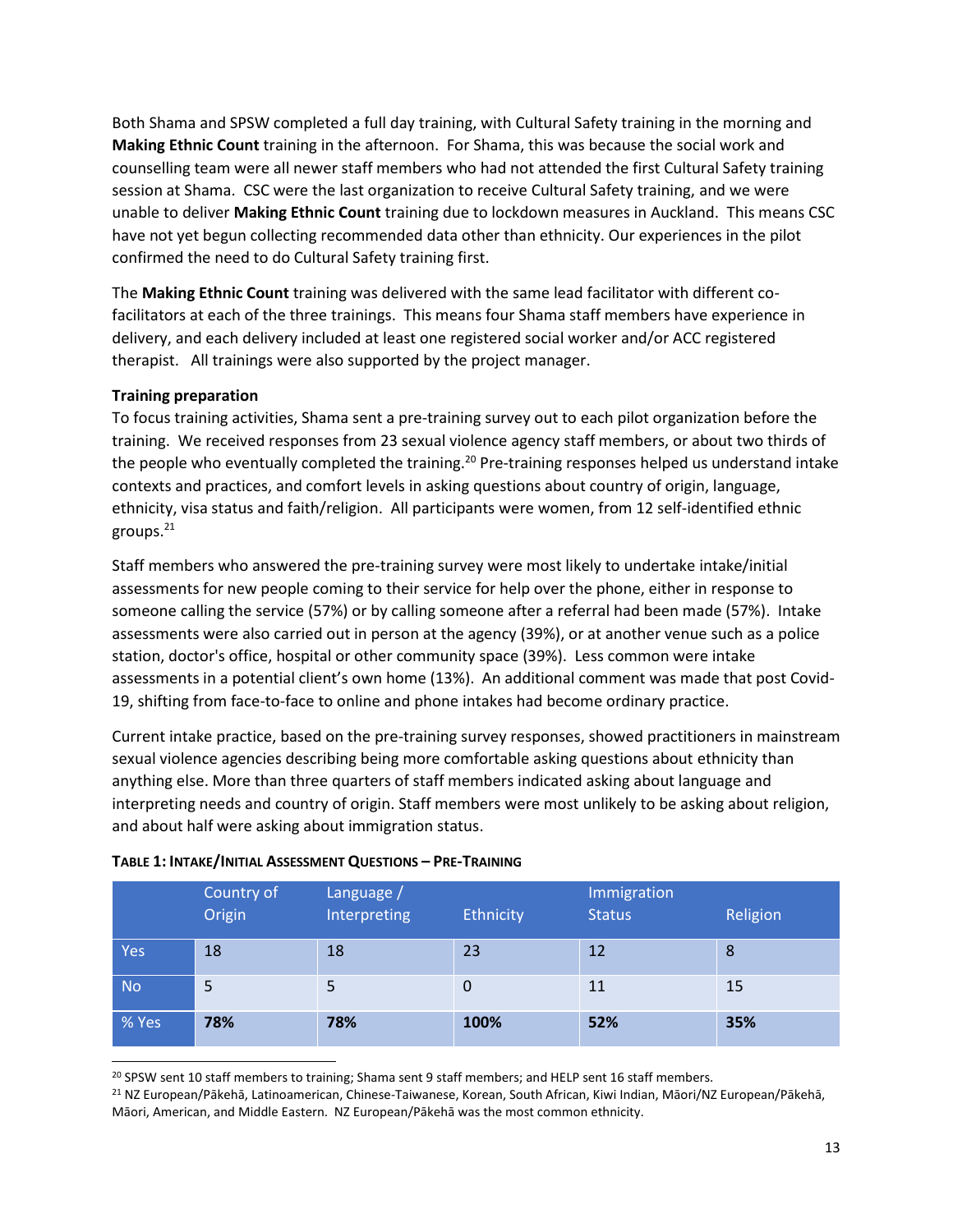The pre-training survey also investigated comfort levels with asking these questions in intake/initial assessment. The results in percentages are shown in Figure 2. They show the same broad pattern as responses in Table 1 of higher levels of comfort in asking about ethnicity than anything else and lowest levels of comfort for religion, followed by immigration status. However, they also differ slightly. For example, if 100% of staff members are asking about ethnicity, you would expect 100% of "comfort" responses for ethnicity to be in "I always ask about this." The comfort questions may partially highlight a gap between actual and intended practice around asking questions about country of origin, language, ethnicity, visa status and faith/religion. There are concerning signs for visa status and faith/religion around the significant cluster of participants saying they only ask these questions "if it is really obvious."



**FIGURE 2: COMFORT WITH INTAKE/INITIAL ASSESSMENT QUESTIONS – PRE-TRAINING**

The pre-training survey also asked what those attending most wanted to gain from the training. Twenty-two responses were given to this question. Participants were most likely to want to gain more knowledge, (11) followed by new skills and confidence (8). Five participants wanted to develop clientcentred practice with ethnic clients, and one participant wanted to explore their concerns around asking about religion.

*"I want to gain an understanding of the reasons why we need these data in order to centre our service around the client's needs. To serve the client more appropriately." Pre-training survey response, 2021*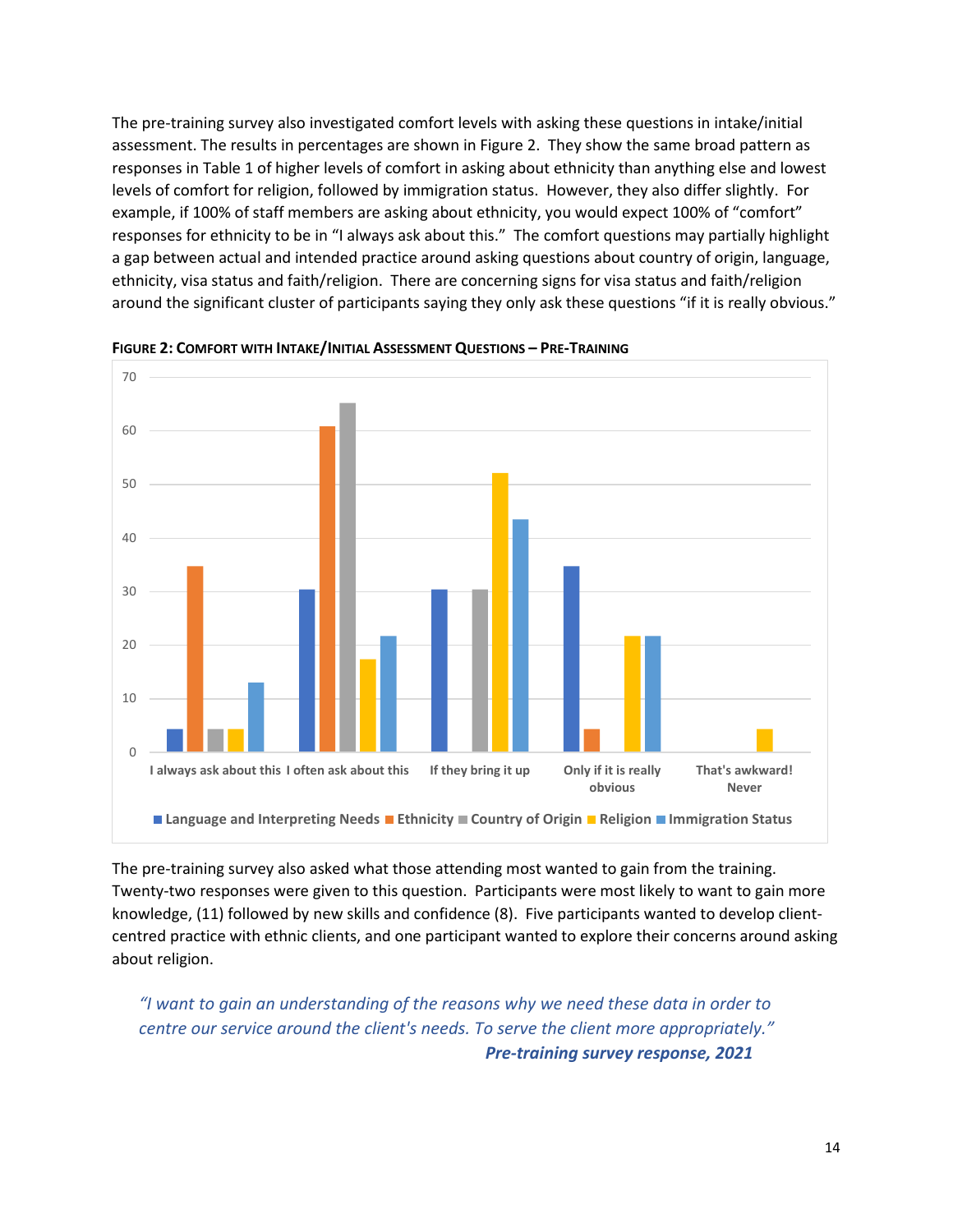Participants were asked what intake practice they would use to make someone from a different culture, ethnicity or faith feel comfortable with them in the pre-training survey. Participants were most likely to ask questions to better understand a client's needs, including acknowledging cultural differences (16).

Acknowledging their own cultural background (6) as part of acknowledging cultural differences was important, particularly for Māori or ethnic staff members.

#### *"Acknowledge that I am of Māori/Pākehā descent and that I notice we are different and ask if there is anything I need to know about them to help support them." Pre-training survey response, 2021*

Explaining social work practices and service options, including specifically including confidentiality (3) and being prepared to change practice (3) were other responses given to this question.

*"Introduce myself and talk about social work practice as that is not very common in other countries or the concepts of being non judgmental and bias are not spoken of in other countries. At least where I come from. Also explaining confidentiality and consent helps a lot. They can then choose to work with me or not."*

#### *Pre-training survey response, 2021*

Finally, participants were asked what they believed ethnic communities needed to know about their service. Core services (3) were named but participants were more likely to respond that ethnic communities needed to know that everyone was welcome (9) and that they were here to help (9) than anything else. Being willing to learn from their client so they could provide a culturally appropriate service (5), being safe (3) and being willing to refer to other services (3) and offering confidential services (2) were the other responses given to this question.

#### **Pilot outcomes: Training evaluation**

To evaluate the training, we administered an anonymous post-training survey to training participants to before they left the **Making Ethnic Count** training. There were 29 post-survey responses.

The first set of questions asked participants if they anticipated, post-training, asking questions about country of origin, language, ethnicity, visa status and faith/religion. The results are shown in Table 2. Any change from pre-training result percentages is highlighted in the final row.

|            | Country of<br>Origin | Language /<br>Interpreting | Ethnicity   | Immigration<br><b>Status</b> | Religion   |
|------------|----------------------|----------------------------|-------------|------------------------------|------------|
| <b>Yes</b> | 29                   | 28                         | 29          | 20                           | 28         |
| <b>No</b>  | $\mathbf 0$          |                            |             |                              |            |
| % Yes      | 100% (+22%)          | 97% (+19%)                 | 100% (same) | 69% (+17%)                   | 97% (+62%) |

#### **TABLE 2: INTAKE/INITIAL ASSESSMENT QUESTIONS – POST-TRAINING**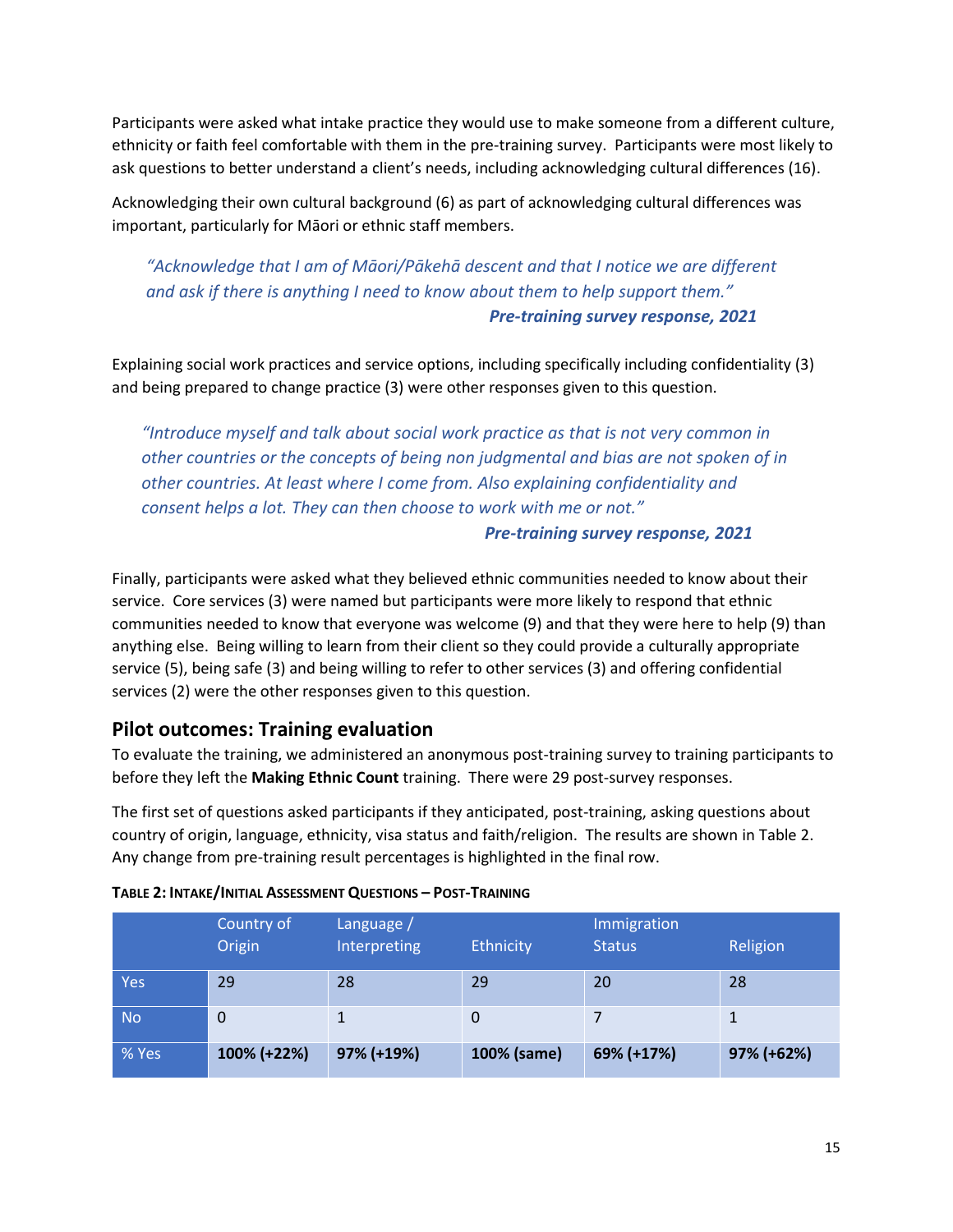The shift in results post-training is positive for every question area except ethnicity, which remained the same, indicating the **Making Ethnic Count** training has increased intention to ask intake questions about country of origin, language, visa status and faith/religion.

The biggest shifts were in religion (+62%) and country of origin (+22%). However, for religion, three participants qualified their "yes" responses with additional free text:

- Not in crisis calls
- If I consider is appropriate
- Possibly could be intrusive initially. Might be better if we explore it in the track

The participant who did not intend asking ethnic clients about religion qualified their "no" response in free text by saying they would only ask "if applicable and if referral to services is required."

For immigration status, all the participants who did not intend asking this question qualified their "no" response in free text:

- Most of our referrals come from the police and they provide this information
- Well, each of the above questions is really dependant on the context of the call with clients. In a crisis wouldn't ask the questions unless appropriate. It is more relevant after we have done a referral.
- Case-by-case basis depending on client needs
- Sometimes yes, sometimes no depending on if it's appropriate. Address immediate needs first.
- In crisis more still doesn't seem relevant
- Only if appropriate/applicable for support needs
- Not relevant to the service I provide

Therefore, while the shift in intended practice is clearly positive, there are still some post-training responses indicating mainstream sexual violence agency staff members feel able to make assumptions about the support needs of ethnic clients without actually asking clients questions themselves.

The next question in the post-training survey asked what intake practices participants would try and implement to make it safer for ethnic survivors to ask for help. Again, this mirrored a question in the pre-training survey. Post-training survey responses were specifically focused on cultural safety and client-centred practice for ethnic people. Asking questions to improve support for ethnic clients was the most common response (22), followed by explaining to all clients why they were asking questions about country of origin, language, ethnicity, visa status and faith/religion (5). Two participants said they now felt it was "ok to ask questions," and they would ask everyone the same questions. One participant linked explaining why they were asking with confidentiality.

*"Mention why the data is being collected and reassuring that the information will be kept confidential (have this statement at the end of the forms being completed & informing the clients verbally about it also)"*

 *Post-training survey response, 2021*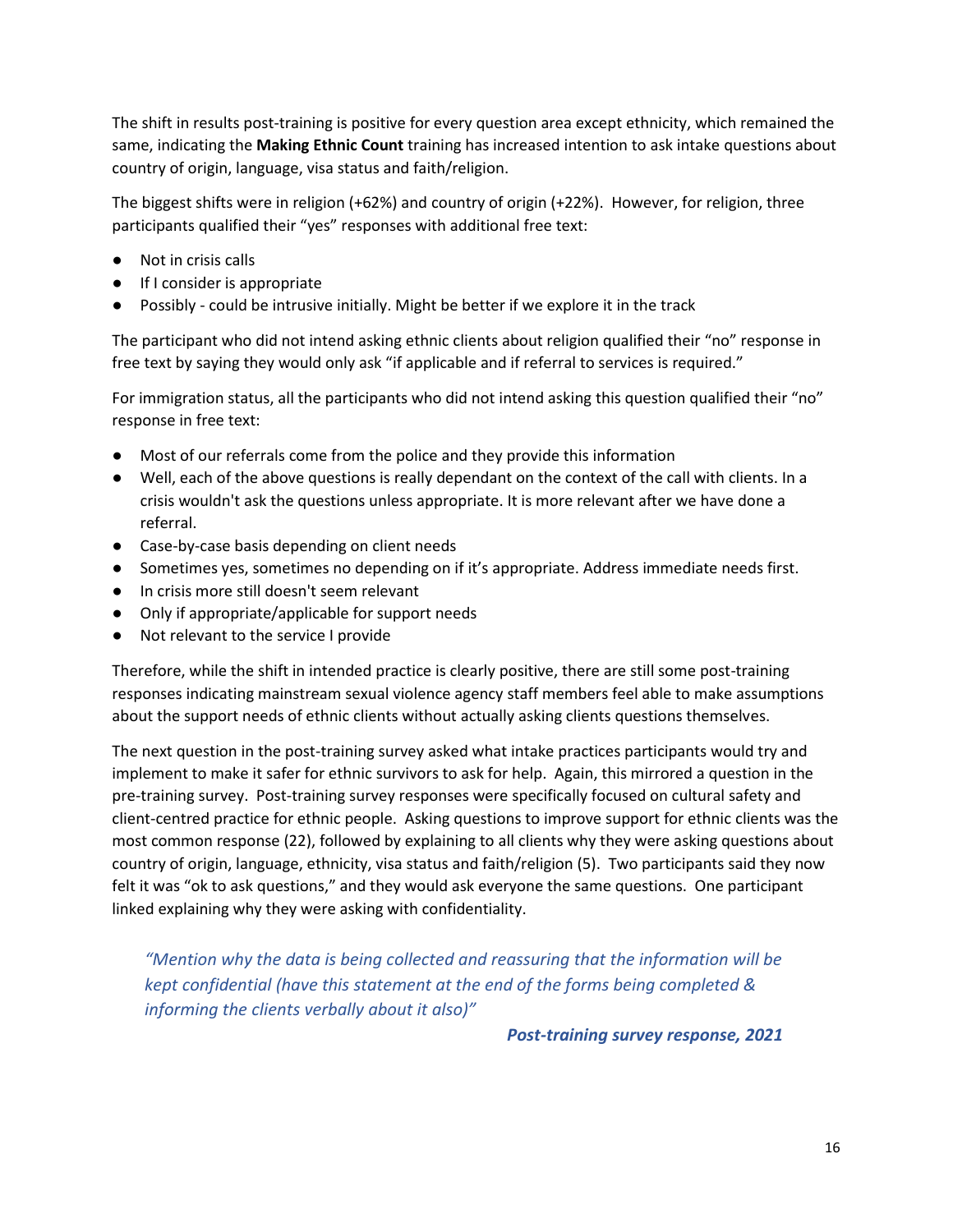As with the pre-training survey, participants were asked what they thought ethnic communities needed to know about their service in the post-training survey. Participants were most likely to say they thought being able to offer client-centred, culturally appropriate responses (11) was important. They also wanted ethnic communities to understand their core services for the agency (6); and that they were separate from New Zealand Police and/or immigration services (2); and able to or refer to specialist services (2). Many participants also wanted ethnic communities to know they were here to help (10) and that everyone was welcome (6). One participant wanted ethnic communities to know their agency had a culturally diverse staff team and had attended training from Shama.

Participants were asked what could be improved about the training, and 16 responses were offered. Participants were most likely to say they couldn't think of any improvements (6). One participant wanted more time to practice intake questions. Another wanted more information about Shama, and resources to help meet immigration needs of ethnic clients.<sup>22</sup> Four participants commented with suggestions for workshop delivery:

- Better structure and delivery will be helpful. Program was hard to follow and felt a bit disorganized
- Sometimes instructions were a little bit confusing at first
- Keep it more fast paced
- Maybe have another moving around activity. I got tired towards the end

Finally, participants were asked what they found most useful about the **Making Ethnic Count** training. This question received 22 responses. The role play exercises which modelled different respectful ways to ask intake questions and explain information gathering were comprehensively the most popular (14).

Participants also commented that the workshop had been informative (5) and that everything had been helpful because of the openness of delivery (6). Exercises allowing participants to explore their fears of asking intake questions (3) as well as being interactive (3) and allowing them to practice intake questions (2) were also mentioned. One participant commented that recognizing the importance of asking about faith/religion as grounding for ethnic clients was the most helpful aspect for her.

*"Honestly, everything was helpful. The role plays were great and helping understand how to bring cultural safety into the conversation."*

#### *Post-training survey response, 2021*

#### **Pilot outcomes: Data collection context and analysis**

Shama has been working with all four pilot organisations to collect data from 1 January 2021 to 31 October 2021. The process of collecting the data from four different database systems, "cleaning" and standardizing for analysis, and then finally analysis, has been more labour intensive than we envisaged, particularly as we were trying to make this process as easy as possible for our pilot organisations. All four organisations offered commentary on this data collection section before this report was submitted, and their comments are included here and in the subsequent **Discussion** section.

<sup>&</sup>lt;sup>22</sup> Information about Shama and immigration resources are offered as part of the Shama Cultural Training package, highlighting that this should be delivered before **Making Ethnic Count**.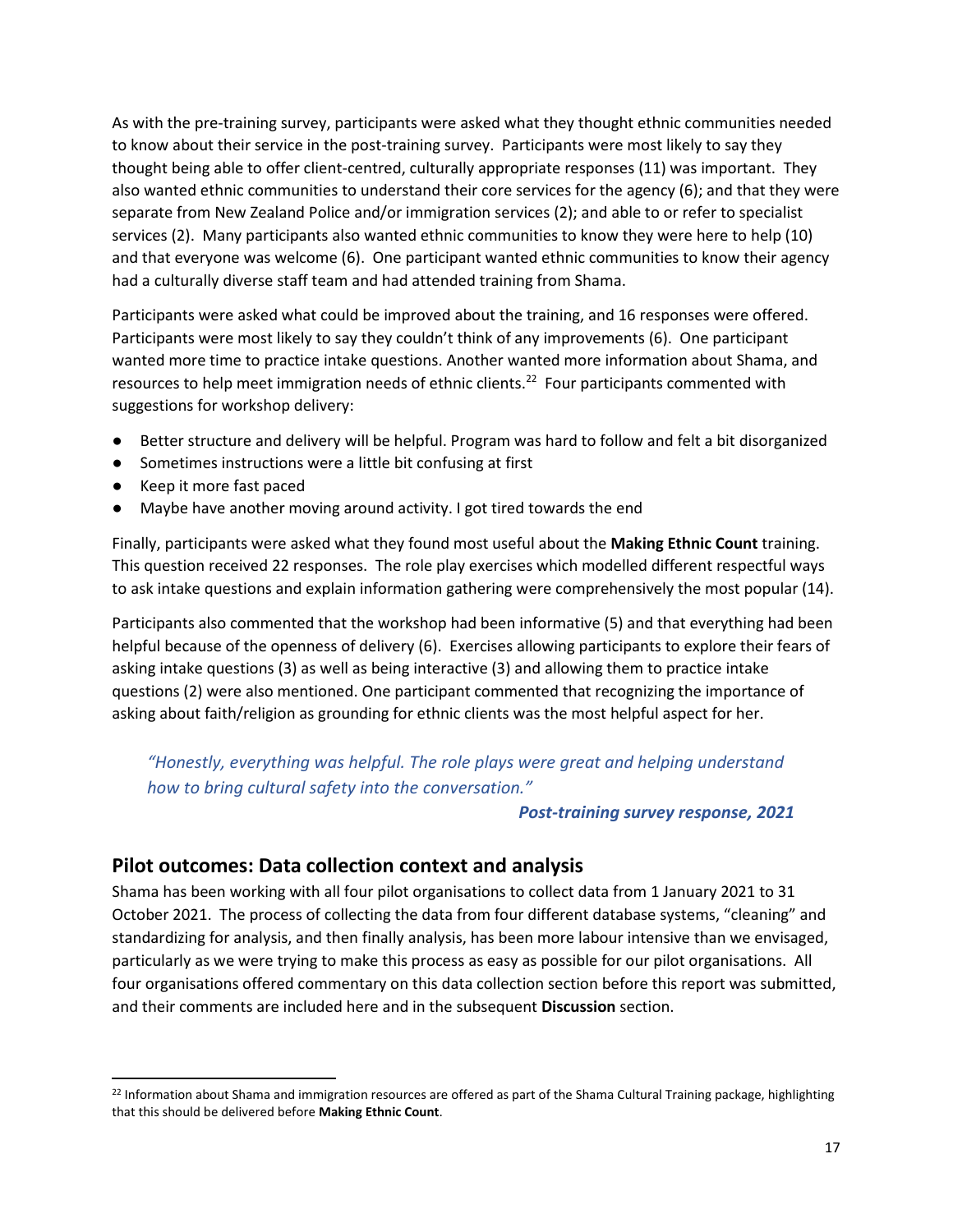We have analysed client numbers from before and after training with pilot organisations. The data shows differences, for some variables, between the post-training data collection before lockdown and afterwards. Where this is the case, it is highlighted in the commentary, and we are deeply appreciative that in this very challenging time, every pilot organization continued to be engaged in the pilot.

It is important to note that the numbers of clients for different organisations vary considerably, as do the numbers of staff members able to support those clients. HELP and CSC have larger workforces than Shama and SPSW, and significantly larger numbers of clients each month. They also both offer 24-hour on call crisis support, which has different challenges when asking demographic questions. SPSW and Shama also work in crisis situations, but not in a 24-hour on call context. Due to training being delivered at different times to different organisations, and different databases offering different ways of reproducing data, there are differing time frames for data collection from the organisations for the preand post- training periods.

Most of the data analysis below uses percentages rather than absolute numbers, so we can usefully compare data between and across organisations. However, it should be noted that for the two organisations with much smaller data sets (SPSW and Shama), this means relatively small numbers of clients can cause significant shifts in percentages. Time periods and total numbers of clients for each period for each organization are given in Table 3.

|                                   | <b>CSC</b>                                    | <b>Shama</b>                                     | <b>SPSW</b>                                      | <b>HELP</b>                                               |
|-----------------------------------|-----------------------------------------------|--------------------------------------------------|--------------------------------------------------|-----------------------------------------------------------|
| <b>Training delivery</b><br>dates | <b>Cultural Safety 20</b><br><b>July 2021</b> | <b>Cultural Safety</b><br>and MEC 18 May<br>2021 | <b>Cultural Safety</b><br>and MEC 17 May<br>2021 | <b>Cultural Safety</b><br>2020<br><b>MEC 24 July 2021</b> |
| <b>Pre-training</b><br>period     | 1 January $2021 -$<br>31 July 2021            | 1 January 2021 $-$<br>31 May 2021                | 31 January 2021-<br>31 May 2021                  | 1 January 2021 $-$<br>31 May 2021                         |
| <b>Clients before</b><br>training | 1282                                          | 54                                               | 140                                              | 1103                                                      |
| <b>Post-training</b><br>period    | 1 August 2021 -<br>31 October 2021            | 1 June $2021 - 31$<br>October 2021               | 1 June $2021 - 31$<br>October 2021               | 1 June $2021 - 31$<br>October 2021                        |
| <b>Clients after</b><br>training  | 465                                           | 162                                              | 119                                              | 912                                                       |
| <b>Total clients</b>              | 1747                                          | 216                                              | 259                                              | 2015                                                      |

TABLE 3: DATA COLLECTION TIME PERIODS AND CLIENT NUMBERS FOR PILOT ORGANISATIONS

#### **Language**

Pilot organisations were asked to record if client needed an interpreter, and if they so, for what language. Interpreting services are critical to supporting ethnic people with English as an additional language, particularly around explaining complex systems in New Zealand, and making sure the needs and concerns of the client are understood.

CSC did not report any use of interpreters. SPSW used two interpreters during the pilot. HELP joined the ADHB Interpreter Service during the pilot, and have needed to book Spanish, Korean, Mandarin and Japanese interpreters. One Iraqi client was also supported by a Farsi speaking HELP staff member. HELP also noted that due to Covid border closures, they have not received clients more likely to need interpreters from international student, tourist and backpacker backgrounds.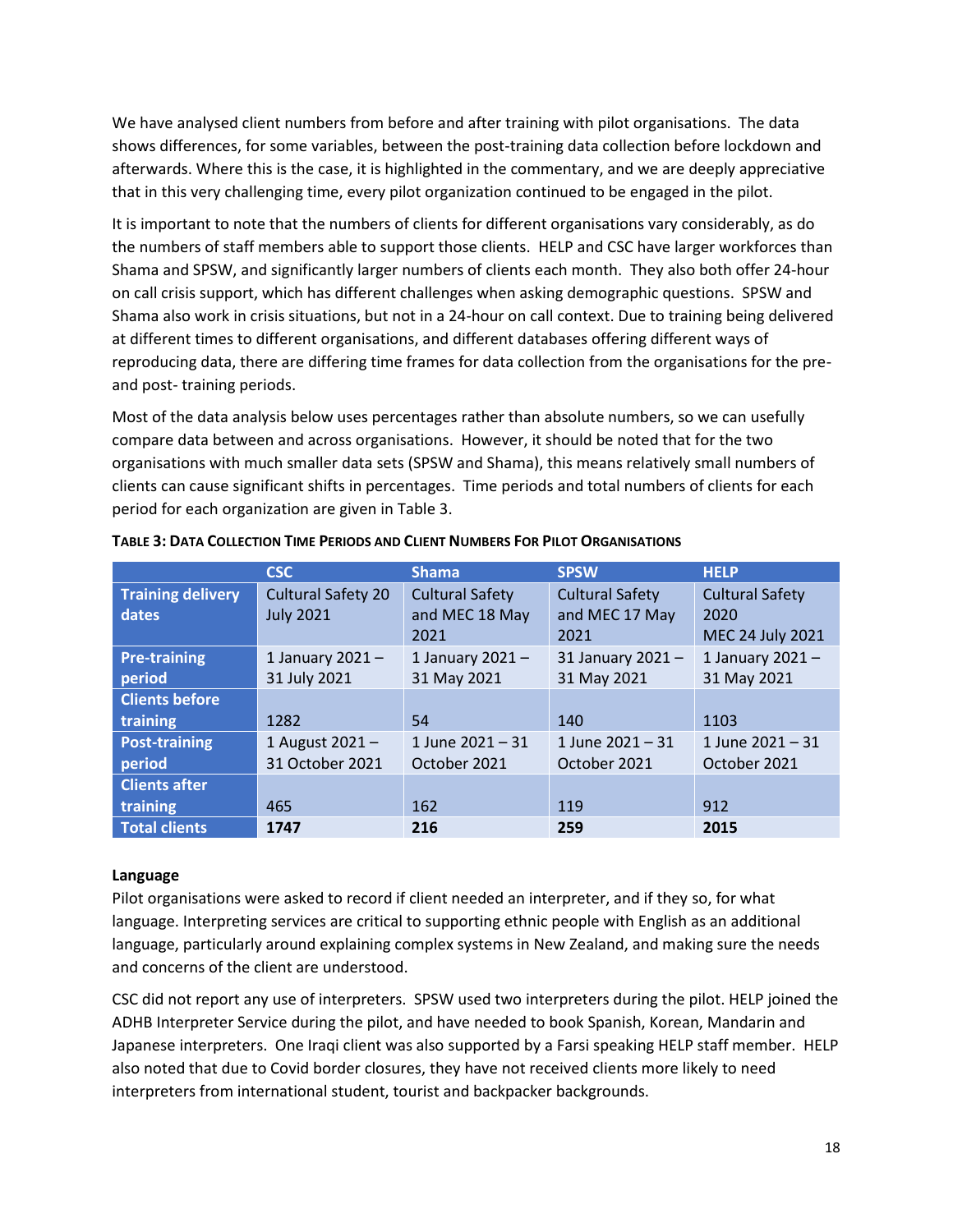Shama's experience is this area is quite different, both in numbers of clients needing interpreting support and in numbers of different languages spoken. In-house, Shama staff speak seven languages, and regularly assist with interpreting needs with clients. Pre-training, Shama saw 26 clients with interpreting needs and booked interpreters who spoke 13 different languages including Spanish (5 clients); Arabic, Dari, Hindi, Mandarin, Somali (all 3 clients); and Chinese, Kinyarwanda/Swahili, Pashto, Punjabi, Thai and Urdu. Post-training, Shama saw 28 clients with interpreting needs and booked interpreters who spoke 9 different languages including Dari (8 clients); Mandarin (6 clients); Hindi (5 clients); Spanish (4 clients) and Arabic, Pashto, Portuguese, Tamil and Telugu. Border restrictions have also impacted in a variety of ways on clients coming to Shama, including adding additional pressure for ethnic families who are split by the border restrictions or unable to receive or offer help to family members overseas.

#### **Country of Origin**

Collection of Country-of-Origin data involves making a distinction between ethnicity and country of birth. For some people, there will be no distinction. For many ethnic New Zealanders however, this allows people to say, for example, that they were born in New Zealand, and are a New Zealander of Indian ethnicity. There can also be significant ethnic differences inside one country which it is necessary to understand to offer appropriate client responses. Table 4 summarises Country-of-Origin data. The higher the percentage, the more that organisations collected Country-of-Origin data.

There are high numbers of countries in both sets of data. The total number of clients born overseas for each agency highlights the difference being an ethnic organization may make in terms of who seeks service – nearly three quarters of Shama clients reported being born overseas. This does, however, rely on the data that has been captured, so may miss clients for every organisation who were not asked about their Country-of-Origin.

|                                  | <b>Shama</b> | <b>SPSW</b>        | <b>HELP</b>   |
|----------------------------------|--------------|--------------------|---------------|
| Identified (pre-training)        | 89%          | 17%                | 45%           |
| <b>Countries other than ANZ</b>  |              |                    |               |
| (pre-training)                   | 14           | 3                  | 17            |
| <b>Most clients (not ANZ)</b>    |              | Australia and      |               |
|                                  | India        | <b>Phillipines</b> | <b>UK</b>     |
| Identified (post-training)       |              |                    | 35% (19% post |
|                                  | 86%          | 43%                | lockdown)     |
| <b>Countries other than ANZ</b>  |              |                    |               |
| (post-training)                  | 20           | 6                  | 19            |
| <b>Most clients (not ANZ)</b>    | India        | Fiji               | <b>UK</b>     |
| <b>Percentage of all clients</b> |              |                    |               |
| born overseas                    | 74%          | 3%                 | 4%            |

#### **TABLE 4: COUNTRY OF ORIGIN**

In terms of impact of training, there was significant positive change for SPSW in both numbers of countries identified and numbers of clients who were asked about their Country-of-Origin. Shama recorded very high asking rates, little change and high numbers of those born overseas. HELP collected a small but significant higher percentage of Country-of-Origin data *before* they received **Making Ethnic Count** training. When lockdown months are split out from other post-training months, this decrease is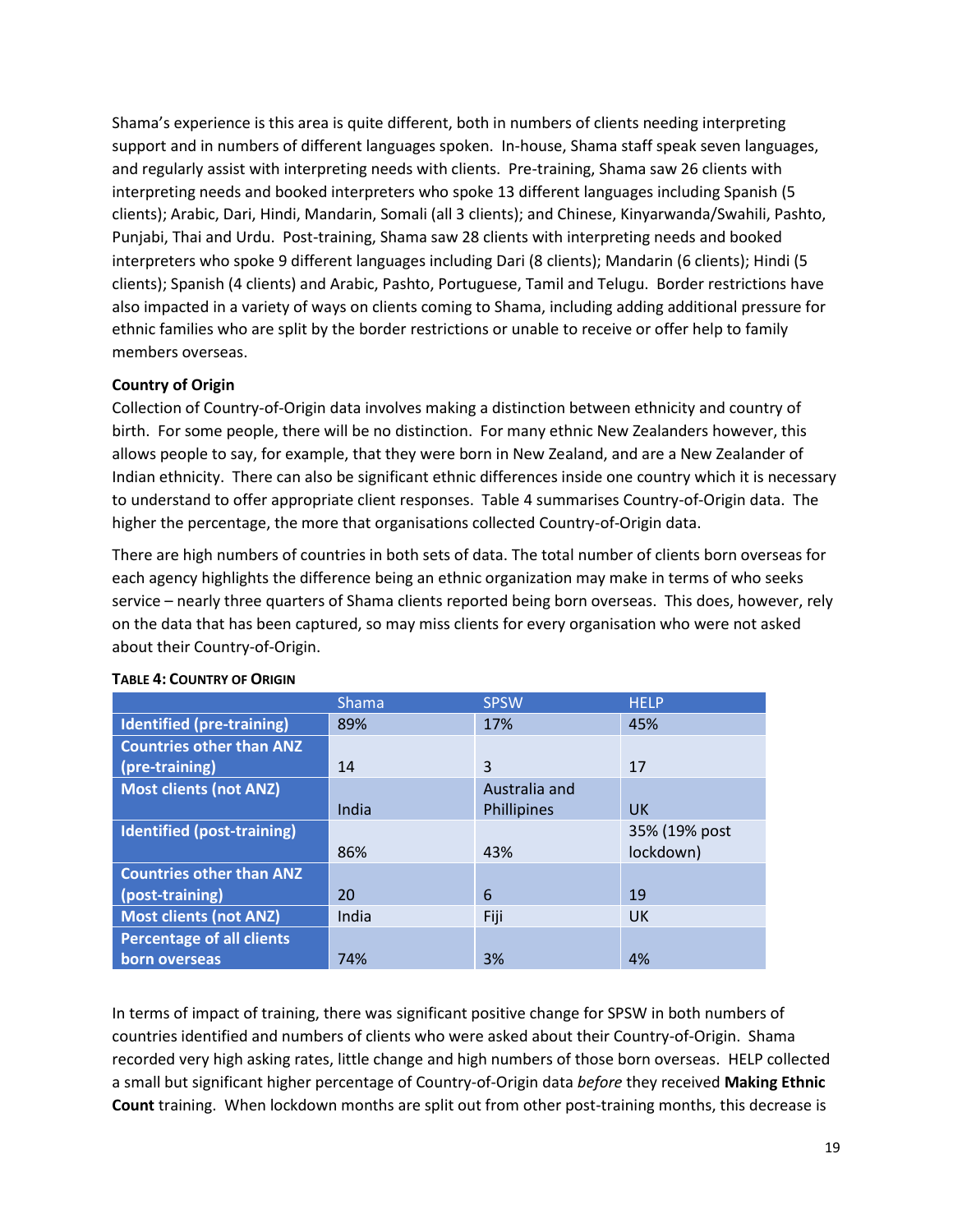entirely from lockdown data, illustrating the additional challenges of providing services in the Covid environment. Just 19% of clients had Country-of-Origin data available in the time after lockdowns were in place in Auckland in the post-training period.

#### **Ethnicity data**

The data recommendations encourage asking clients to self-identify ethnicity in as many ways as they wish. This means many clients used multiple identifiers (eg Malaysian Chinese; Colombian and Latin American), so one of the measures used for this data was the numbers of clients who had no record. Ethnicity data was the most complex to analyse for this and other reasons.

Our pilot organisations identified ethnicities not suggested in our data recommendations based on Stats NZ standards and the category of *Other* was still employed sometimes, but within specific ethnic categories (eg European, *Other*) so this is different than simply having no information about a client.

Inside the Asian sub-category, *Asian, Other, Malaysian Indian* and *Pakistani* were added by pilot organisations. Inside the Middle Eastern sub-category, *Afghani* and *Middle Eastern* were added by pilot organisations. Afghani was identified by many Shama clients over these time periods. Inside the Latin American sub-category, *Latin American* was added by pilot organisations. Inside the African subcategory, *South African, Zimbabwean, South African Indian, Congo and African* were added. Inside Pacific Islands, *Other, Pasifika* and *Cook Island Māori* were added. Inside European, *European, English, United Kingdom, Scottish* and *Other* were added.

|                                    | <b>CSC</b> | <b>Shama</b> | <b>Single Parent</b><br><b>Services</b><br><b>Waikato</b> | <b>Auckland HELP</b> |
|------------------------------------|------------|--------------|-----------------------------------------------------------|----------------------|
| No record (pre-training)           | 11%        | 15%          | 0%                                                        | 56%                  |
| <b>Ethnicities (pre-training)</b>  | 26         | 19           | 18                                                        | 32                   |
| No record (post-training)          | 14%        | 6%           | 3%                                                        | 56%                  |
| <b>Ethnicities (post-training)</b> | 26         | 26           | 15                                                        | 40                   |
| <b>Total number of</b>             |            |              |                                                           |                      |
| ethnicities                        | 31         | 36           | 26                                                        | 49                   |

#### **TABLE 5: ETHNICITY SUMMARY DATA**

Of note is that there has been very little shift in percentages of clients without an ethnicity record for most organisations. CSC and SPSW have a very slightly higher no record rate post-training (but both have low no record rates overall). SPSW, in particular, clearly value recognizing ethnicity in the services they provide to clients. There is a small but significant decrease in no record rate for Shama.

HELP's data is interesting, because there is no change in no record rates for HELP, but more ethnicities are identified. Examining this further, the change seems to be driven by ethnicity being more accurately recorded post-training, with moves to capture specific ethnic group, rather than summary groups as illustrated in Table 6. This means, for example, that a client might be captured as *Asian NFD* before the training, and a specific ethnicity in the Asian sub-category after the training.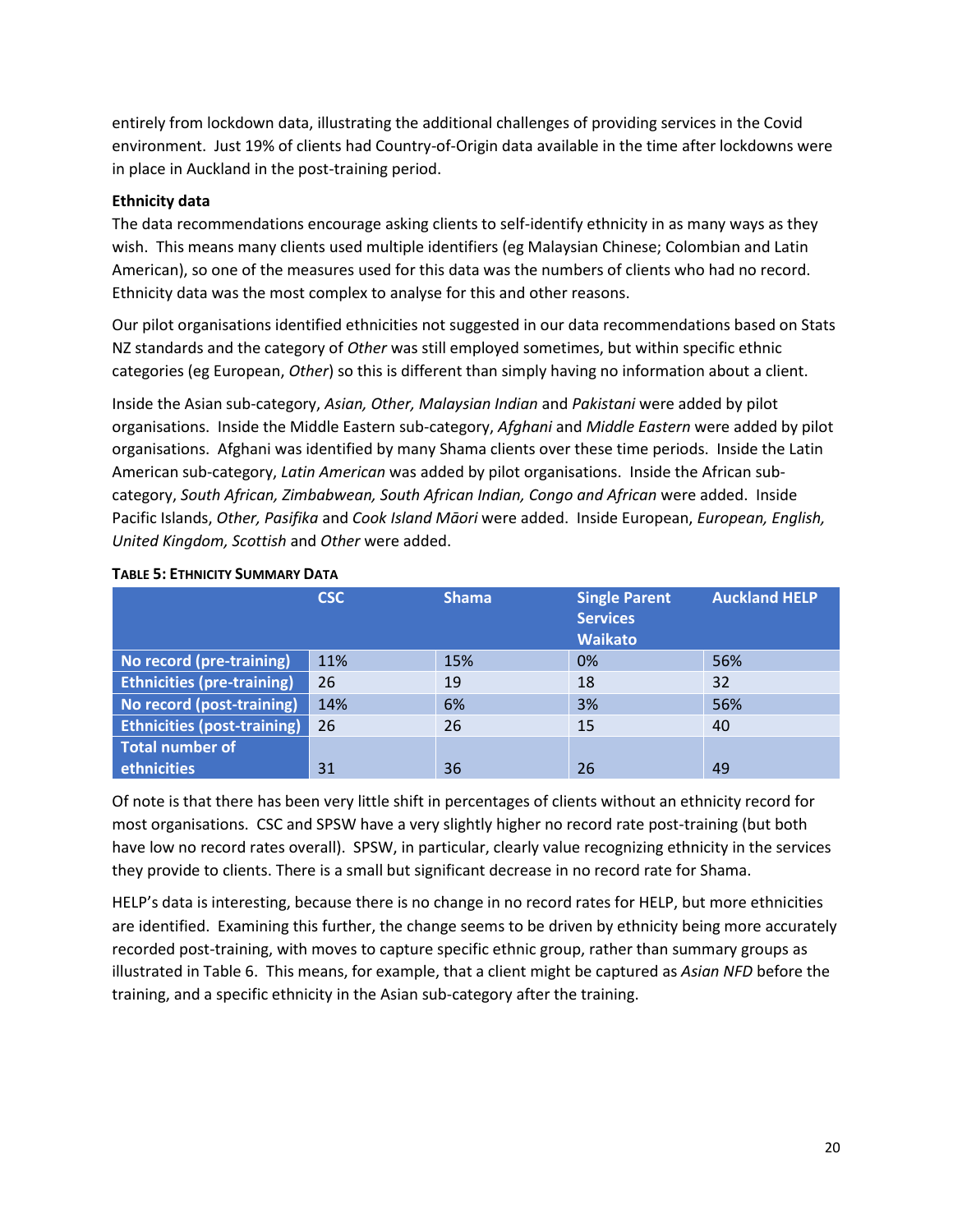| <b>Ethnicity categories</b>  | <b>Pre-training</b><br>client numbers | <b>Post-training</b><br>client numbers |
|------------------------------|---------------------------------------|----------------------------------------|
| <b>Asian NFD</b>             | 6                                     |                                        |
| <b>Asian Other</b>           | 4                                     |                                        |
| <b>Latin American</b>        | 5                                     |                                        |
| <b>Middle Eastern</b>        | 5                                     | 1                                      |
| <b>Pacific Peoples NFD</b>   | 4                                     | 1                                      |
| <b>Pacific Peoples Other</b> | 5                                     |                                        |
| <b>European NFD</b>          | 14                                    | 1                                      |
| <b>European Other</b>        | 10                                    | 4                                      |
| <b>TOTALS</b>                | 53                                    |                                        |

#### **TABLE 6: HELP ETHNICITY CATEGORY CHANGES PRE- AND POST- TRAINING**

There were many different ethnicities recorded by pilot organisations. To explore this further for ethnic clients, we have captured total numbers of clients inside each of the ethnic sub-categories as listed by the Stats NZ standard. This excludes Māori; NZ/Australian; and Pacific Peoples and covers pre- and posttraining time periods.





The "Asian" sub-category is highest for every organization. This includes high numbers of Indian clients (in orange above), obscuring lower levels of help-seeking from other ethnic groups inside the Asian subcategory.

Numbers of ethnicities is not the only important measure for services. It is also useful to identify the percentages of clients identifying with specific ethnicities, so we can get some sense of proportion, particularly given the difference in agency size.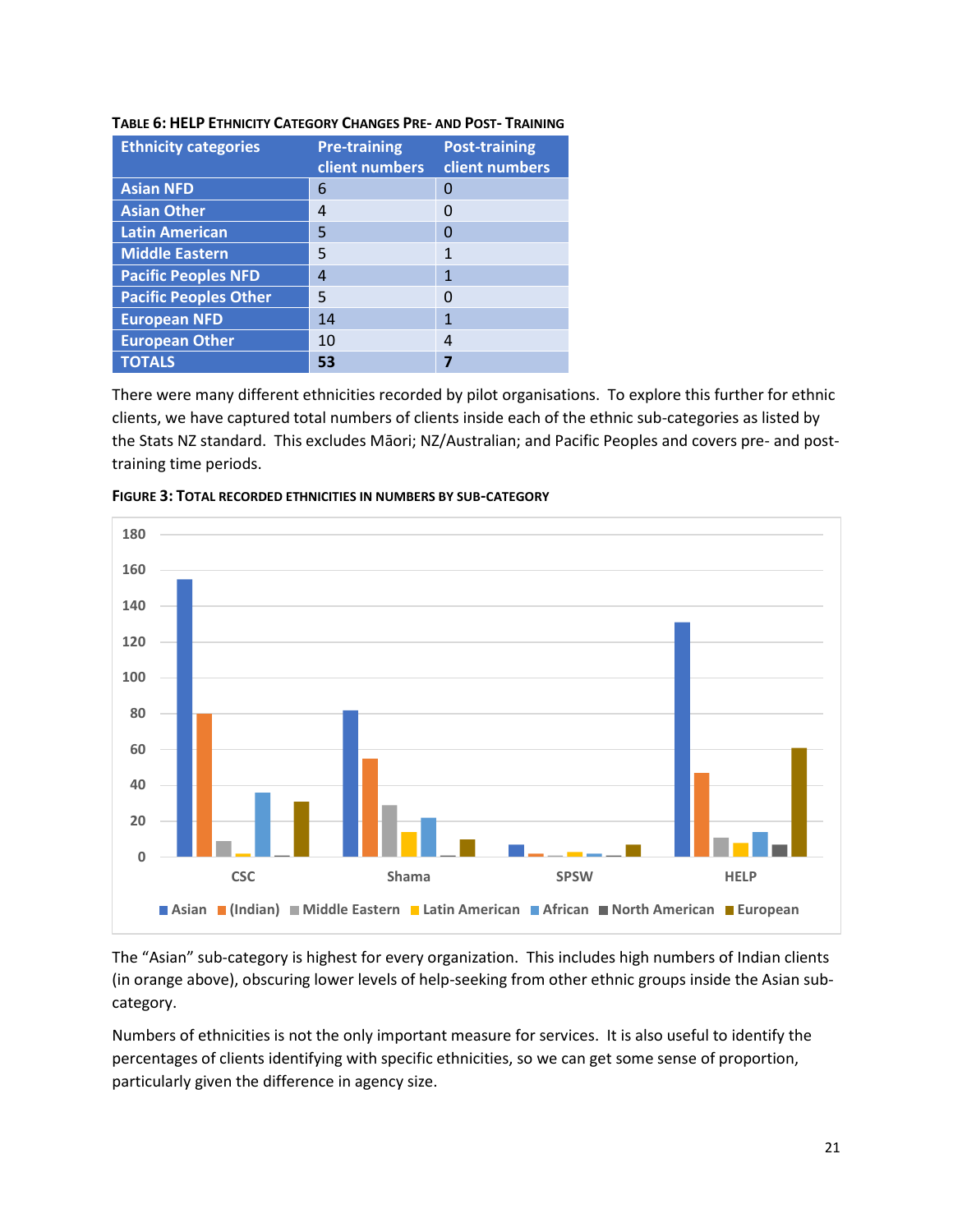Figure 4 shows the percentages of clients from each ethnic sub-category accessing each organization, relying on ethnicity captured, so clients who did not have their ethnicity recorded are not represented. If every organization had recorded ethnicity for every client, we would expect these percentages to total more than 100% as some clients have identified with more than one ethnicity.

Figure 4 includes Māori; NZ/Australian; and Pacific Peoples and covers pre- and post-training time periods. This offers an indicator of ethnic diversity to assist with a useful picture of clients accessing these agencies, particularly as client numbers across the four organisations are so different.

The profiles of each agency look very different in Figure 4. CSC and SPSW are both seeing high numbers of Māori clients, and CSC also sees high numbers of Pacifica clients. Shama sees a much more ethnically diverse range of clients than the other agencies.



**FIGURE 4: TOTAL RECORDED ETHNICITIES IN PERCENTAGES BY SUB-CATEGORY**

Finally, the most common ethnicities in each sub-category and numbers of different ethnicities inside each sub-category is another useful measure and is captured in Table 7. Note that Māori data is total numbers of clients. For some categories, particularly for pilot organisations other than Shama, the most common ethnicity might represent a small number of clients.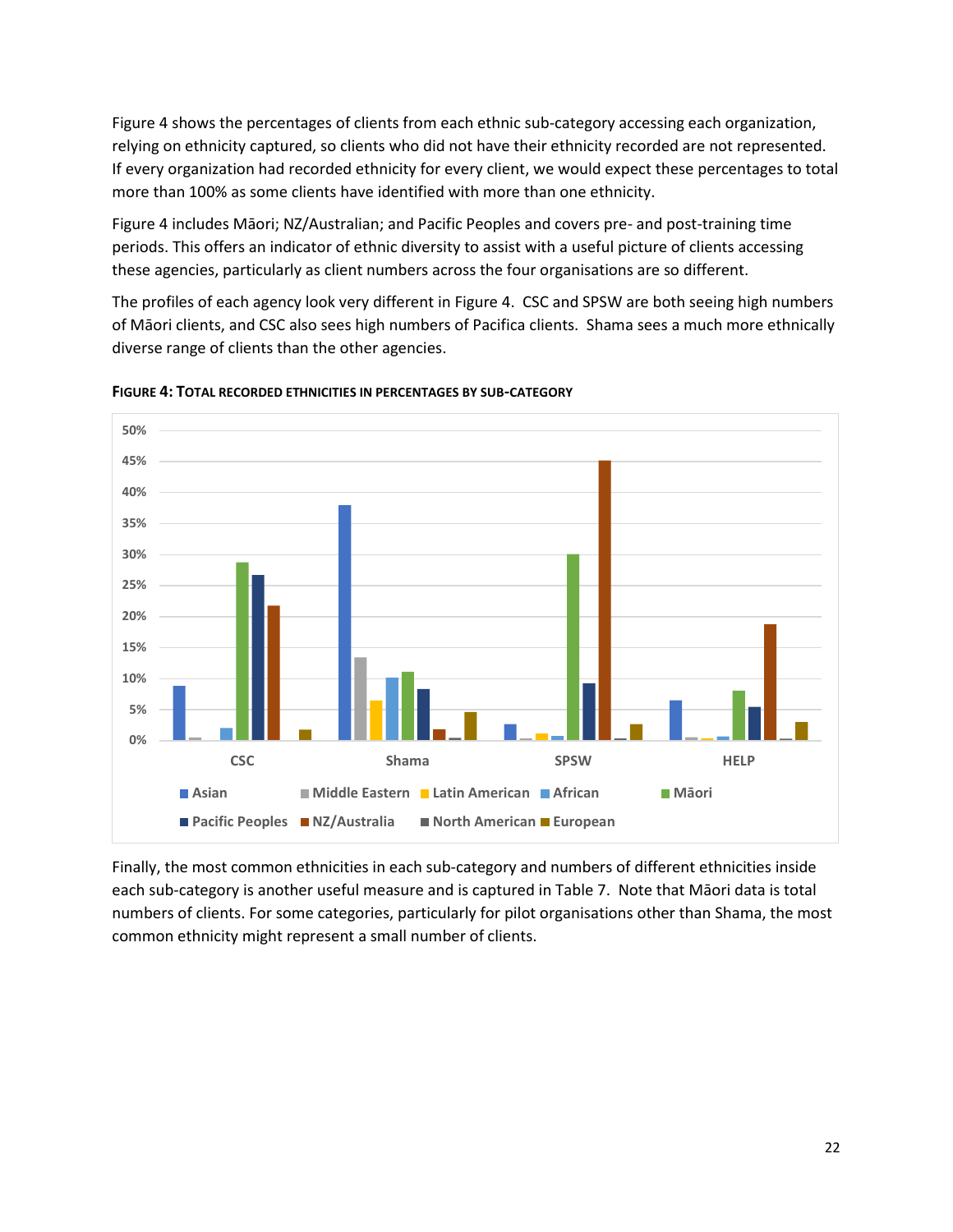|                        | <b>CSC</b>         | <b>Shama</b>      | <b>SPSW</b>         | <b>HELP</b>        |
|------------------------|--------------------|-------------------|---------------------|--------------------|
|                        |                    |                   | Chinese, Indian,    |                    |
| <b>Asian</b>           | Indian $(8)$       | Indian $(9)$      | Korean (4)          | Indian $(11)$      |
| <b>Middle Eastern</b>  | Middle Eastern (1) | Afghani (6)       | Iraqi $(1)$         | Middle Eastern (6) |
|                        | Chile and Jamaica  |                   |                     |                    |
| <b>Latin American</b>  | (2)                | Colombian (4)     | Colombian (1)       | Latin American (4) |
|                        |                    |                   |                     | South African      |
| <b>African</b>         | South African (2)  | Somali (8)        | South African (1)   | European (3)       |
| <b>M</b> aori          | 503                | 24                | 124                 | 163                |
| <b>Pacific Peoples</b> | Samoan (9)         | Fijian Indian (3) | Samoan (7)          | Samoan (10)        |
| <b>NZ/Australia</b>    | NZ European (3)    | NZ European (1)   | NZ Pakeha (3)       | NZ European (3)    |
|                        |                    | Native American   |                     |                    |
| <b>North American</b>  | American (1)       | (1)               | Canadian (1)        | American (2)       |
|                        |                    |                   | British, Croatian,  |                    |
|                        |                    |                   | Russian, Italian,   |                    |
|                        |                    |                   | German, English, UK |                    |
| <b>European</b>        | Other (4)          | European (3)      | (7)                 | British (9)        |

**TABLE 7: MOST COMMON ETHNICITIES AND NUMBERS OF DIFFERENT ETHNICITIES INSIDE SUB-CATEGORIES**

#### **Religion**

Asking questions about religion and immigration status seem to be much less comfortable in a mainstream Aotearoa New Zealand context, reflected in feedback during the scoping of this project, as well as within training. For some practitioners however, the idea that spirituality or wairua is part of working with clients is well-established, so asking about religion seemed to be more comfortable, particularly in the context of Te Whare Tapa Whā. Interestingly, once implemented, just one client across all organisations told an intake worker they did not wish to disclose their religion.

As with ethnicity, pilot organisations added new religious categories to those offered in the Stats NZ standards: *Jehovah's Witness; Bahai; Agnostic; Catholic; Mormon (LDS); Sikhism; Falungong; Spiritual; Not applicable* and *Do not wish to disclose.*



**FIGURE 5: RELIGION PRE- AND POST-TRAINING**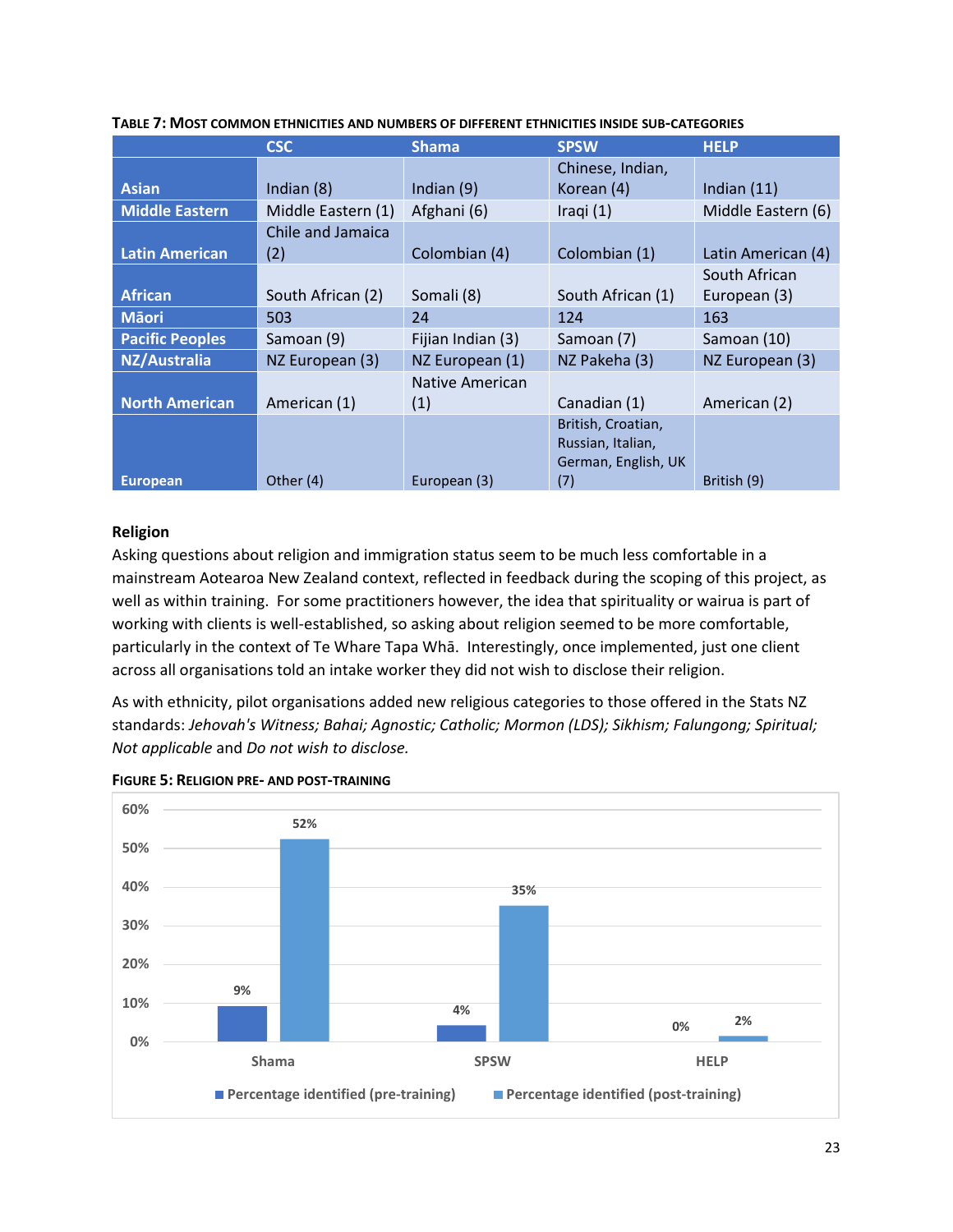Asking about religion showed the largest increase post-training of all the variables, but only for Shama and SPSW, who raised their data collection to 52% and 35% respectively. HELP's data collection for religion did not change significantly after training. As with Country-of-Origin data however, there was a significant difference post-training between the months before lockdown for HELP, in which religion data was beginning to be captured at higher rates, and post-lockdown, when no religious data (0%) was captured for any client.

Shama was the only organization in which no clients were recorded *as Agnostic or Non-Religious,* with *Hinduism, Islam* and *Christian* the most common religions named. This may indicate the importance of faith for many ethnic clients in comparison with the general population. Table 8 shows most common religions and numbers of religions recorded over pre- and post-training periods.

|                                   | <b>Shama</b>   | <b>SPSW</b>           | <b>HELP</b>          |
|-----------------------------------|----------------|-----------------------|----------------------|
| <b>Number of religions (pre-</b>  |                | 6 incl Non-applicable |                      |
| training)                         | $\overline{4}$ | and Agnostic          | $\Omega$             |
|                                   |                | Christian, Jehovah    |                      |
| Most common religion (pre-        |                | Witness, Catholic,    |                      |
| training)                         | <b>Islam</b>   | Mormon (LDS)          | N/A                  |
| <b>Number of religions (post-</b> |                |                       |                      |
| training)                         | 7              | 5                     | 4 incl Non-religious |
| <b>Most common religion</b>       |                |                       |                      |
| (post-training)                   | Hindu          | Christian             | Christian            |

#### **TABLE 8: RELIGIOUS BELONGINGS**

#### **Visa and Immigration Status**

The final area of data collection recommended in Making Ethnic Count was immigration status. As with earlier categories, pilot organisations added new categories to those originally suggested. *Refugee, Resident, Permanent Residency,* and *New migrant resident* were all added by pilot organisations, to better capture client experiences. This means there is some potential double up of these categories which we have not attempted to unpack inside the constraints of this project, so this data is presented at face value.

#### **TABLE 9: VISA/IMMIGRATION STATUS**

|                                   | <b>Shama</b>        | <b>SPSW</b>             | <b>HELP</b>       |
|-----------------------------------|---------------------|-------------------------|-------------------|
| <b>Identified (pre-training)</b>  | 9%                  | 2%                      | 8%                |
| <b>Number of categories (pre-</b> |                     |                         |                   |
| training)                         | 4                   | $\mathfrak{p}$          | 5                 |
| <b>Most clients other than</b>    |                     |                         | Visit, Work, Join |
| <b>Citizen (pre-training)</b>     | Refugee             | Join family             | family            |
| Identified (post-training)        | 26%                 | 11%                     | 6%                |
| <b>Number of categories</b>       |                     |                         |                   |
| (post-training)                   | 7                   | $\overline{\mathbf{c}}$ | 5                 |
| <b>Most clients other than</b>    | Permanent residency | Temporary residency     | Temporary worker  |
| <b>Citizen (post-training)</b>    |                     |                         |                   |
| % of all clients not citizens     | 17%                 | 2%                      | Less than 1%      |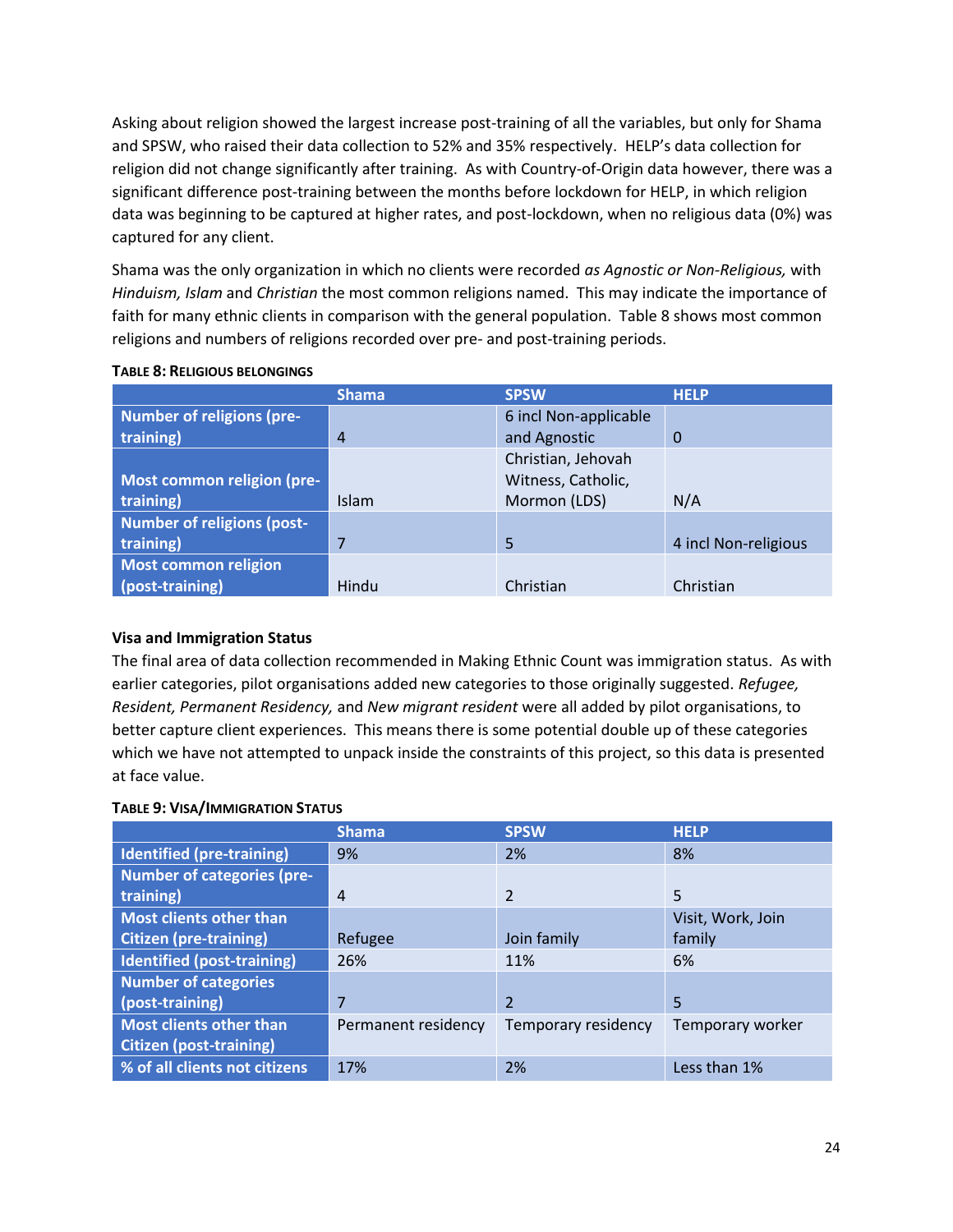Table 9 identifies recording of visa/immigration status. Relatively low numbers of people from visa categories other than *Citizen* were identified for SPSW and HELP; in contrast nearly one in five Shama clients were in *Work, Student, Join Family, Refugee, Temporary* or *Permanent Resident* visa categories*.*

There was little change post-training for HELP, but significant increases in asking questions about visa/immigration status for both Shama and SPSW during the pilot, as shown in Figure 5.



**FIGURE 6: VISA/IMMIGRATION STATUS PRE- AND POST-TRAINING** 

#### **Pilot outcomes: Organisation perspective videos**

All four pilot organisations made [videos](https://shama.org.nz/how-we-help/national-response-for-sexual-harm/making-ethnic-count/) to describe their agency, their reasons for joining **Making Ethnic Count**, the challenges in the pilot, and the difference they felt it was making to their agency practices around data collection and work with ethnic clients. The videos were completed by Toia Chase, Youth Counsellor at Single Parent Services Waikato; Sylvia Yandall, Crisis Services Manager at Auckland HELP, Kalolaine Lolo, Referrals Co-ordinator at Counselling Services Centre and Fariya Begum, Practice Manager at Shama.

All organisations describe joining **Making Ethnic Count** to provide better responses to ethnic clients. The positive intent is clear in their descriptions of their work, and their desires to provide the best, most culturally appropriate response to ethnic people and families, inside increasingly diverse communities in Aotearoa. SPSW, HELP and CSC discuss the invitation to ask specific questions to better understand context for ethnic people as potentially challenging, especially in crisis situations. However, all reflect that by building better connections with ethnic clients, their ability to support their clients is enhanced.

Improving database systems is also mentioned by SPSW, HELP and Shama, and the training provided acknowledged as helping organisations address concerns and practice asking questions in respectful ways. Ms Begum sums up the pilot for Shama by saying that it has reinforced Shama's commitment to a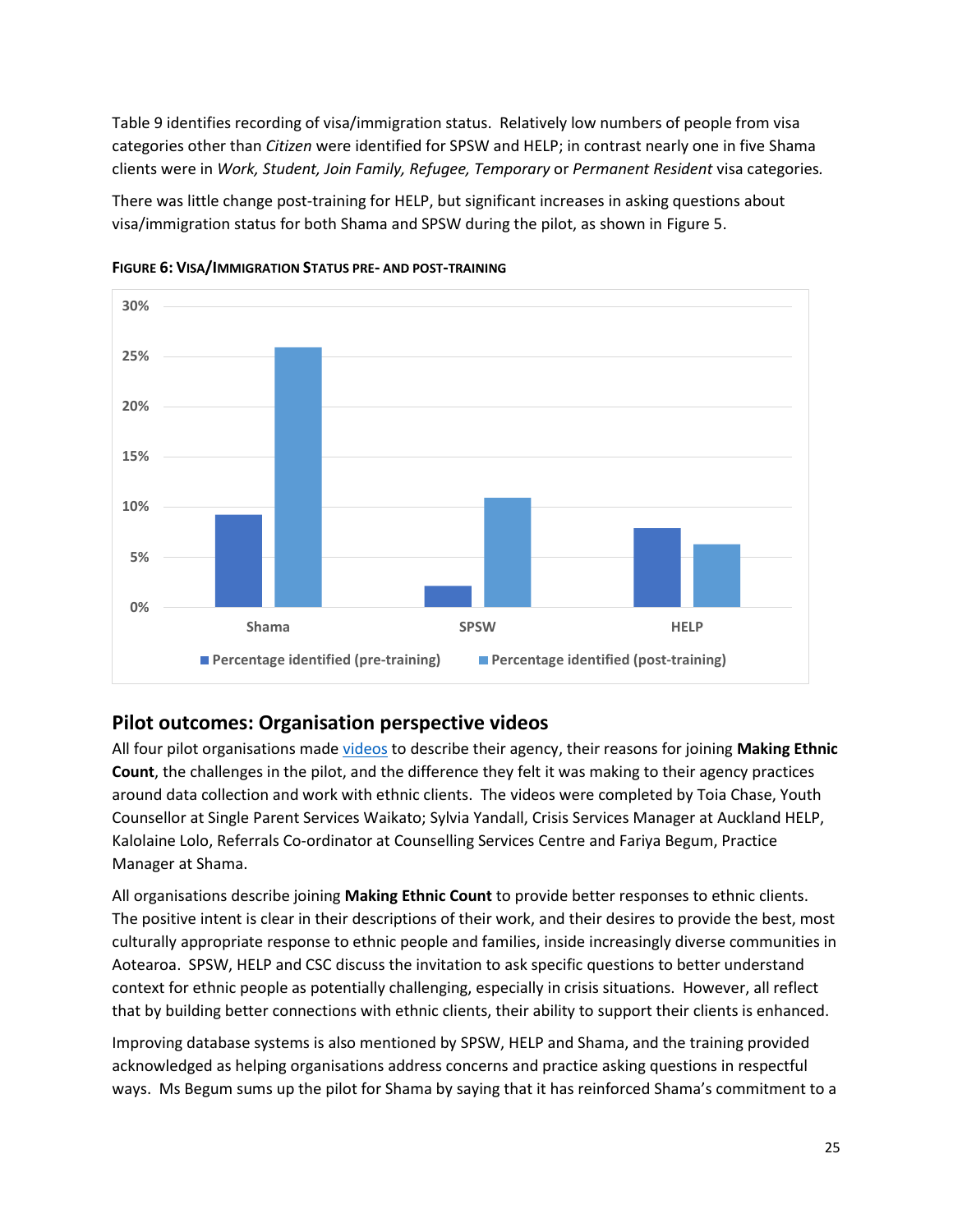client-centered approach and the need to explore identity and dimensions in ways that ethnic clients need. The videos can all be watched on Shama's [website.](https://shama.org.nz/how-we-help/national-response-for-sexual-harm/making-ethnic-count/) We are very grateful for their willingness to offer their expertise in this way.

### **Discussion**

The data gathered paints a diverse picture in terms of people seeking help from our pilot organisations. Every organization is seeing significant ethnic diversity. Shama is working with ethnic clients who are more likely to be born overseas, more likely to require interpreters, and more likely to be dealing with visa/immigration issues.

For this discussion, it is useful to consider and discuss the objectives of **Making Ethnic Count**:

- 1) Understanding of barriers and incentives to change: technological, data capability, needs for training (this is divided below into 1a. Barriers and 1b. Incentives)
- 2) Understanding of resources needed to support sector: templates, mentoring, training
- 3) Test of application of StatsNZ Standards in NGO space
- 4) Understanding of scale of resources and time to achieve change

#### **Objective 1a: Barriers to change: technological, data capability, needs for training**

Identified barriers to shifts in cultural safety practices included:

- Structural constraints related to underfunding and lack of capacity
- Database challenges
- Structural constraints of racism and cultural blindness
- Challenges in scheduling training
- Staff turnover

The sexual violence sector has been chronically underfunded for decades. This has multiple impacts, including but not limited to unacceptable levels of stress and pressure on overstretched services, difficulties recruiting and keeping staff at appropriate salary levels for their skillsets and inability to make long-term strategic or planning decisions for service development.<sup>23</sup>

Underfunding of specialist sexual violence agencies also partially explains the length of time it has taken for an ethnic specific sexual violence response to be developed. Without adequate funding it is difficult for mainstream sexual violence agencies to serve marginalized survivor groups at all, let alone improve responses in comprehensive, systematic and culturally safe ways.

*"Government underfunding of sexual violence prevention and support services is hurting all of our communities, especially Māori, LGBTIQ folk, and our migrant and refugee whānau."*

 *ActionStation, 2019*

<sup>&</sup>lt;sup>23</sup> Action Station, (2019), For the Wellbeing of New Zealanders: An Urgent Call for Full Funding for Sexual Violence Prevention & Support Services, Wellington.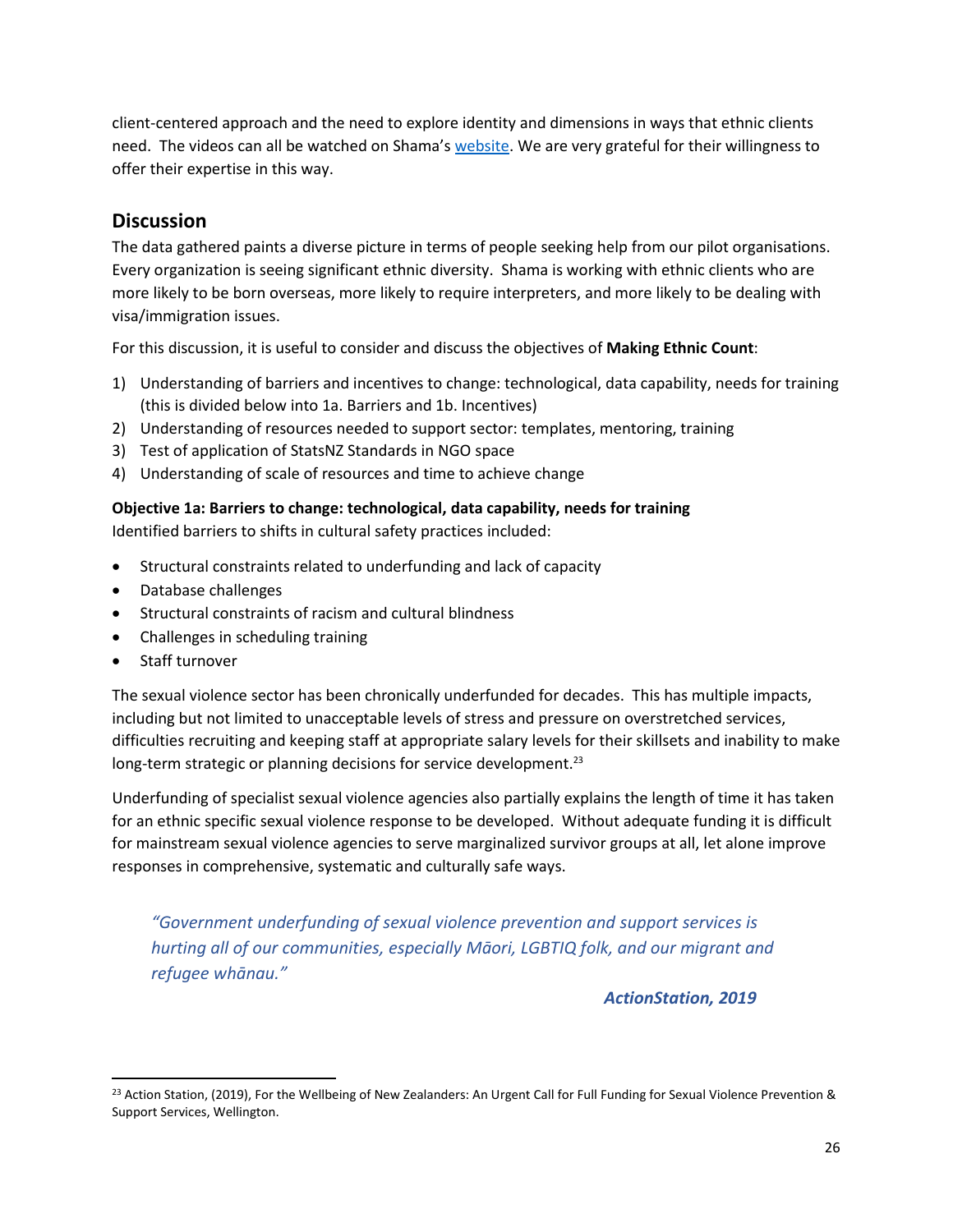Other consequences of underfunding include the ad-hoc development of many organization processes, including in relation to data collection and reporting. This is not a criticism, but the reality of what happens when community organizations are not well-enough resourced to do their work.

Every agency involved in piloting **Making Ethnic Count** used a different database system. One complication for Tautoko Mai as a potential pilot organization was a larger data project which was taking longer to complete than planned. Other agencies who chose not to participate in the pilot project despite interest in cultural safety described having to pay for database changes as a barrier and told Shama they would implement suggested changes in data collection after piloting, so they only had to pay to make database changes once. Some agencies manage their database "in-house," while others pay database experts off-site to assist them. Any attempt to shift national practice around data collection for sexual violence agencies must be responsive to differing database contexts – which may include limits on what is possible inside an existing system (for example, numbers of fields for a specific criteria) and costs to upgrade or improve an existing system.

For example, Shama has completed a formal review of their database system and intake forms because of issues identified in the pilot, to increase the ease of reporting on information they are routinely collecting but not always recording.

In addition to database differences, there are differences in what sexual violence agencies are currently capturing and for whom. Mostly, agencies collect data to prove to funders they are (over)delivering on contracts. Demographic data which is not in funding contracts is unlikely to be captured, especially if sexual violence agencies cannot see how this will aid their work with ethnic clients. Structural constraints related to funding have been recognized as an issue by ethnic researchers for quite some time. $24$ 

*"We do have to report on how many people use specialist sexual services, but we don't have to report on the ethnicity, as Ministry AAA doesn't ask us that. Ministry BBB wants to know what ethnicity our clients are, but they're not paying for the sexual violence service and so that data isn't stratified."*

#### *NGO staff member, 2018*

It is important too, to acknowledge the structural constraints of racism and cultural blindness as additional barriers. There is ample evidence that Aotearoa New Zealand struggles with racism, and that our mainstream social, health and education services are often set, by default, to respond to Pākehā/New Zealand European needs and concerns.<sup>25</sup>

<sup>&</sup>lt;sup>24</sup> Quote from a community worker in Rahmanipour, S., Kumar, S. and Simon-Kumar, R., (2018), Underreporting sexual violence among 'ethnic' migrant women: perspectives from Aotearoa/New Zealand, Culture, Health & Sexuality.

<sup>&</sup>lt;sup>25</sup> See for example Harris, R., Stanley J., Cormack D, (2018), Racism and health in New Zealand: Prevalence over time and associations between recent experience of racism and health and wellbeing measures using national survey data. 2018; 13(5); Talamaivao, N., Harris, R., Cormack, D., Paine, S., and King, P., (2020), Racism and health in Aotearoa New Zealand: a systematic review of quantitative studies, NZMJ 4 September 2020, Vol 133; Human Rights Commission, (2021), Ngā take o nga wheako o te kaikiri ki ngā manene o Aotearoa: Drivers of migrant New Zealanders' experiences of racism; Human Rights Commission, (2021), Te Kaikiri me te Whakatoihara i Aotearoa i te Urutā COVID-19: He Aro Ki Ngā Hapori Haina, Āhia Hoki/ Racism and Xenophobia Experiences in Aotearoa New Zealand during COVID-19: A Focus on Chinese and Asian Communities.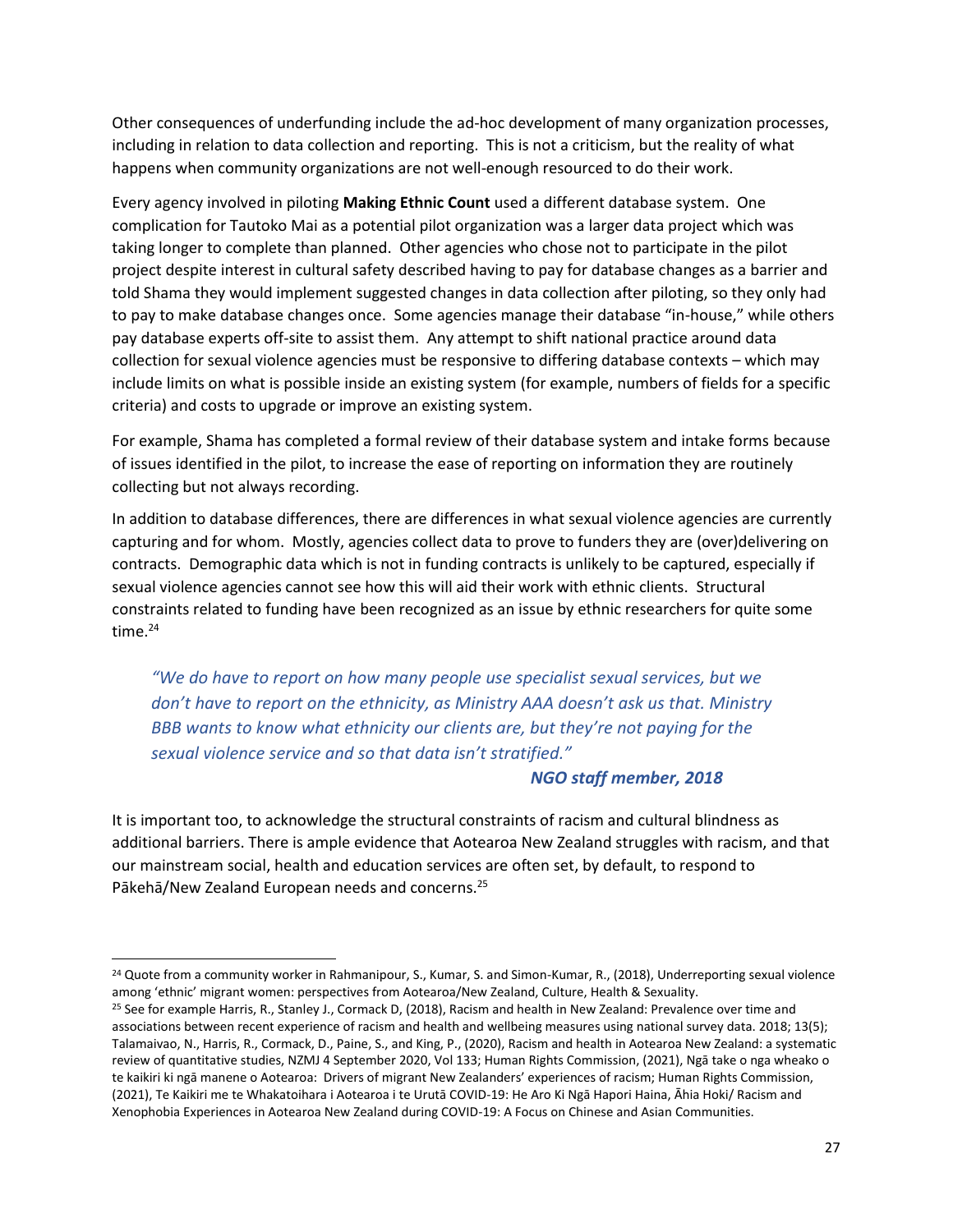There is also evidence of Islamophobia impacting in extremely negative ways on Muslim people in Aotearoa New Zealand, including but not restricted to the horrific attack in 2019 in Christchurch.<sup>26</sup>

The struggle for funding to establish culturally safe practices and services for ethnic people meant the Shama Sexual Violence Response Team was not developed until 2019 despite earlier calls for such a service. In addition, institutional and interpersonal racism inside the delivery of social services was first named in Aotearoa New Zealand in the landmark 1988 report focusing on Māori, Puao-Te-Ata-Tu.<sup>27</sup> These issues are also relevant for ethnic peoples in Aotearoa.

*"The most insidious and destructive form of racism, though, is institutional racism. It is the outcome of monocultural institutions which simply ignore and freeze out the cultures of those who do not belong to the majority. National structures are evolved which are rooted in the values, systems and viewpoints of one culture only."*

#### *Puao-Te-Ata-Tu, 1988*

The lack of data about sexual violence experiences inside ethnic communities is one example of monocultural practice which does not recognize ethnic differences. Early engagement with the sexual violence sector demonstrated that many mainstream agencies simply did not recognize that understanding ethnic and cultural contexts is crucial to providing culturally safe responses for ethnic survivors. Relating to failing to recognize ethnic differences is the resistance to asking questions seen as critical by ethnic communities into risk and support assessments. Other monocultural examples include the lack of information about core services in the various languages spoken in Aotearoa New Zealand, and lack of experience and knowledge of using interpreting services, which both mean ethnic survivors cannot access services after sexual violence at all unless they speak adequate English.

In terms of interpersonal practice from staff working in sexual violence agencies, while most staff members seem to value training and support from Shama, there are a small minority of staff members who behave less positively. One example is the way different Shama trainers are treated when they are speaking, depending on whether they have an ethnic or New Zealand accent. Sexual violence agency staff members have been observed closing their eyes when a Shama trainer with an ethnic accent speaks, opening them again when a Shama trainer with a New Zealand accent is talking. This raises questions about what kind of service ethnic clients with accents may be receiving. The post-training survey responses from a small minority of staff members indicating they will only ask intake questions about religion and immigration status when *they* think it is necessary is another example of cultural blindness in practice.

The Shama Sexual Violence Response Team experiences increases in calls for supervision and support from mainstream sexual violence agencies after running Cultural Safety training. This illustrates increasing awareness and openness from sexual violence agencies to shift towards more culturally responsive practice. It does, however, highlight another barrier that was significant for the pilot project.

<sup>&</sup>lt;sup>26</sup> Royal Commission Report of Inquiry into the terrorist attack on Christchurch masjidain on 15 March 2019, (2020) and Sibley, C. et al., (2020), Prejudice toward Muslims in New Zealand: Insights from the New Zealand Attitudes and Values Study. <sup>27</sup> Puao-Te-Ata-Tu, (1988), Wellington, availabl[e https://www.msd.govt.nz/documents/about-msd-and-our-work/publications](https://www.msd.govt.nz/documents/about-msd-and-our-work/publications-resources/archive/1988-puaoteatatu.pdf)[resources/archive/1988-puaoteatatu.pdf](https://www.msd.govt.nz/documents/about-msd-and-our-work/publications-resources/archive/1988-puaoteatatu.pdf)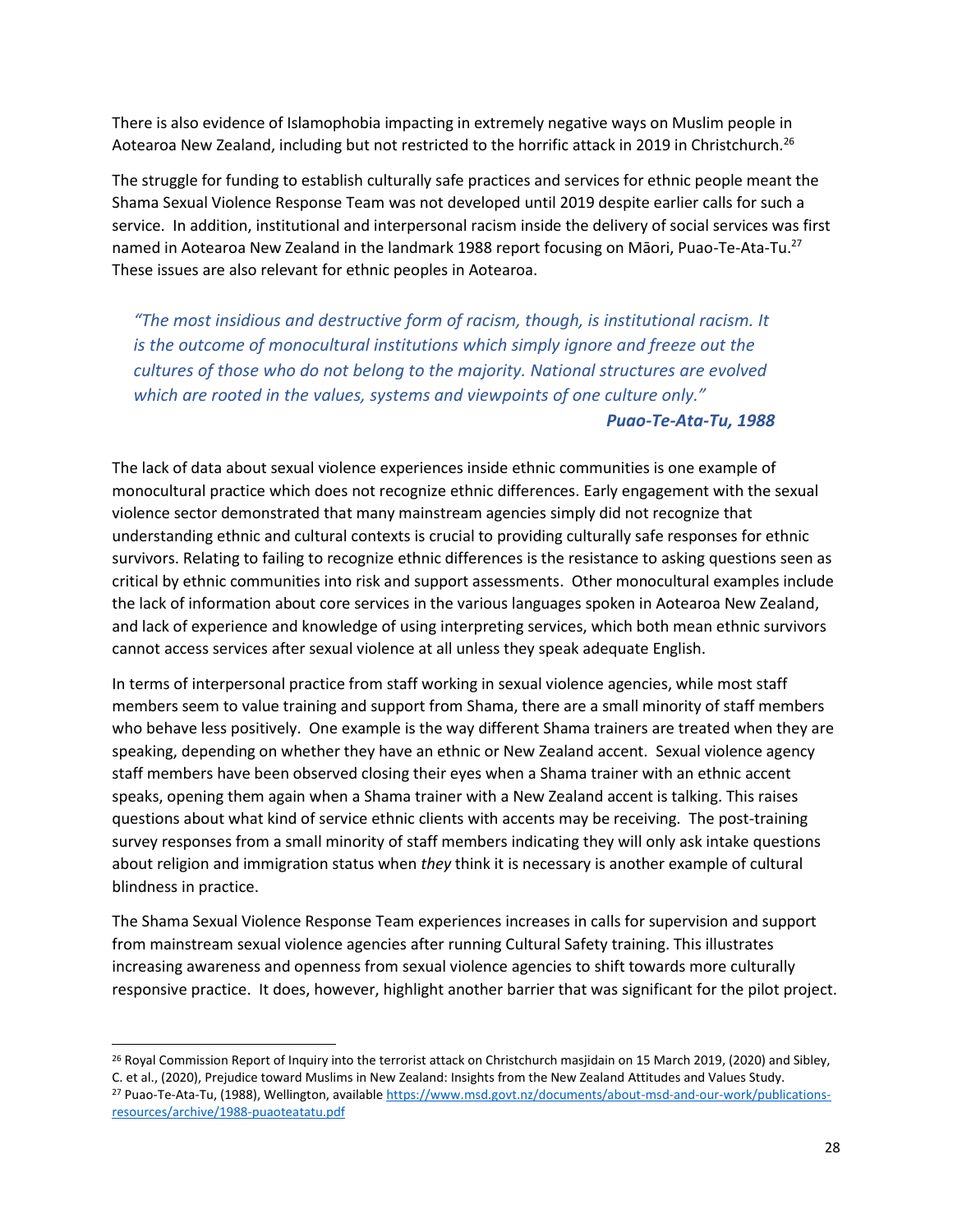Sexual violence agencies, particularly those involved in crisis response, often struggle to provide training to entire staff groups, because they are simply too busy – even when, as in this case, such training is free. They are offering 24-hour support, so scheduling is a challenge, and also often employ contractors, and/or front-line staff members in part-time roles. Ensuring training is available for all staff members is therefore logistically difficult, and for contractors may involve an agency needing to pay for their time. There are additional challenges for sexual violence agencies operating across multiple sites, or outside of city areas. Tautoko Mai reluctantly pulled out of **Making Ethnic Count** because they were unable to schedule training for all their staff members across their three sites, despite the Shama team offering multiple training options at different sites. The only times their staff team come together are for monthly staff meetings and sending staff members across sites to cover while others were training was not deemed feasible for them.

For HELP and Shama, staff turnover meant many staff members had not received the Cultural Safety training foundational for **Making Ethnic Count.** The reality of the gradual upskilling of the mainstream sexual violence response workforce in terms of cultural safety is that training must be regularly available, flexible, relevant and well-delivered to meet their needs. Sexual violence agencies require professional development budgets that cover not only the cost of training, but the cost of sending contractors and of covering their service so staff members can attend.

Given these barriers, it is our recommendation that funding contracts for mainstream sexual violence agencies require demographic client data about country of origin, language, ethnicity, visa status and faith/religion. Accompanying any such change in funding contracts with ample time for regular training, mentoring and engagement would centre these questions being asked in ways which enhance cultural safety for ethnic clients. Collecting this data systematically via funding mechanisms would allow a national picture of ethnic people seeking help after sexual violence to inform strategic decision-making and service provision.

#### **Objective 1b: Incentives to change: technological, data capability, needs for training**

Identified supports or incentives to shifts in cultural safety practices included:

- Strong commitment to cultural safety from agencies and staff leaders
- Staff stability
- Budget available to support database changes
- Ethnically diverse community context

After early engagement with the specialist sexual violence sector, three of our final pilot organisations volunteered to be part of this project. The exception, SPSW, have a strong history of collaboration and support with Shama. This meant we were confident we were working with organisations committed to cultural safety, who recognized Shama's cultural expertise as necessary to work well with ethnic clients. Shama Cultural Safety training had been previously delivered to both HELP and Shama.

As with any aspect of organizational change, participating in the pilot project appeared to run more smoothly when the contact person for the pilot organization remained the same during the pilot, and when that person was senior enough in the organization to "sign off" decisions. For Tautoko Mai and CSC, the contact person changed during the pilot. This led to significant delays in understanding the project, implementing recommendations, and organizing training. For HELP and SPSW, contact people remained the same throughout the pilot, significantly easing the pilot's progress.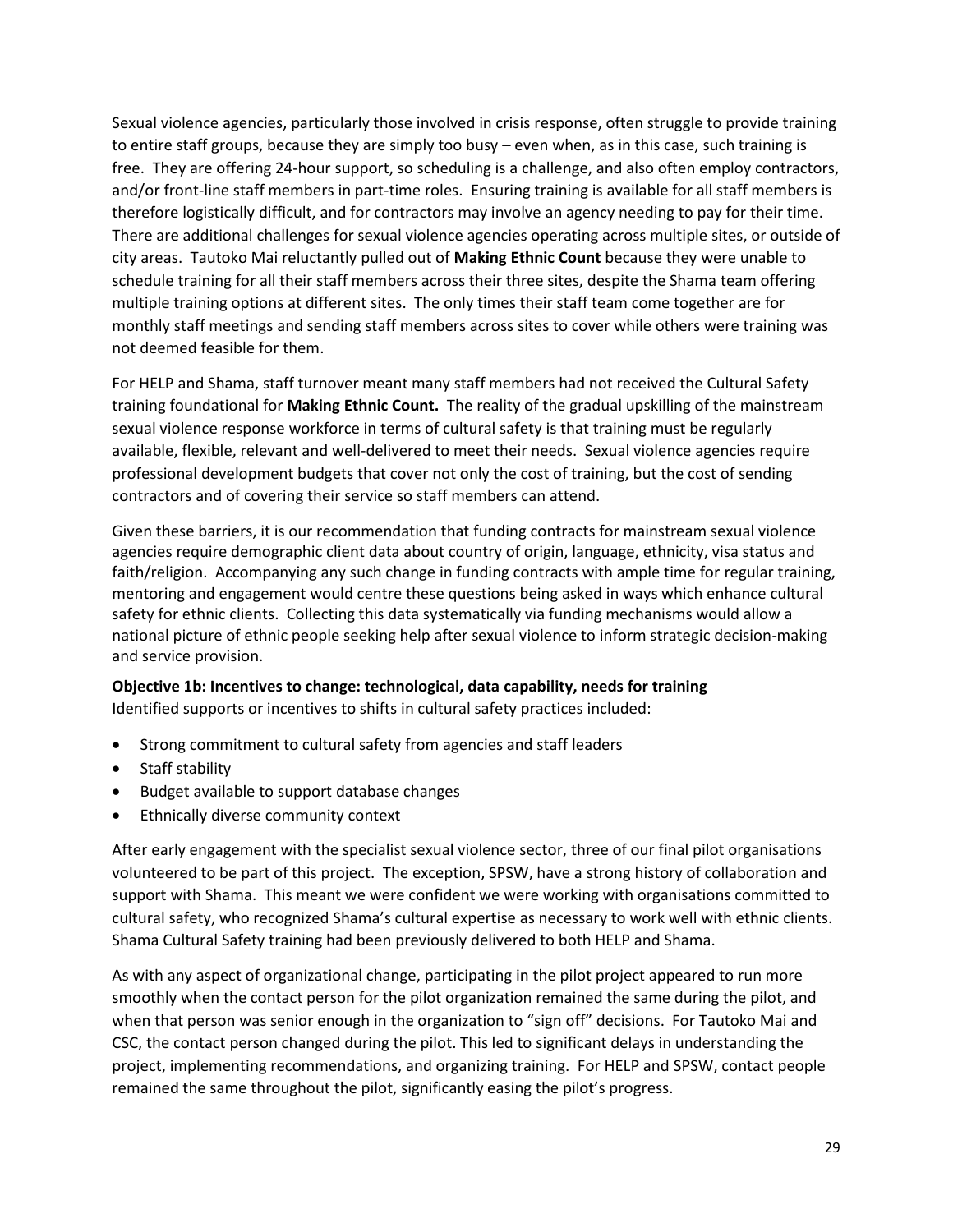Despite having budget set aside and offered to support pilot organisations in making database changes, this was not taken up by any pilot organisations. At least one organisation self-selected out of the pilot due to costs of changing their database however, so it is likely supporting sexual violence agencies with specific budget for database and administration changes would be helpful, particularly in the context of differing databases throughout the sector. Capability funding is one option for these improvements.

According to Stats NZ Census 2018, the largest ethnic populations by percentage are based in Auckland, Wellington, Canterbury, the Waikato and the Bay of Plenty as shown in Figure 7. $^{28}$ 





While we did not get the opportunity to pilot with Wellington or Canterbury sexual violence agencies, it's unsurprising that all those involved in the pilot come from one of the top five regions for ethnic diversity. It's also interesting that five of the seven key contact people, and all four of those making videos for their organisations, are Māori, Pacifica or ethnic.<sup>29</sup> Cultural safety for ethnic clients is more likely to be top of mind when living in an ethnically diverse context.

**Objective 2: Understanding of resources needed to support sector: templates, mentoring, training** Identified resources to support the sector to shifts in cultural safety practices included:

- Collecting Data Together template
- Staff mentor at Shama
- Involvement from wider Shama Sexual Violence Team in training development and delivery

<sup>&</sup>lt;sup>28</sup> Stats NZ ethnic group summaries, available at<https://www.stats.govt.nz/tools/2018-census-ethnic-group-summaries>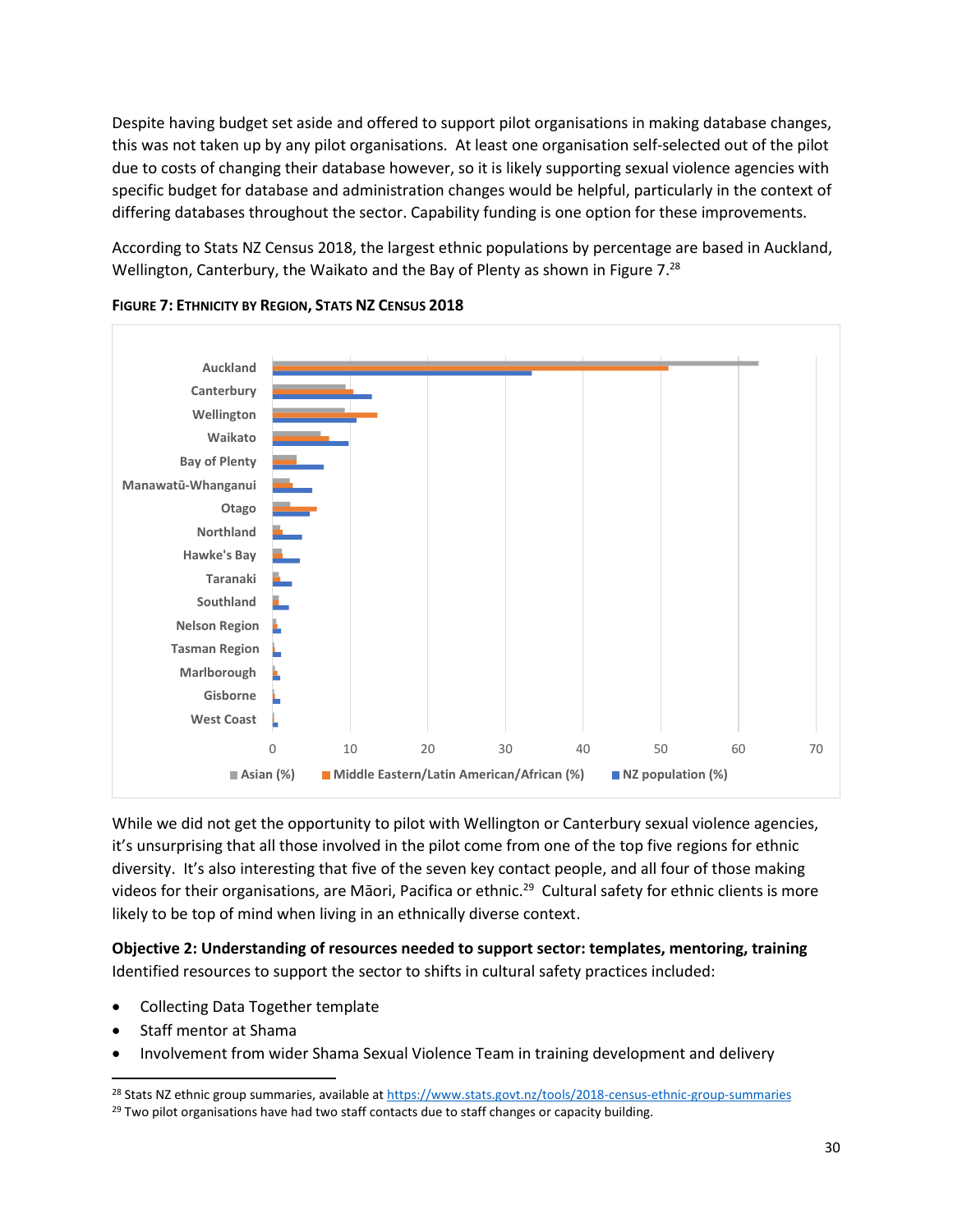- Support from project manager with extensive sexual violence sector experience
- Training package based on adult education, social work and trauma-informed care principles
- Evaluation tools to monitor training package
- Regular monitoring of data collection inside agencies

Suggested improvements to the resources we have tested to date include:

- Creating a "role play" short film resource
- Training in facilitation for Shama facilitators

To participate in this pilot, each organization began by signing an MOU, considering our recommendations for data collection and reviewing their database and intake forms using the codesigned Collecting Data Together template.<sup>30</sup> It is therefore likely that simply participating in the project – including changing databases and intake forms – began changing data collection and intake practices to some degree before the training was delivered.

The pilot lead role meant there could be mentoring to build relationships with organisations, liaision with the specialist sexual violence sector, support for making database changes, development of training and incorporation of feedback.

In addition, the development of the training was led by the project manager, an independent contractor with extensive experience of both training and working with mainstream family and sexual violence organisations. Training development included input from the Shama Sexual Violence Response Team members in weekly meetings over a two-month period.<sup>31</sup> This collaborative development allowed the **Making Ethnic Count** training to reflect the make-up of ethnic communities, the range of contexts in which ethnic people seek help after sexual violence, and showcase how to ask intake questions in culturally safe and respectful ways. Training informed by in-depth knowledge of mainstream sexual violence agencies via the project manager was important to the content "landing" well.

The piloting of the training was successful in terms of evaluation results, with significant increases in participants intention around intake/initial assessment processes; shifts in how people were recognizing and describing cultural safety; and recognition around cultural safety processes more broadly. By delivering with three different facilitator combinations, Shama built capacity inside the Shama Sexual Violence Response Team without, it appears, significantly impacting on delivery. Comments from a minority of participants asking for improved structure, delivery and instruction giving are all likely to be addressed as Shama team members become more familiar with the content and settle into facilitation relationships.

However, Shama recognizes that delivering training in your second (or more) language is challenging, and that preparation for trainers is critical, including in facilitation skills. The role plays were particularly challenging for Shama team members, as they were reading from a prompt script in English and needed to move in and out of facilitator and role play character.

<sup>30</sup> Collecting Data Together template is in Appendix 3.

<sup>31</sup> The Sexual Violence Response team includes three qualified social workers and one ACC registered counsellor as well as the person responsible for phone intake for Shama, and the project lead and independent contractor.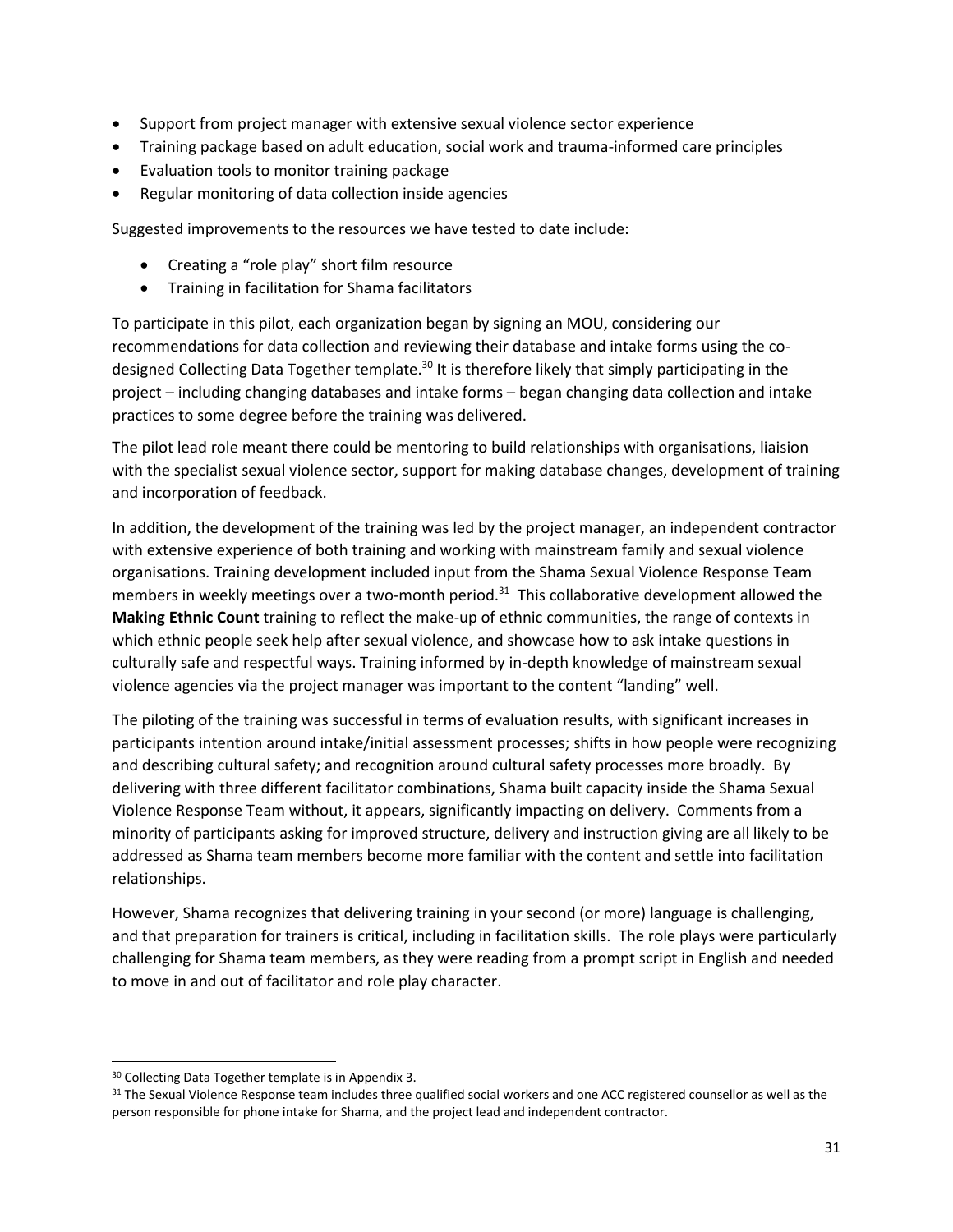Therefore, Shama believes training in facilitation skills for team members involved in training mainstream sexual violence agencies will enhance both **Making Ethnic Count** and the Cultural Safety Training package. Despite the delivery challenges, the role plays were the stand-out activity in the training for most participants, as they offered the opportunity to see and listen to good practice in asking intake questions. Shama believes the **Making Ethnic Count** training piloted could be improved by developing a suite of role play videos which can be played, highlighting different elements of good practice but removing the need for facilitators to move in and out of role play characters in the session. Creating role play videos also allows Shama the opportunity to have different intake workers showcasing good practice, rather than just one facilitator. We do not believe these role play videos should be available to agencies without an accompanying training workshop, but we could make them available to agencies post-training to refresh their learning.

Developing **Making Ethnic Count** workbooks to accompany the training is a resource Shama believes enhances the training, and offers the chance for participants to refresh workshop content after delivery. These workbooks could also be improved with tips in asking intake questions that support the role play videos.

We recognize the impact of Covid 19 and shifting lockdown restrictions on our pilot organisations. Delivering support services in communities over the last two years has been very challenging and building rapport with clients is one of the areas impacted when social distancing and mask wearing are required. In keeping with other recognised impacts of Covid 19, HELP also noted they have noticed an increase in mental health and suicide ideation in clients over the last 12-18 month period, and in supporting these complex needs, their focus is always on containing and managing crisis and creating plans for safety. CSC and HELP were in Level 4 lockdown from 17 August – 21 September 2021, and then Level 3 until past the end of our data collection. Shama and SPSW were in Level 4 lockdown from 17 August – 31 August 2021; then Level 2 from 31 August – 7 September 2021; then Level 3 again from 3 October 2021 until past the end of our data collection. This means every pilot organization was offering services under lockdown for significant parts of the post-training period measured in the pilot.

While the training was well-received in terms of evaluation results and agency commentary in the agency videos, it has not by itself been enough to create significant change for all agencies for every area. The training shifted practice most for SPSW and Shama, the two agencies for whom every staff member received both Cultural Safety and **Making Ethnic Count** training. CSC have yet to receive the **Making Ethnic Count** training and maintained a high rate of recording ethnicity of clients across both pre- and post-training periods. HELP are encountering ethnic clients, but their recording rates are lower than other organisations and did not lift during the pilot, though more accurate recording of specific ethnicities occurred post-training and there was a small improvement in asking about religion and faith immediately after the training, before the lockdown period.

The feedback loop of recording and monitoring has been managed inside pilot organisations, with this analysis provided at the end of the year by Shama. Our pilot organisations noted that to weave **Making Ethnic Count** into practice, it needs to be part of staff meetings and feedback loops on a regular basis. SPSW staff meetings reviewed their monthly data reports each month during the pilot, offering their staff members the chance to reflect on their practice, support one another, and discuss further training needs as appropriate. HELP believe ongoing training is important, and Shama also recognized social workers beginning their practice require experience and training in this area for it to become standard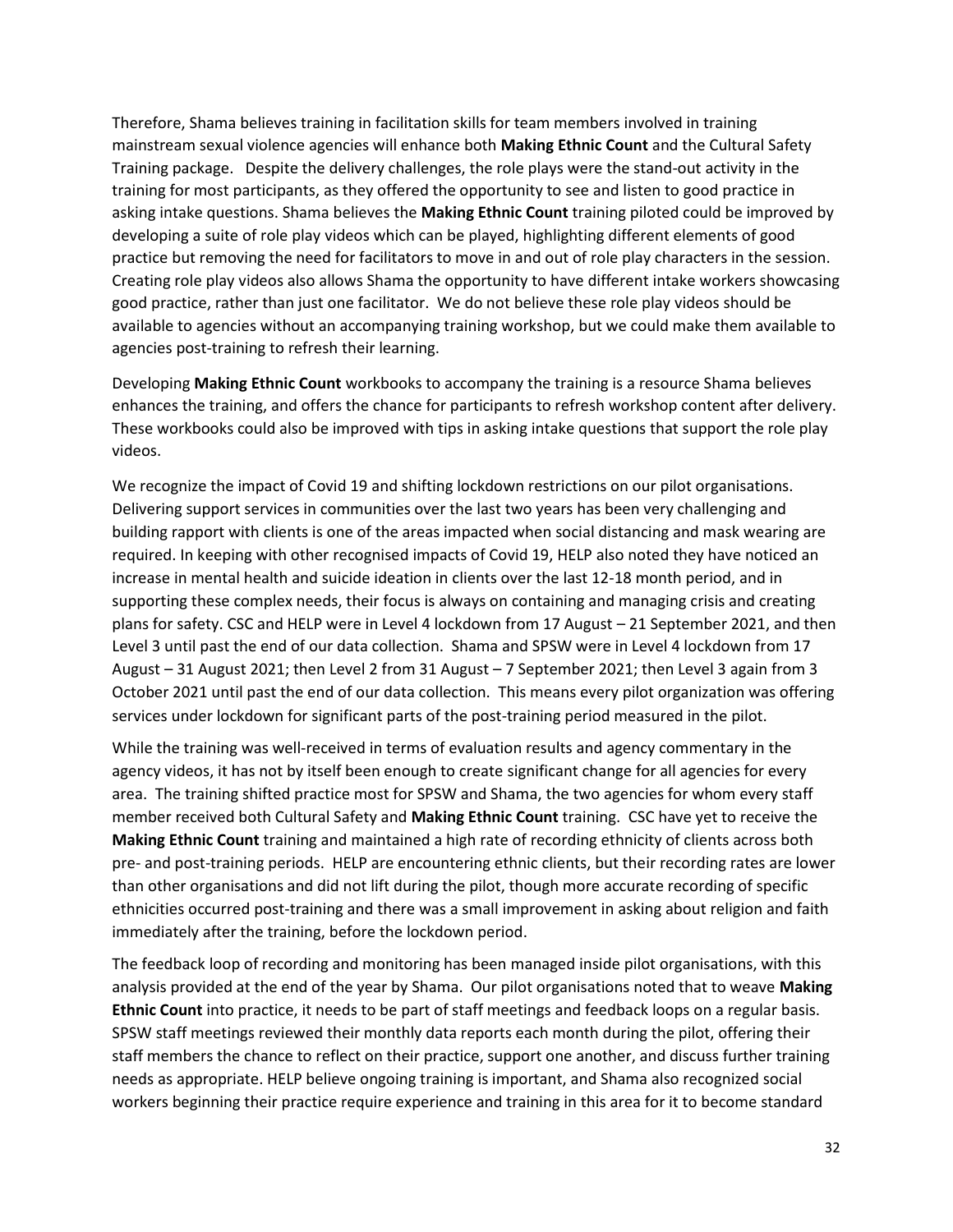practice. Shama, like SPSW, used weekly case management meetings to improve staff confidence and practice. SPSW staff working with children could not always collect demographic information. We did not ask for age breakdowns, so it's unclear how much this may have influenced overall reporting rates.

#### **Objective 3: Test of application of StatsNZ Standards in NGO space**

The Collecting Data Together template is the result of the co-design process with pilot organisations in making database and intake form changes.<sup>32</sup> The template is based on StatsNZ Standards, adjusted slightly in the co-design process as described earlier, and fundamentally, they were successful. Pilot organisations added categories during the pilot in *Ethnicity, Religion* and *Visa/Immigration Status.* Some of these additions were useful and important (e.g. *Afghani*, a common ethnicity for Shama clients). Some reflect people identifying with umbrella ethnicities as well as specific nationalities (e.g. *Latin American* and *Colombian*). Inside *Religion,* more specific religious identities were named by clients and added as appropriate. The *Visa/Immigration Status* area potentially added categories that were doubleups on existing categories, perhaps reflecting a lack of clarity for pilot organisations. This could be improved by giving definitions for different categories, and feedback loops identifying this as an area to refine.

#### **Objective 4: Understanding of scale of resources and time to achieve change**

In order to upscale this pilot project to shift mainstream sexual violence agency practice, it's clear that a significant training programme would need to be available to train agencies in both Cultural Safety and **Making Ethnic Count,** as that combination provided the biggest shift in practice. Ideally, this would involve Shama employing trainers with national reach. Training would be available both regularly, and in different places, to ensure all sexual violence agency staff members can attend over time. Consideration of both urban and rural delivery contexts would be necessary to reach all sexual violence agencies.

Ongoing evaluation of training should be built in, to ensure both content and delivery is appropriate.

Mentoring, templates, and access to ongoing advice and cultural support from the Shama Sexual Violence Response Team will support these changes. In addition, requiring better demographic reporting as part of centralized funding contracts will ensure such practices shift over time, particularly if aligned with professional development and data collection funding for sexual violence agencies. Better data collection has the potential to offer improvements in strategic planning and policy development, monitoring of service reach and effectiveness, and ongoing development of cultural safety in action for the many ethnic communities in Aotearoa New Zealand.

We would like to wholeheartedly thank all pilot organisations for being involved in **Making Ethnic Count.** It has not been easy to take part in this pilot during the lockdown times, and we commend the commitment from the agency leads in particular to providing a more culturally appropriate service for their ethnic clients.

We hope this analysis assists everyone in their ongoing work to provide safe places for help-seeking for all clients, and in particular ethnic clients, by making ethnic client needs more visible for everyone.

<sup>&</sup>lt;sup>32</sup> Collecting Data Together template is in Appendix 3.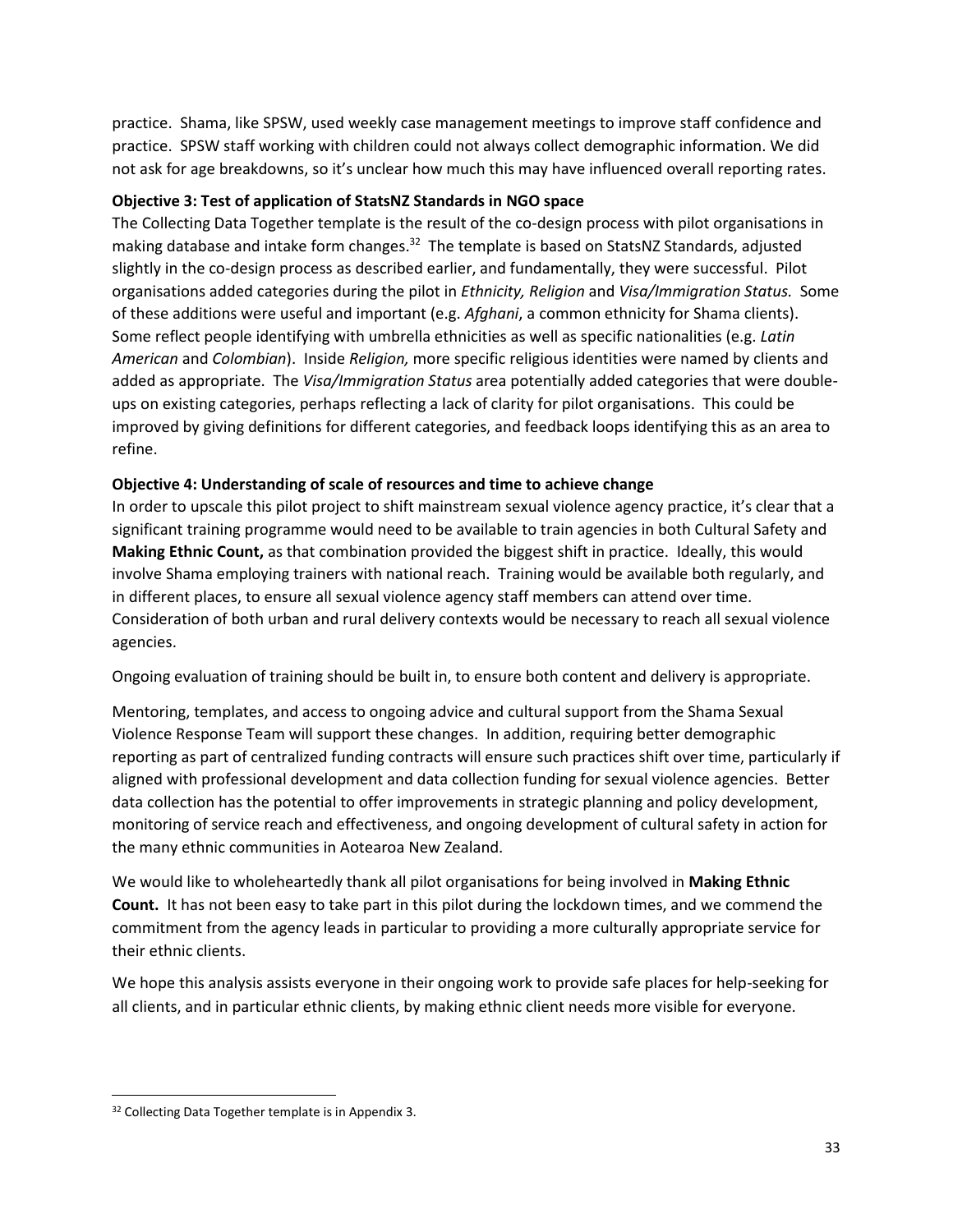#### **Appendix 1: Terms of Reference**

#### **Making Ethnic Count**

#### **Data Collection project**

#### **Sexual Violence Crisis Service for Ethnic Communities**

#### **1.Purpose**

Shama has been providing training for mainstream organizations to work safely with ethnic clients. As part of this, we have been exploring the way that mainstream organizations collect ethnicity data. We believe a consistent way of collecting this would benefit our communities and the sector.

This pilot project aims to work with 3 organisations to systematically collect anonymous information about ethnicity, visa status, religious affiliation and use of interpreters. Ultimately, we aim to improve the national data and response to sexual violence affecting ethnic communities in Aotearoa New Zealand. The pilot project is to scope the needs of organizations, documenting effective practices, barriers and costs to collecting this data.

#### **2.Term**

This Terms of Reference is effective from signing and continues until the end of January 2021. It will be ongoing until terminated by agreement between the parties.

#### **3.Membership**

Organizations that we know are interested in this pilot are:

- Auckland HELP
- Tautoko Mai
- Counselling Services Centre
- Shama Ethnic Women's Trust
- Single Parents Services Waikato

Once confirmed, membership in the pilot project will be recorded here.

#### **4.Roles and Responsibilities**

All organizations who agree to be a part of this pilot project will:

- a) Explore and describe the costs involved with changing online data collection processes
- b) Explore and describe barriers to setting up intake forms to include this information
- c) If possible, change intake forms and online databases
- d) Commit to upskilling staff so that data is collected accurately and efficiently
- e) Commit to sharing this information with Shama as a central body.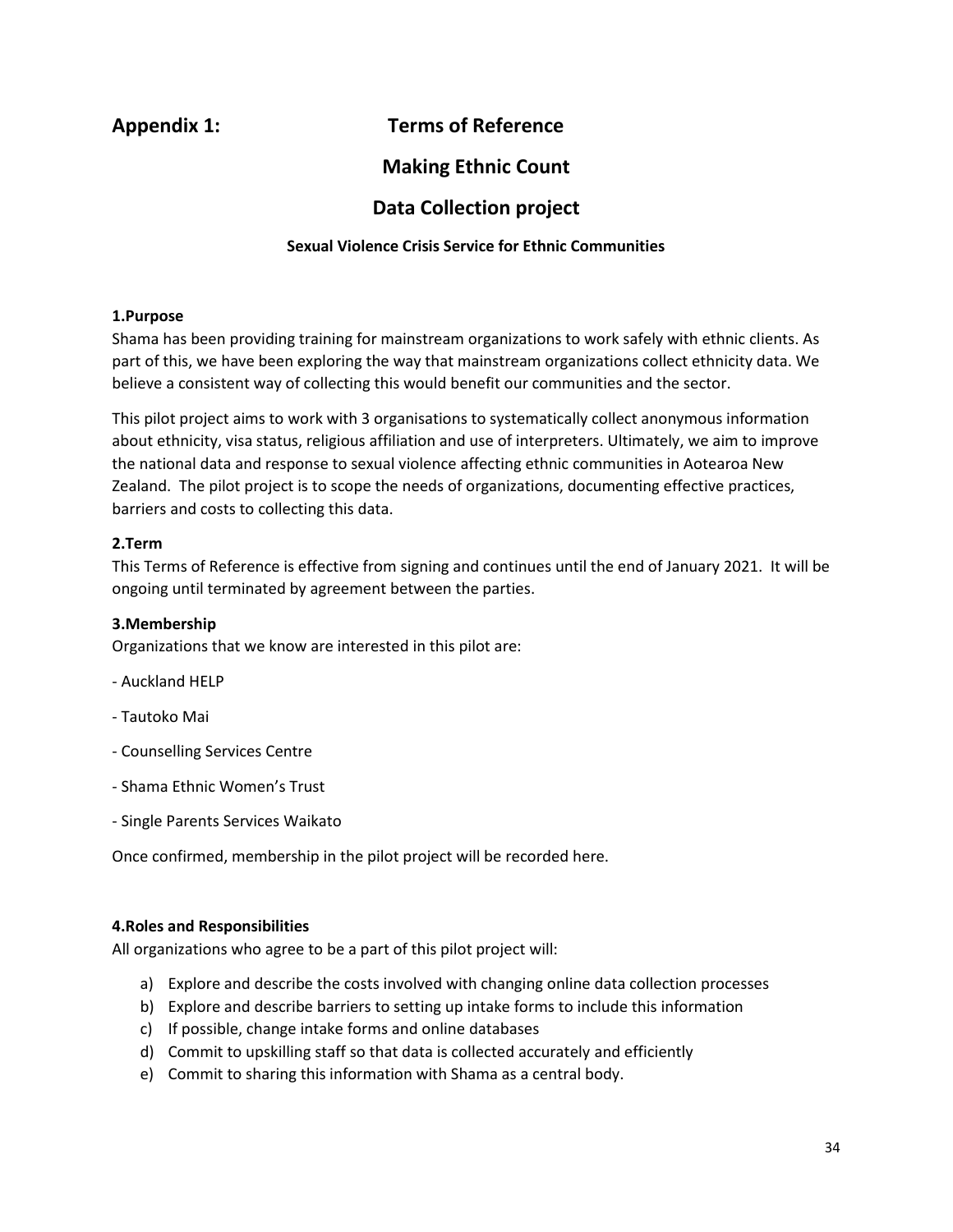To support this happening, Shama will

- a) Record costs and barriers that pilot organisations describe
- b) Conduct follow up sessions to discuss progress with the organizations engaged in the pilot project
- c) Provide free on location training sessions and support for how to ask these questions sensitively
- d) Maintain and share the collected information at the end of the pilot project so it is freely available to all and the pilot group can discuss it.

#### **5.Meetings**

All meetings will be chaired by Juanita Rojas and Sandra Dickson, Shama Family and Sexual Violence Programme for Ethnic Communities. Quorum will be 2 members of the pilot group – if at least two members are not available, meetings will be rescheduled. Decisions will be made by consensus, if not possible the chair will make the decision.

Meeting agendas, minutes and information will be provided by Shama.

Meetings will be held every month via Zoom for 1 hour.

#### **6.Amendment, Modification or Variation**

This Terms of Reference may be amended, varied or modified in writing after consultation and agreement by members.

Signed……………………………………………………………

Name: Juanita Rojas

Organisation: Shama Sexual Violence Response

Date:

Signed……………………………………………………………

Name:

Organisation

Date: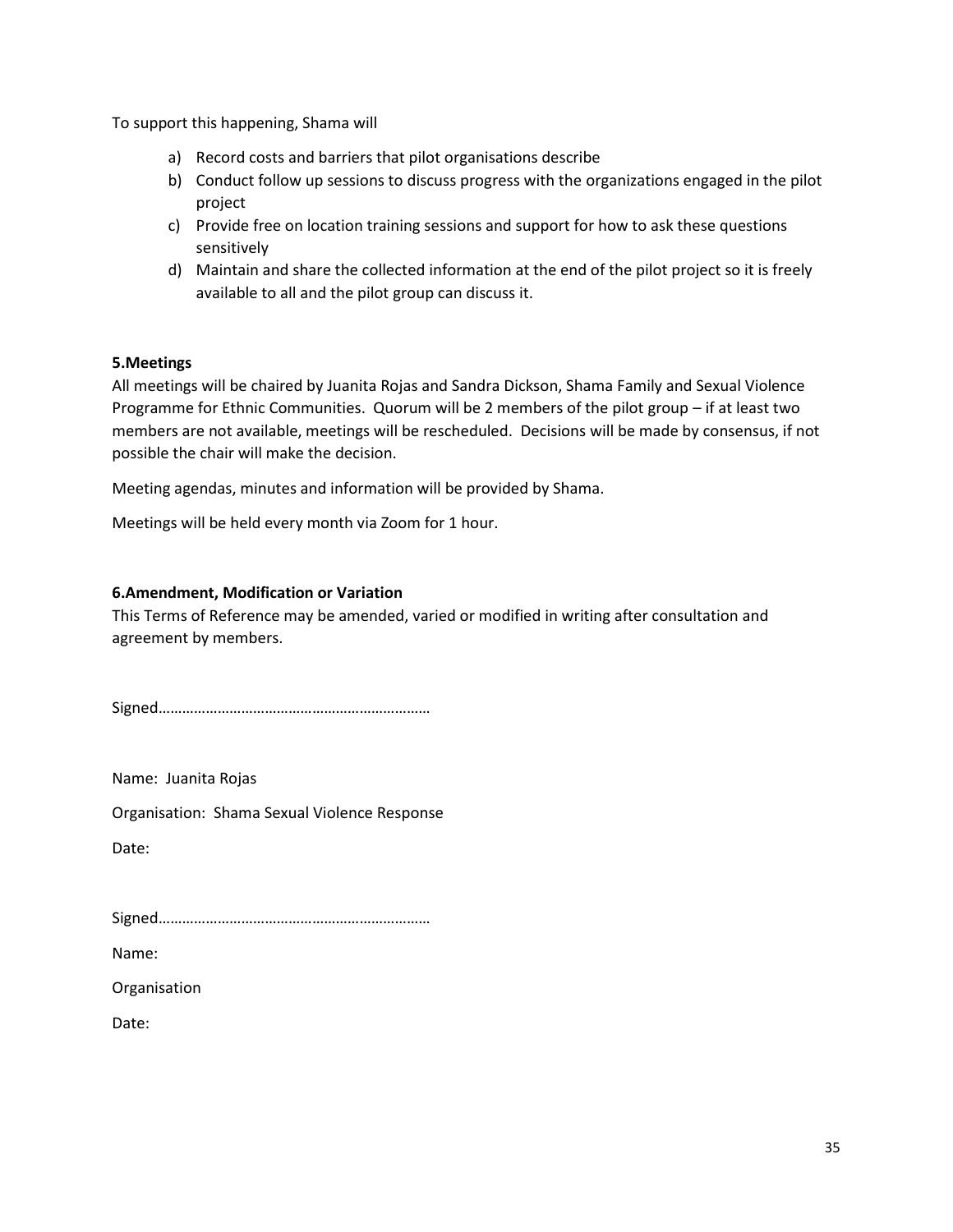#### **Appendix 2: Pilot Organisations**

**[Auckland HELP](https://www.helpauckland.org.nz/)** has been a specialist provider of sexual abuse support services since 1982. HELP is committed to contributing to ending of sexual abuse and along with this, physical abuse and neglect. They employ over 30 staff, trained in trauma therapy and other psychotherapeutic and educational approaches and offer 24 hour crisis support, longer term therapy, court support and a range of community education. All the counsellors working at HELP are women who are trained in dealing with issues arising from sexual abuse or rape, skilled in dealing with people of various ethnic, sexual and religious orientations and can provide referrals to complementary services for more ongoing support.

**[Counselling Services Centre](http://cscnz.org.nz/)** (CSC) has been providing counselling and practical support to the Counties Manukau community since 1986. Their mission is to support and empower people who experience trauma by providing a professional and culturally appropriate crisis response service, social work support, ACC accredited and other counselling services within a safe, supportive and respectful environment. CSC is committed to The Treaty of Waitangi and it's Principles of Partnership, Protection and Participation. Their support of clients is informed by Te Whare Tapa Wha, a holistic health & wellness model of practice.

**[Single Parent Services Waikato](http://spsw.org.nz/)** (SPSW) offers a range of services for families led by one parent, including social work, group activities and counselling for young people and adults. This includes specialist counselling services for historical or recent sexual abuse or sexual violence. SPSW uses as empowerment approach to community development, seeking to ensure single parents are valued for the work they do, and families led by one parent can thrive as powerfully as any other.

**[Shama Ethnic Women's Trust](https://shama.org.nz/)** (commonly known as Shama) formed in 2002. Shama aims to support the development of a truly multi-cultural New Zealand where all women from ethnic minorities would be fully integrated into New Zealand society, to live lives of dignity, free from fear of violence and discrimination, and to be recognized as valuable contributors to their local communities.

Shama operates a national support service for sexual violence (prevention, crisis, long term therapy), and local programmes in the Waikato: social work, life skill classes, parenting, youth program and community programs. The sexual violence service is linked to the community programmes and social work support for ethnic communities. Shama also supports mainstream services across the country and receives referrals from them or from people in the community. Shama see Making Ethnic Count as a great opportunity to check they are collecting the right information to provide the best service they can offer, and also learn who is actually asking for help, and maybe even more importantly, who is not asking for help. Only in this way can Shama develop responses that serve people not finding the right support in mainstream services.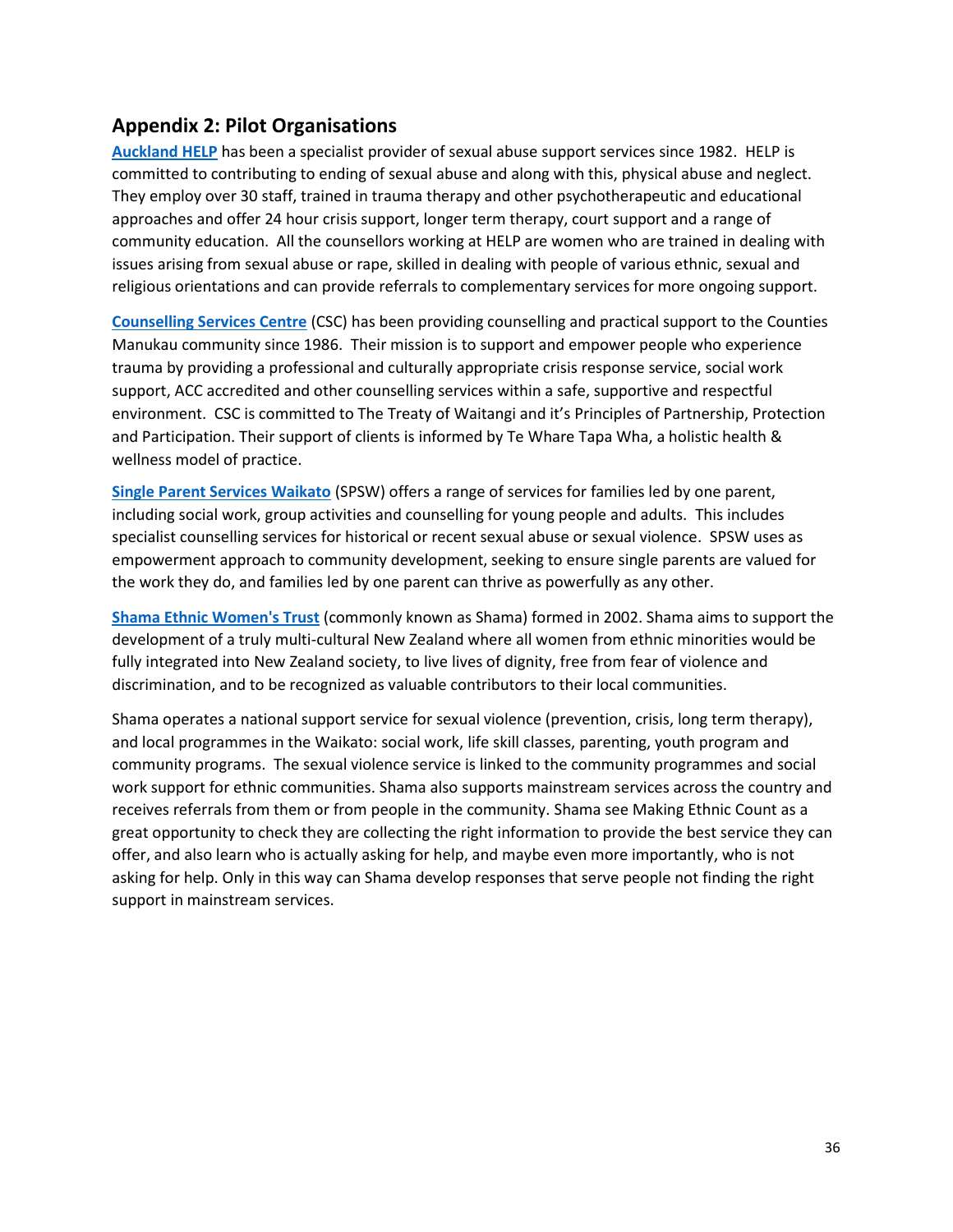

#### **Appendix 3: Making ethnic people count. Collecting data together**

#### **Recommendations to address accurate data collection of ethnic clients entering into sexual violence services in Aotearoa/ New Zealand**

The following sheet contains a set of recommendations that Shama has developed for consistent data collection across sexual violence response organizations.

**Purpose:** We aim to systematically collect anonymous information about ethnicity, visa status, religious affiliation and use of interpreters, to improve the national response to sexual violence affecting ethnic communities in Aotearoa New Zealand.

We have reviewed international literature and experience regarding best practices for data collection for ethnic communities. In the following chart we present a summary of what we have concluded constitutes the minimum information about ethnic clients necessary to build an accurate assessment of the person. We want this to be included in intake forms.

**Why is this important?** Shama has been providing training for mainstream organizations to work safely with ethnic clients. As part of this, we have been exploring the way that mainstream organizations collect ethnicity data. We believe a consistent way of collecting this would benefit our sector and the service provided for ethnic clients.

**Method:** All organizations who agree to collect data in this way will

- a) Ensure that intake forms are set up to include this information
- b) Commit to upskilling staff so that data is collected accurately and efficiently
- c) Commit to sharing this information annually with Shama as a central body.

To support this happening, Shama will

- a) Provide free training and support for how to ask these questions sensitively
- b) Maintain and share the collected information annually so it is freely available to all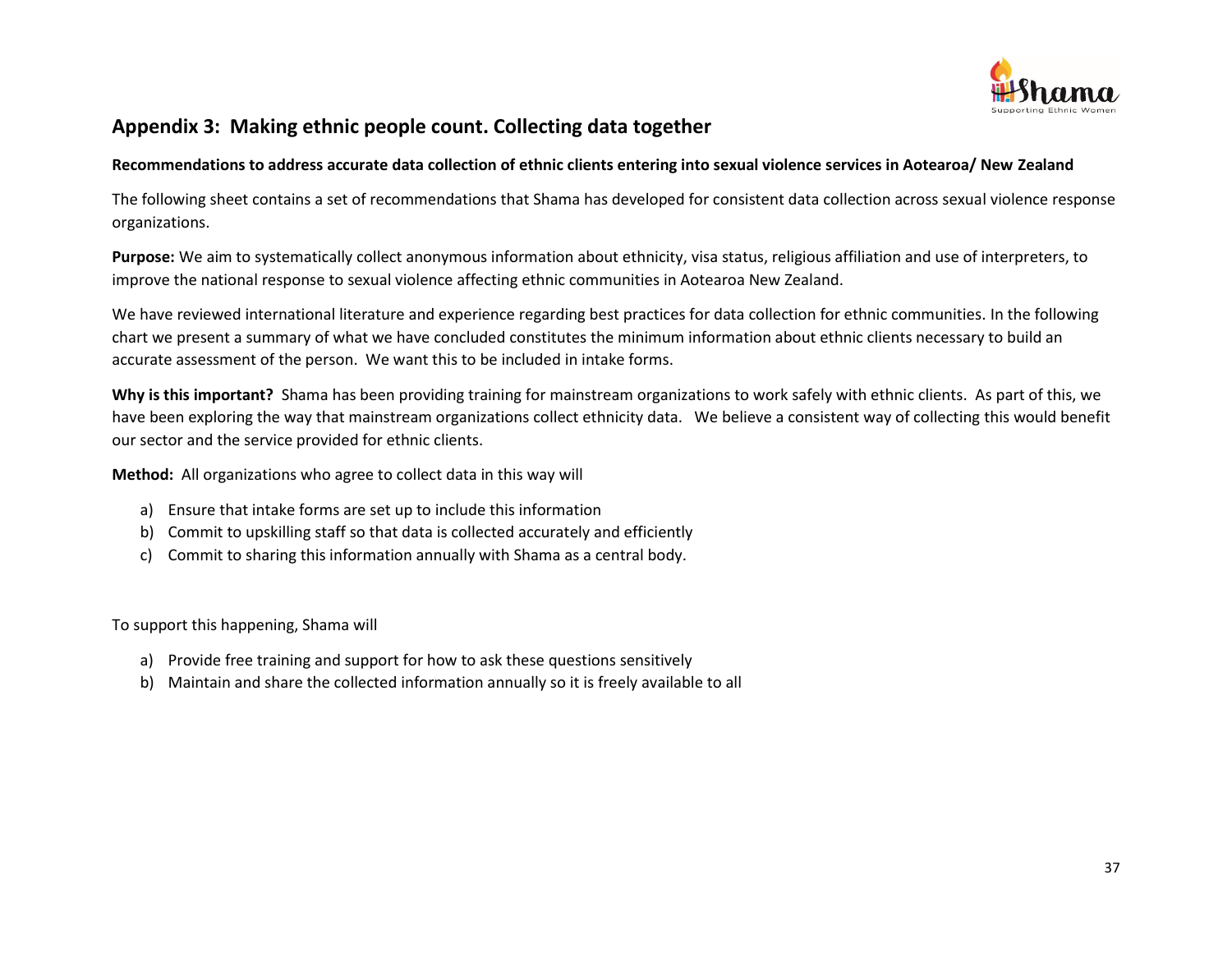

| Basic data to address ethnic clients' needs accessing Sexual Violence Response Services |                                           |                                                                                                                                                                                                                                                                                                                                                                                                                                                  |                                           |  |  |  |
|-----------------------------------------------------------------------------------------|-------------------------------------------|--------------------------------------------------------------------------------------------------------------------------------------------------------------------------------------------------------------------------------------------------------------------------------------------------------------------------------------------------------------------------------------------------------------------------------------------------|-------------------------------------------|--|--|--|
|                                                                                         | <b>Category</b>                           | Description of the information needed                                                                                                                                                                                                                                                                                                                                                                                                            | <b>Space to collect the information</b>   |  |  |  |
|                                                                                         | Country of origin                         | Write the country where the person was<br>born                                                                                                                                                                                                                                                                                                                                                                                                   | Eg. India                                 |  |  |  |
| <b>Minimum</b><br>information for<br>ethnic clients                                     |                                           | Rationale: Country of origin can be different<br>from ethnicity. In India for example,<br>different ethnic groups with totally different<br>values coexist. Relationships and gender<br>norms can be very different from one group<br>to the other. In New Zealand, Chinese New<br>Zealanders who are born in New Zealand are<br>distinct from Chinese new migrants who<br>may have different language, support needs,<br>and cultural contexts. |                                           |  |  |  |
|                                                                                         | <b>Ethnic</b><br>background <sup>33</sup> | Mark with an X the ethnic group that the<br>client identifies with. It can be one ethnicity<br>or more than one.                                                                                                                                                                                                                                                                                                                                 | <b>Asian. Which?</b><br>Chinese<br>Indian |  |  |  |
|                                                                                         |                                           | Rationale: Asking about ethnicity allows<br>clients to tell us who they are and<br>encourages client-centered practice. People<br>have very different cultural values in<br>ethnicities that are often grouped together                                                                                                                                                                                                                          | <b>Filipino</b><br>__Korean<br>_Japanese  |  |  |  |

<sup>&</sup>lt;sup>33</sup> Ethnic background and religion were elaborated based in NZ Stats.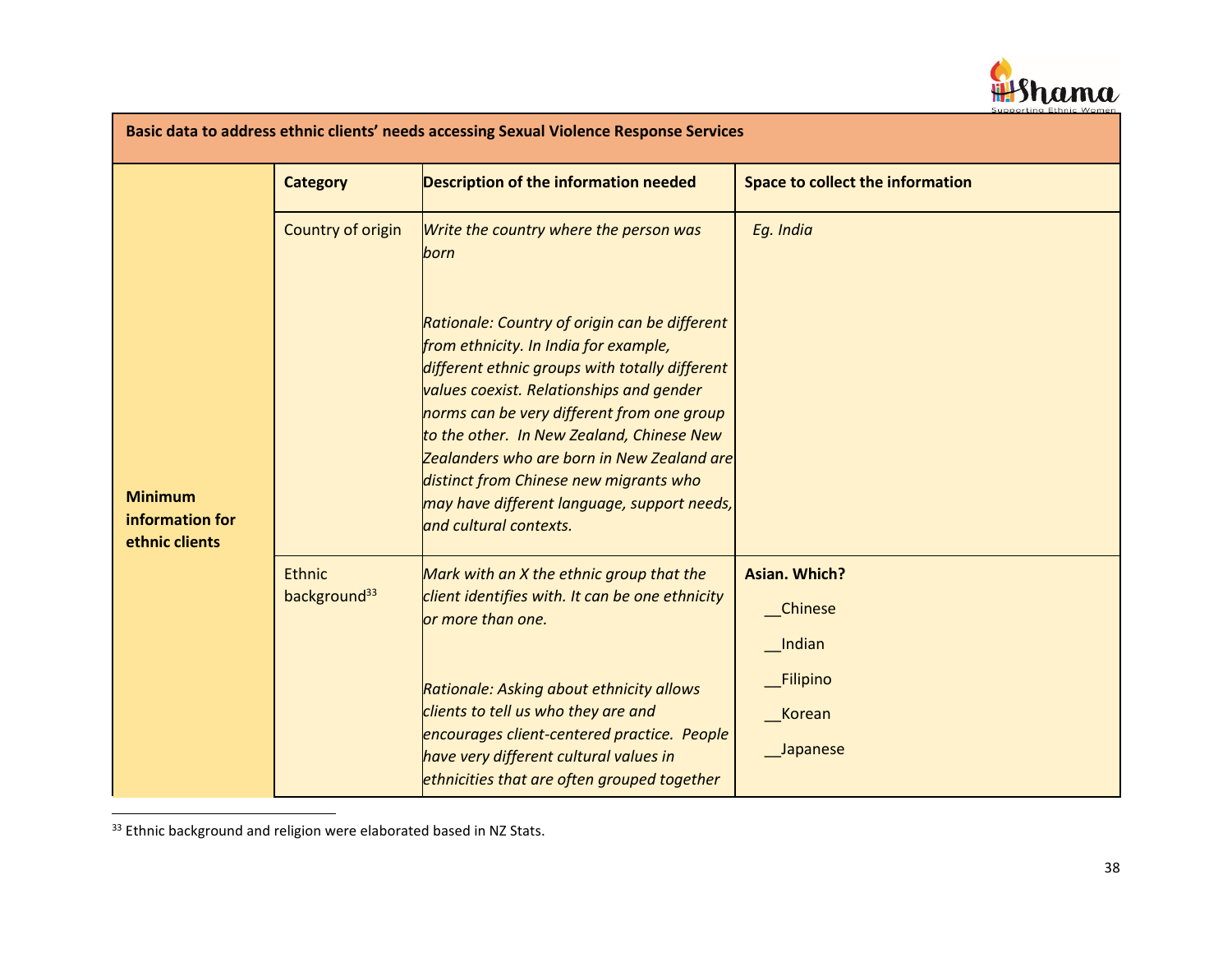

| (e.g., Japanese people and Chinese people),<br>so asking about ethnicity will help your<br>service provide better, more appropriate<br>client-centered responses. This will help<br>keep clients engaged with your service, and<br>show you understand that ethnicity and<br>culture are important both to how sexual<br>violence occurs and what is needed to<br>recover. | Sri Lankan<br>_Cambodian<br>$I$ Thai<br>_Vietnamese<br>_Taiwanese<br>_Malaysian<br>_Indonesian                                                                            |
|----------------------------------------------------------------------------------------------------------------------------------------------------------------------------------------------------------------------------------------------------------------------------------------------------------------------------------------------------------------------------|---------------------------------------------------------------------------------------------------------------------------------------------------------------------------|
| Shama offers support for SV workers who<br>want to learn more about a specific<br>ethnicity/culture.                                                                                                                                                                                                                                                                       | <b>Middle Eastern</b><br>Arab<br><b>Egyptian</b><br>_Iranian/Persian<br>_Iraqi<br>Jordanian<br>__Kurd<br>Lebanese<br><b>Moroccan</b><br>Palestinian<br>Syrian<br>_Turkish |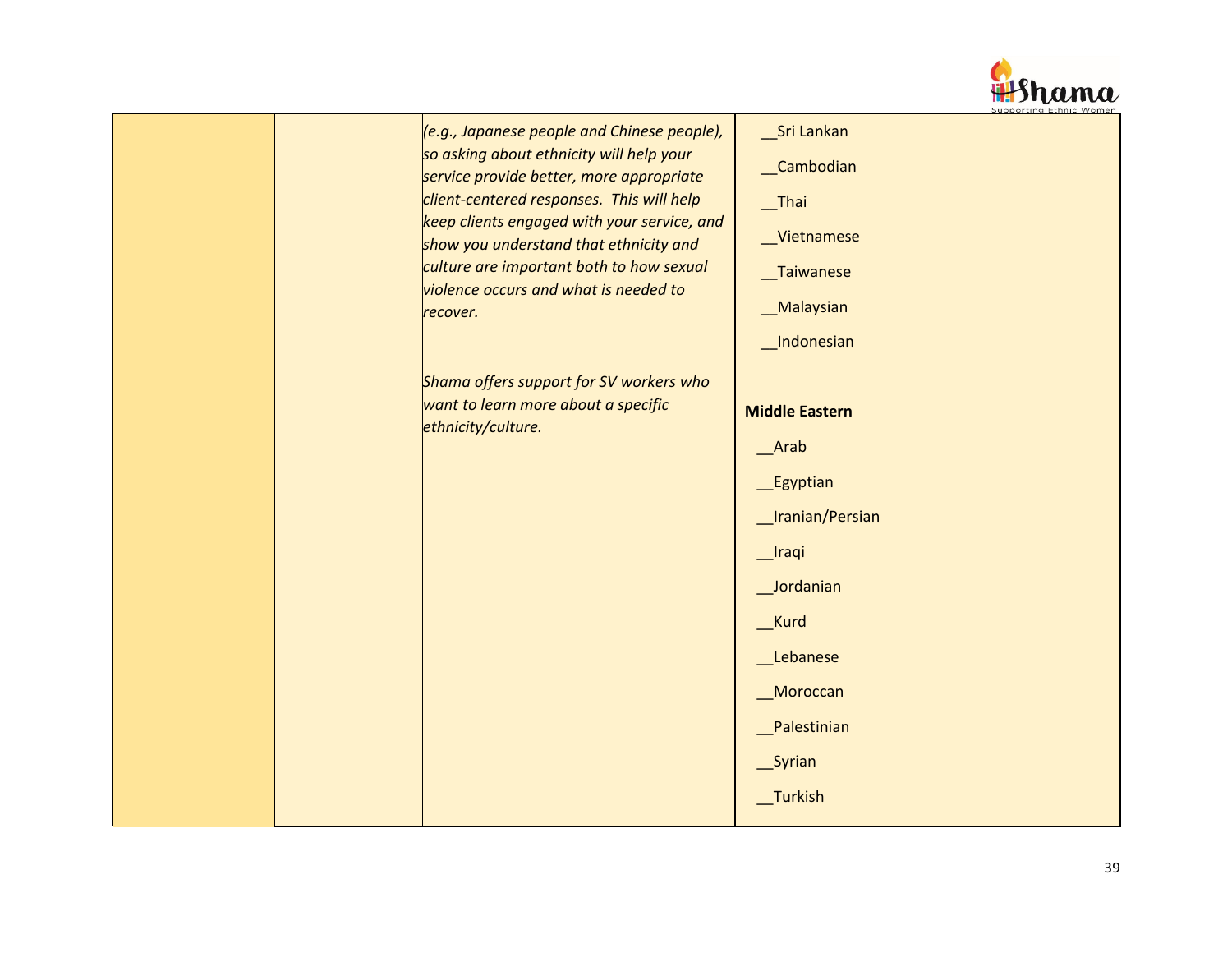

|  | <b>Latin American</b>  |
|--|------------------------|
|  | _Argentinian           |
|  | __Brazilian            |
|  | _Chilean               |
|  | _Colombian             |
|  | _Mexican               |
|  | Peruvian               |
|  | __Uruguayan            |
|  | _Jamaican              |
|  |                        |
|  | <b>African</b>         |
|  | Kenyan                 |
|  | _Nigerian              |
|  | _Somali                |
|  | _Eritrean              |
|  | _Ethiopian             |
|  | Ghanaian               |
|  | South African European |
|  | _Afrikaner             |
|  |                        |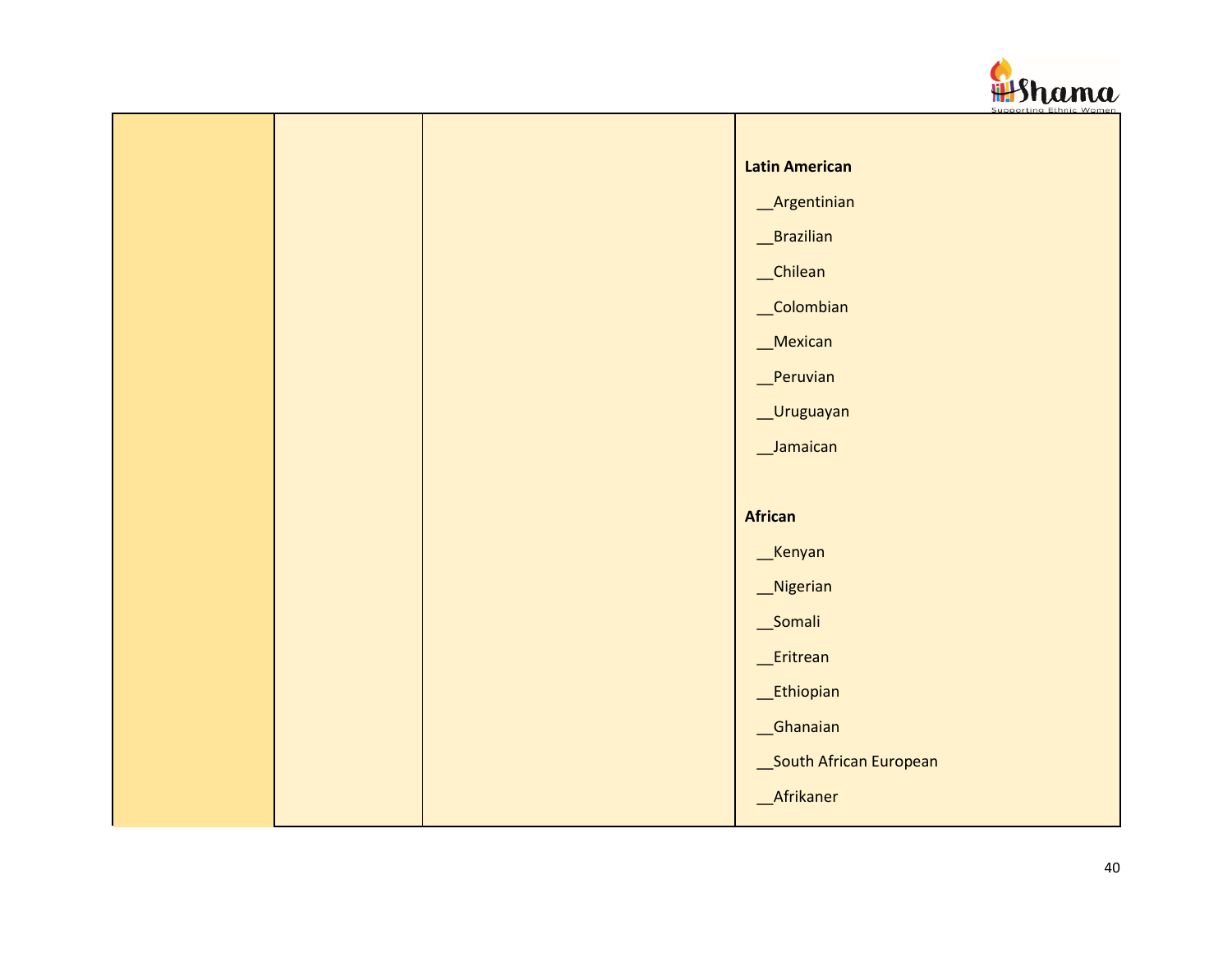

|  | _Zimbabwean European          |
|--|-------------------------------|
|  | Maori_                        |
|  | <b>Pacific Peoples</b>        |
|  | __Samoan                      |
|  | Cook Islands                  |
|  | $\sqrt{r}$ Tongan             |
|  | _Niuean                       |
|  | _Tokelauan                    |
|  | $_F$ Fijian                   |
|  | Fijian Indian                 |
|  | _Kiribati                     |
|  | Nauruan                       |
|  | Papua New Guinean             |
|  | Pitcairn Islander             |
|  | _Rotuman                      |
|  | $\sqrt{\phantom{a}}$ Tahitian |
|  | Salomon Islander              |
|  | _Tuvaluan                     |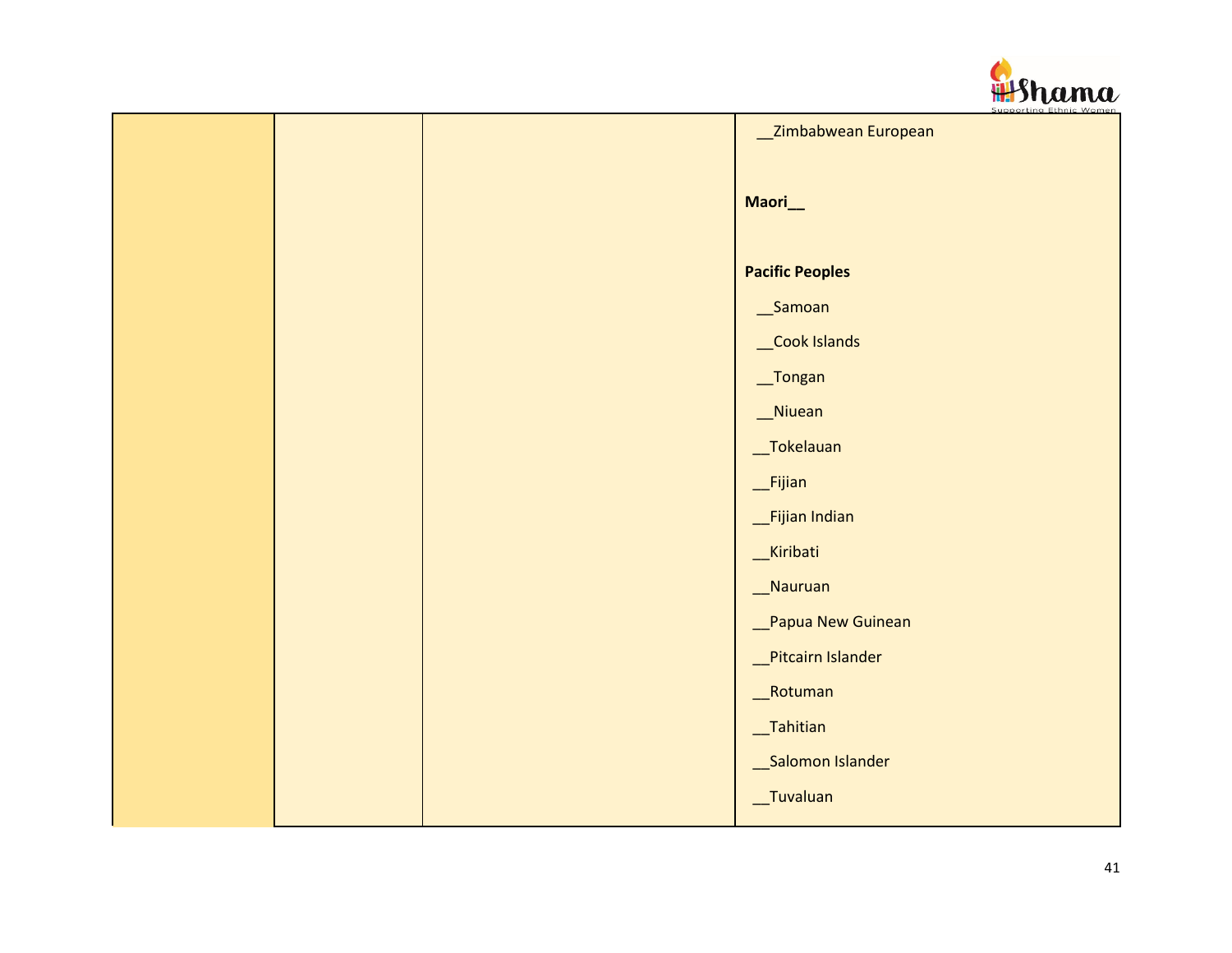

|  | _Vanuatu               |
|--|------------------------|
|  | New Caledonian         |
|  |                        |
|  | NZ/AU                  |
|  | _Australian            |
|  | _Indigenous Australian |
|  | _New Zealander Pakeha  |
|  | _NZ European           |
|  |                        |
|  | <b>N. American</b>     |
|  | _Canadian              |
|  | M                      |
|  | __Hawaiian             |
|  | _Caribbean             |
|  |                        |
|  | <b>European</b>        |
|  | _British               |
|  | $\mathbf{r}$ Irish     |
|  | _Dutch                 |
|  | _Greek                 |
|  |                        |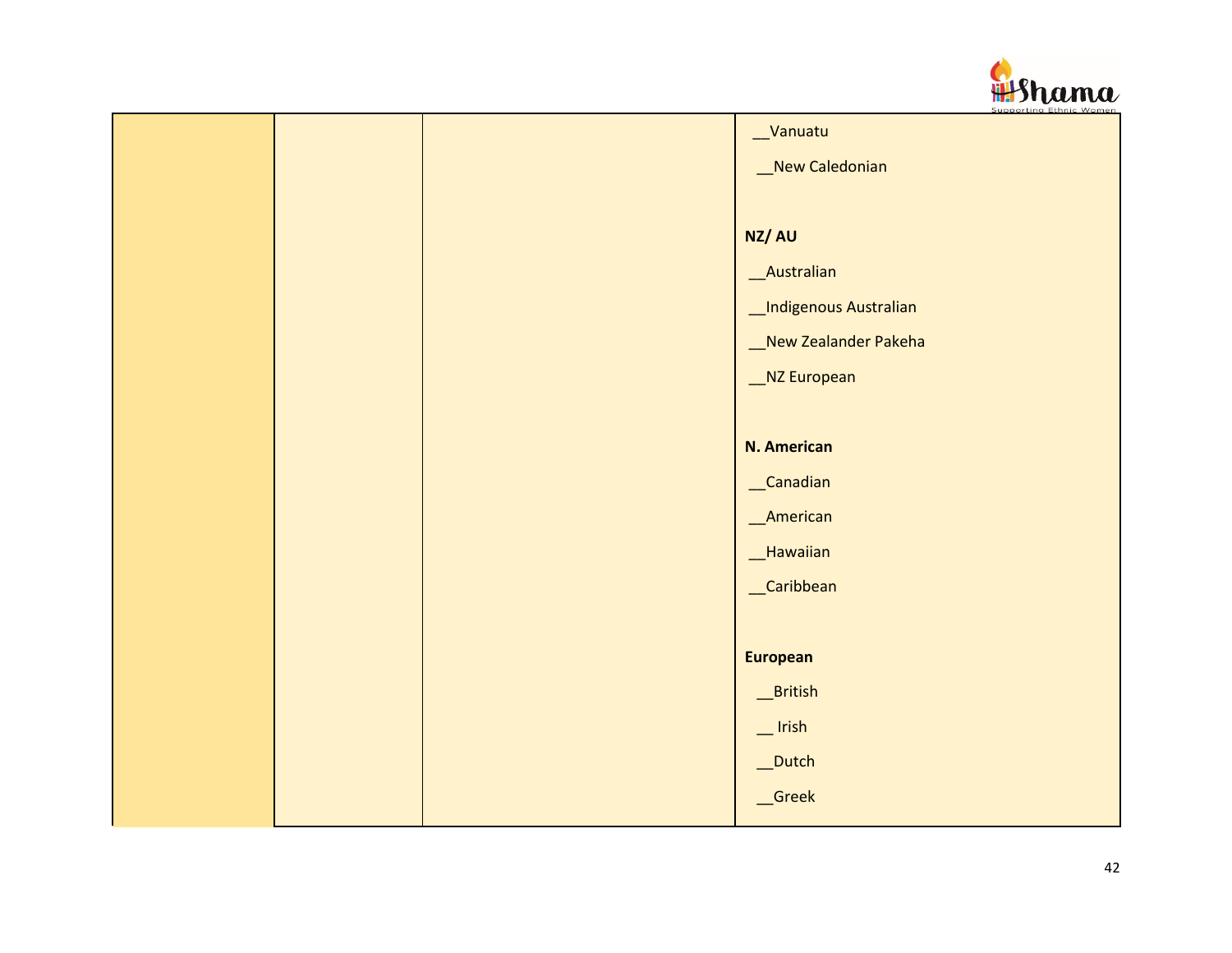

|  | _Polish                                                                                                                                                                                                                                                                                                                                                                                                                   |
|--|---------------------------------------------------------------------------------------------------------------------------------------------------------------------------------------------------------------------------------------------------------------------------------------------------------------------------------------------------------------------------------------------------------------------------|
|  | $\sqrt{\frac{1}{1-\frac{1}{1-\frac{1}{1-\frac{1}{1-\frac{1}{1-\frac{1}{1-\frac{1}{1-\frac{1}{1-\frac{1}{1-\frac{1}{1-\frac{1}{1-\frac{1}{1-\frac{1}{1-\frac{1}{1-\frac{1}{1-\frac{1}{1-\frac{1}{1-\frac{1}{1-\frac{1}{1-\frac{1}{1-\frac{1}{1-\frac{1}{1-\frac{1}{1-\frac{1}{1-\frac{1}{1-\frac{1}{1-\frac{1}{1-\frac{1}{1-\frac{1}{1-\frac{1}{1-\frac{1}{1-\frac{1}{1-\frac{1}{1-\frac{1}{1-\frac{1}{1-\frac{1}{1-\frac$ |
|  | _Dalmatian                                                                                                                                                                                                                                                                                                                                                                                                                |
|  | _Macedonian                                                                                                                                                                                                                                                                                                                                                                                                               |
|  | Serbian                                                                                                                                                                                                                                                                                                                                                                                                                   |
|  | _Slovenian                                                                                                                                                                                                                                                                                                                                                                                                                |
|  | _Bosnian                                                                                                                                                                                                                                                                                                                                                                                                                  |
|  | _Italian                                                                                                                                                                                                                                                                                                                                                                                                                  |
|  | _German                                                                                                                                                                                                                                                                                                                                                                                                                   |
|  | _Albanian                                                                                                                                                                                                                                                                                                                                                                                                                 |
|  | _Belgian                                                                                                                                                                                                                                                                                                                                                                                                                  |
|  | Byelorussian                                                                                                                                                                                                                                                                                                                                                                                                              |
|  | _Czech                                                                                                                                                                                                                                                                                                                                                                                                                    |
|  | _Danish                                                                                                                                                                                                                                                                                                                                                                                                                   |
|  | _Estonian                                                                                                                                                                                                                                                                                                                                                                                                                 |
|  | _Finnish                                                                                                                                                                                                                                                                                                                                                                                                                  |
|  | $_F$ French                                                                                                                                                                                                                                                                                                                                                                                                               |
|  | _Hungarian                                                                                                                                                                                                                                                                                                                                                                                                                |
|  | _Icelandic                                                                                                                                                                                                                                                                                                                                                                                                                |
|  | _Latvian                                                                                                                                                                                                                                                                                                                                                                                                                  |
|  |                                                                                                                                                                                                                                                                                                                                                                                                                           |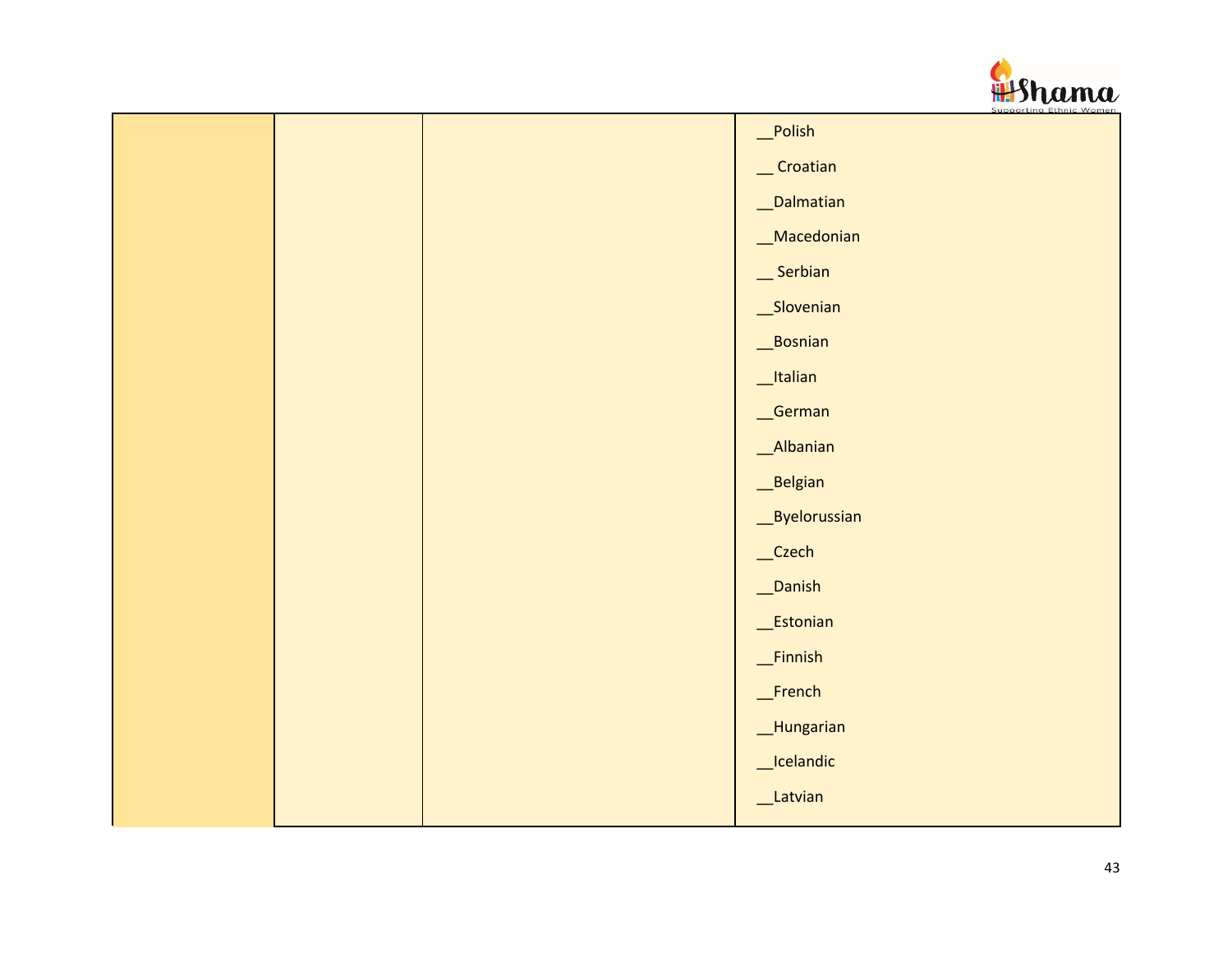

|          |                                                | Supporting Ethnic Women        |
|----------|------------------------------------------------|--------------------------------|
|          |                                                | Lithuanian                     |
|          |                                                | _Maltese                       |
|          |                                                | Norwegian                      |
|          |                                                | Portuguese                     |
|          |                                                | Romanian                       |
|          |                                                | _Gypsy                         |
|          |                                                | _Russian                       |
|          |                                                | _Slavic                        |
|          |                                                | _Slovak                        |
|          |                                                | _Spanish                       |
|          |                                                | __Swedish                      |
|          |                                                | _Swiss                         |
|          |                                                | Ukrainian                      |
|          |                                                |                                |
|          |                                                | -Other/ which: _______________ |
|          |                                                | -Not collected: ______________ |
| Religion | Mark with an X the religion of the person as   | <b>Religion:</b>               |
|          | well as if it's active or not.                 | Non-religious                  |
|          |                                                | _Christian                     |
|          | Rationale: asking about religion is important  |                                |
|          | for ethnically diverse clients as faith can be |                                |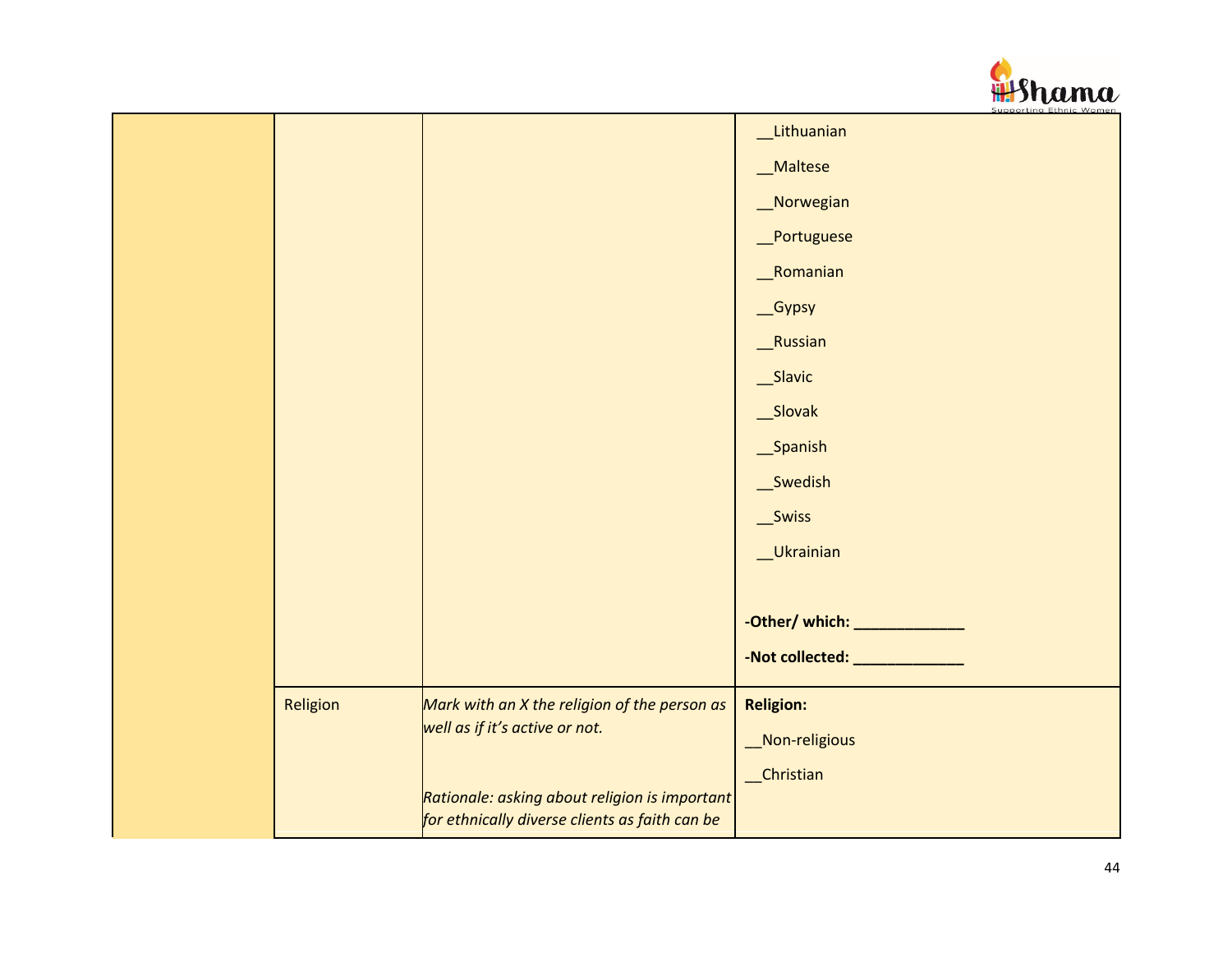

|                | both a protective factor and a risk factor for<br>sexual violence and healing after sexual<br>violence. This will assist you to provide a<br>better service.                                                                                                                                                                                                                                                                                          | _Hinduism<br>Buddhism<br>__Islam<br>Judaism<br>Other. Which<br><b>Active:</b><br>Yes<br>$N$ o |
|----------------|-------------------------------------------------------------------------------------------------------------------------------------------------------------------------------------------------------------------------------------------------------------------------------------------------------------------------------------------------------------------------------------------------------------------------------------------------------|-----------------------------------------------------------------------------------------------|
| Interpretation | Confirm if the client needs an interpreter<br>(Yes/No) and if yes from which language?<br>Rationale: asking about language supports<br>helps ensure your service can work with a<br>client, particularly around explaining<br>complex systems in New Zealand, and<br>making sure you understand the needs and<br>concerns of the client. Interpreting services<br>are critical to supporting ethnic people with<br>English as an additional language. | No<br><b>Yes. Which language?</b>                                                             |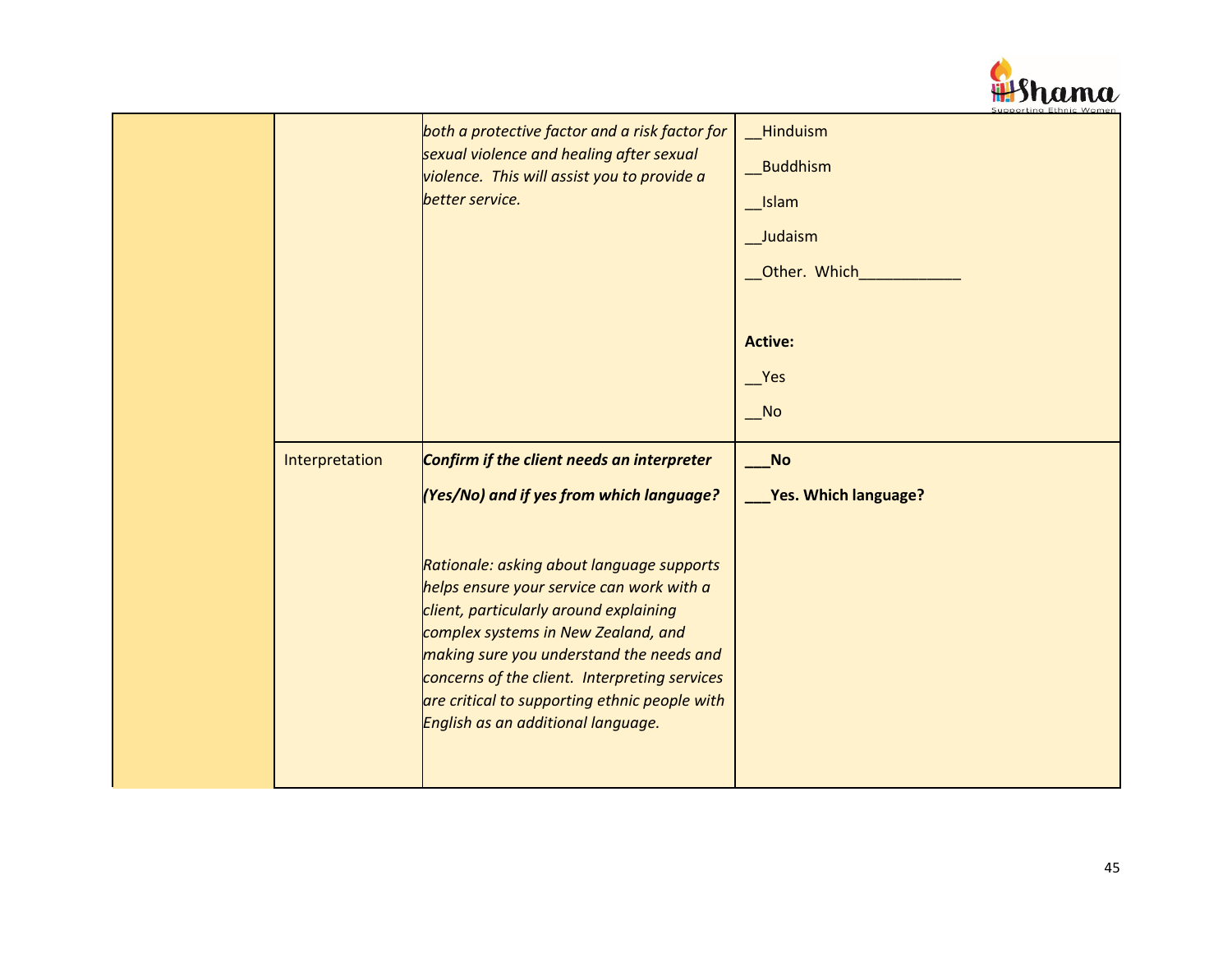

| <b>Visa Type</b> | <b>Clarify immigration status</b>                                                                                                                                                                                                                                                                                            | <b>Visa group:</b>                                                                                                                                                                                                                                      |
|------------------|------------------------------------------------------------------------------------------------------------------------------------------------------------------------------------------------------------------------------------------------------------------------------------------------------------------------------|---------------------------------------------------------------------------------------------------------------------------------------------------------------------------------------------------------------------------------------------------------|
|                  | Rationale: asking about immigration status<br>helps your service determine whether this<br>client has support needs in this area. For<br>example, if the client is under the visa of an<br>abusive partner, there are support options<br>for the person regarding the visa that we<br>might want to address with the client. | __Visit<br>$_$ Work<br><b>Temporary Residency</b><br>_Temporary worker<br>_Join family (Partner, extended family)<br>__ Student<br>Citizen<br>Specify if you have exact details:<br>Eg. X Join Family. Specifically Partner of a Student<br><u>Visa</u> |

**Confidentiality:** Due to the nature of the questions we need to emphasize that the information that we will gather is absolutely anonymous and is to help the improvement of our service and not any other purpose. At the bottom of each intake form we will put:

"At the end of each year, we count the number of people from different ethnicities and religions that use our service, and we share this information with other organizations doing the same work. We might say, for example, that 37 Taiwanese people used our service in 2020. We